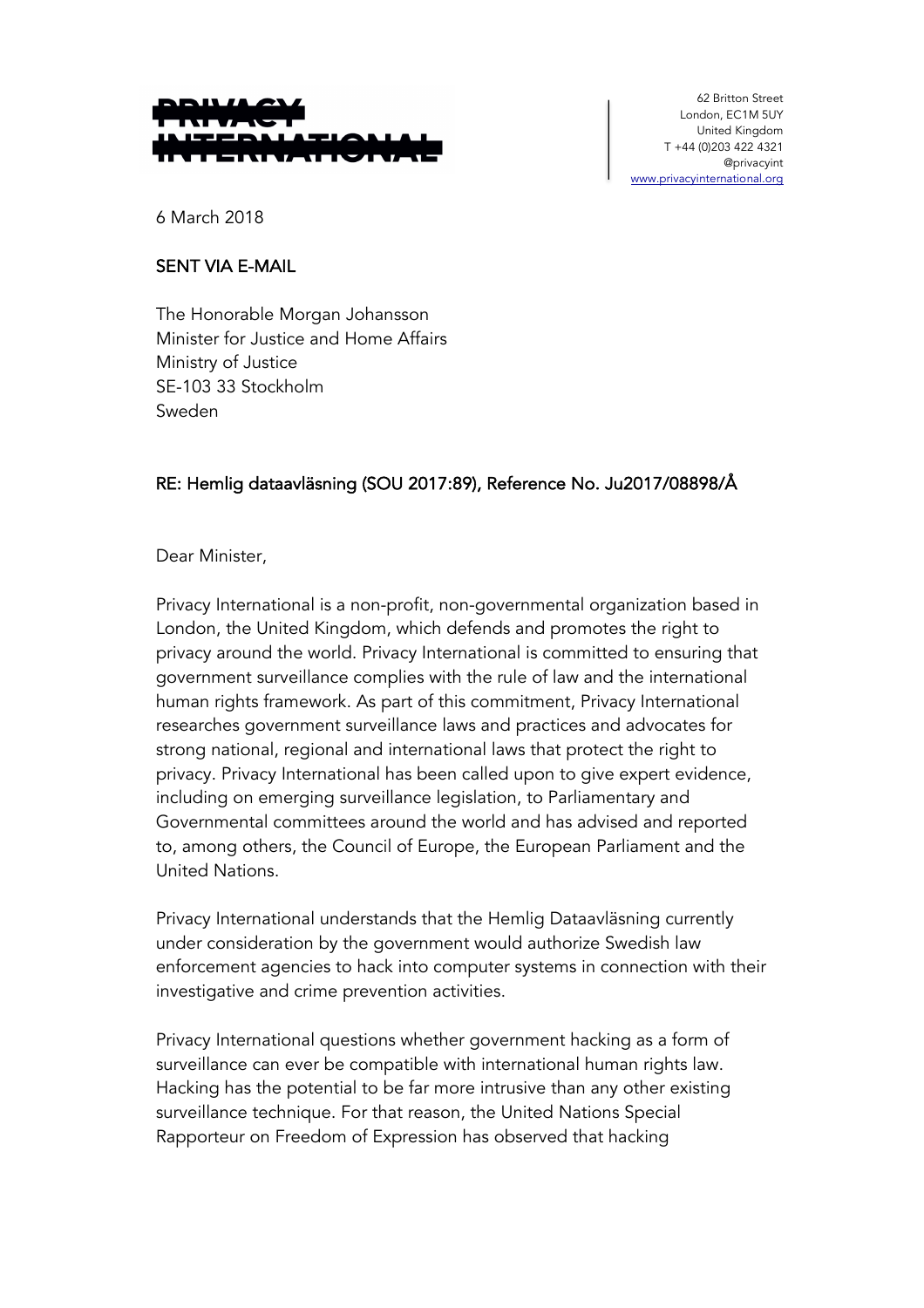"constitute[s] such [a] serious challenge[ ] to traditional notions of surveillance that [it] cannot be reconciled with existing laws on surveillance and access to private information." The Special Rapporteur has further noted that hacking is "not just a new method[] for conducting surveillance" but is a new form[] of surveillance" and that "[f]rom a human rights perspective, the use of such technologies is extremely disturbing."1

Government hacking for surveillance purposes may also imperil the integrity and security of targeted systems and potentially the internet as a whole. Computer systems are complex and, almost with certainty, contain vulnerabilities. People are also complex and their interactions with systems also give rise to vulnerabilities; they can be exploited to undermine the security of their own systems. Identifying vulnerabilities, testing them, and sharing these results is necessary for security. But government hacking for surveillance identifies vulnerabilities, not to secure systems and people, but to exploit them to facilitate a surveillance objective. This activity fundamentally prioritizes insecurity over security.

Governments have struggled to make a clear, robust, public case for why hacking is necessary – and if necessary, how it can be compliant with international human rights law. Governments already have a wide variety of investigative tools at their disposal through traditional policing as well as through international cooperation. Moreover, the modern evolution of communications has resulted in the creation of ever-increasing amounts of data – much of which is not encrypted – that governments may also use to investigate and prevent crime. Governments have to do a better job of explaining why these other methods have proven so inadequate as to require resorting to hacking, which poses such a critical threat to both privacy and security.

Where governments insist nonetheless on embracing hacking as a form of surveillance, they must subject this power to minimum safeguards articulated in international human rights law. Privacy International has proposed ten such safeguards, drawn from applicable international human rights law. The safeguards are further designed to address the security implications of government hacking. The safeguards and an accompanying commentary explaining their legal and conceptual bases are attached to this letter. At a

<sup>&</sup>lt;sup>1</sup> Report of the U.N. Special Rapporteur on the Promotion and Protection of the Right to Freedom of Opinion and Expression, U.N. Doc. A/HRC/23/40, para. 62, 17 Apr. 2013, available at

http://www.ohchr.org/Documents/HRBodies/HRCouncil/RegularSession/Session23/A.HRC.2 3.40\_EN.pdf.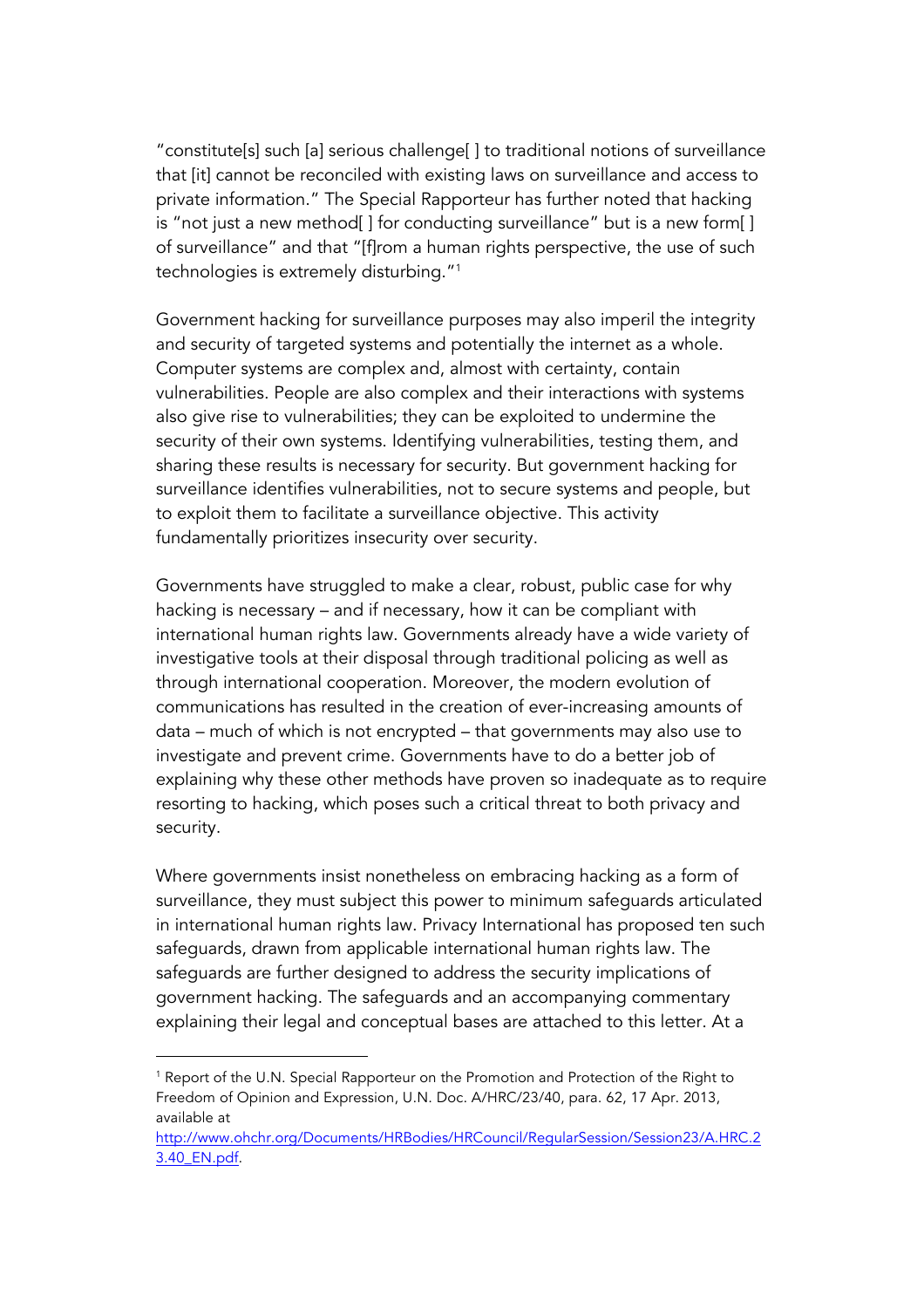minimum, we urge the Swedish government to assess the Hemlig Dataavläsning against these safeguards as a way of determining the legislation's compatibility with international human rights law.

Thank you for your consideration.

Sincerely yours,

 $202-$ 

Scarlet Kim Legal Officer Privacy International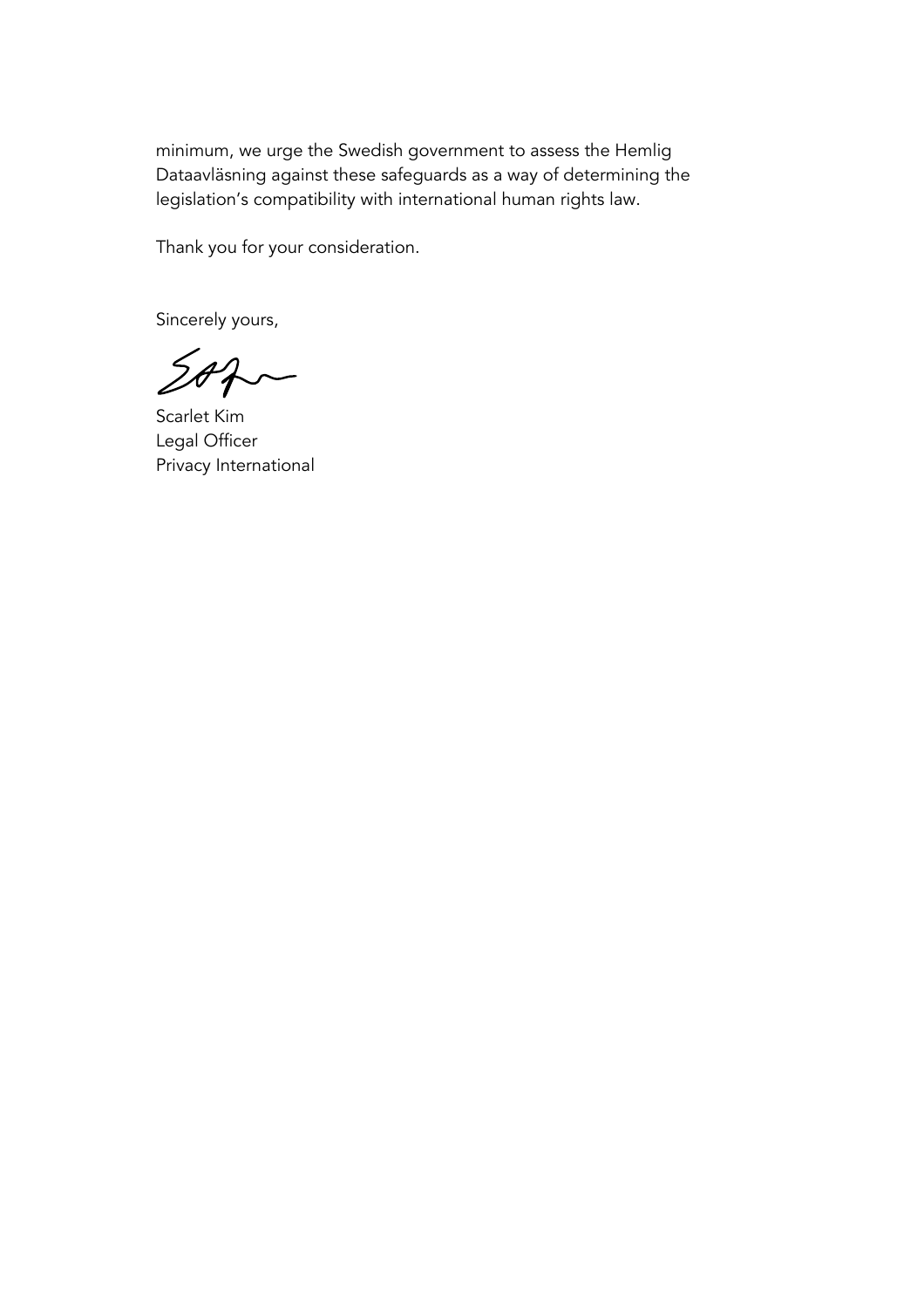

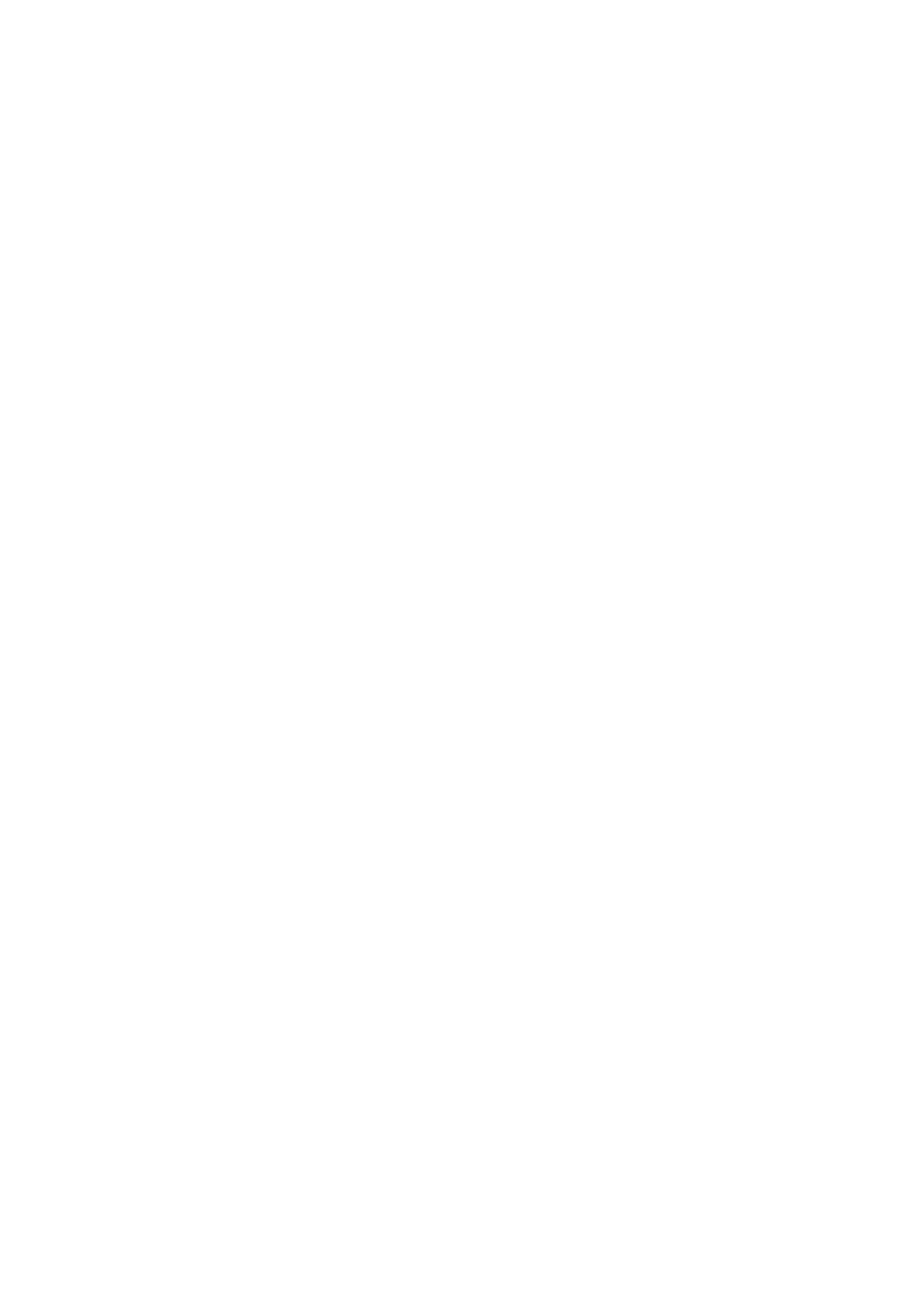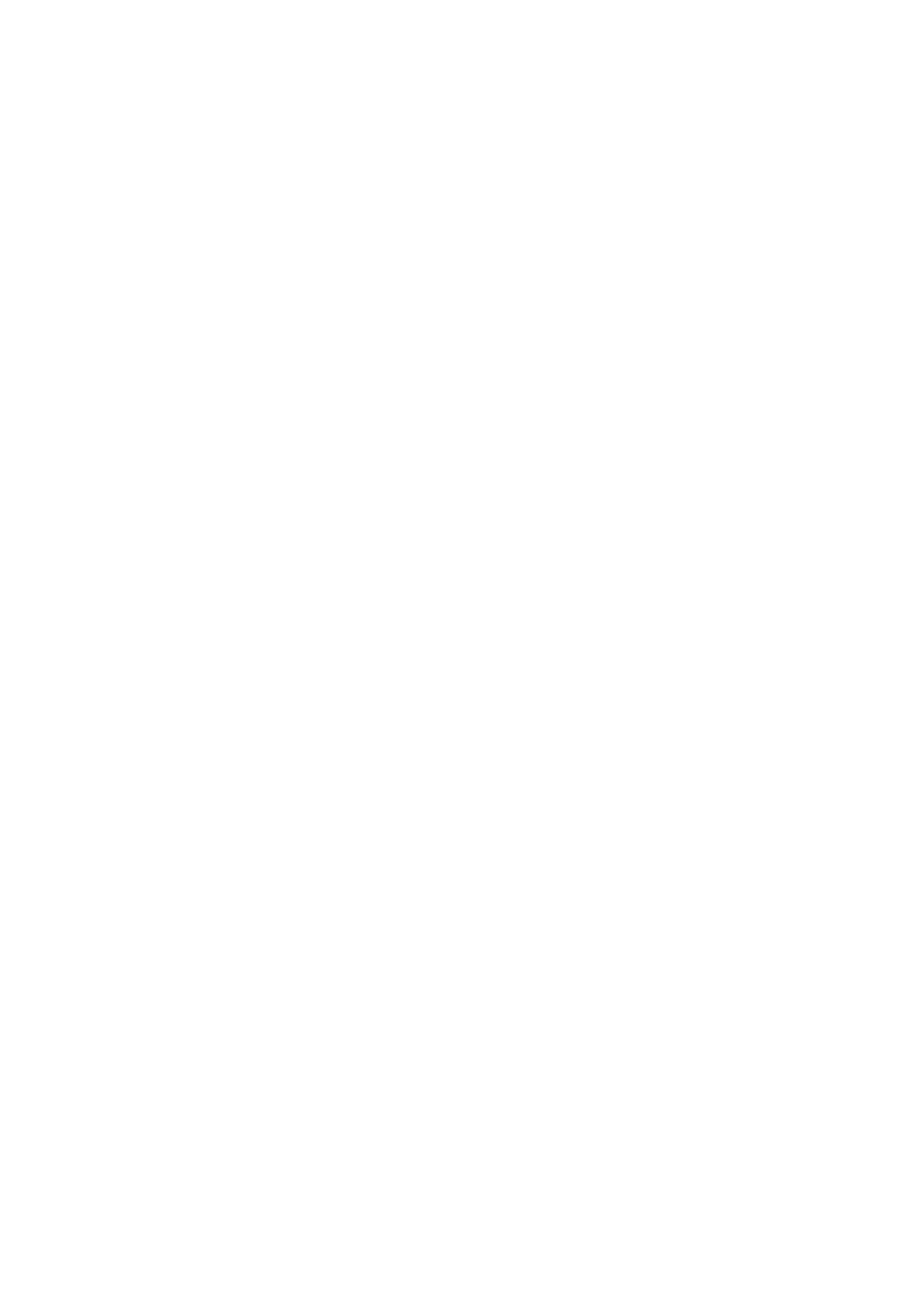# Table of Contents

| <b>Introduction</b>                                                                             | 6  |
|-------------------------------------------------------------------------------------------------|----|
| Why We Are So Concerned about Government Hacking for Surveillance                               | 7  |
| <b>Scope of Our Safeguards</b>                                                                  | 10 |
| Government Hacking and Surveillance: 10 Necessary Safeguards                                    | 11 |
| <b>Government Hacking and Surveillance:</b><br><b>Commentary to the 10 Necessary Safeguards</b> | 15 |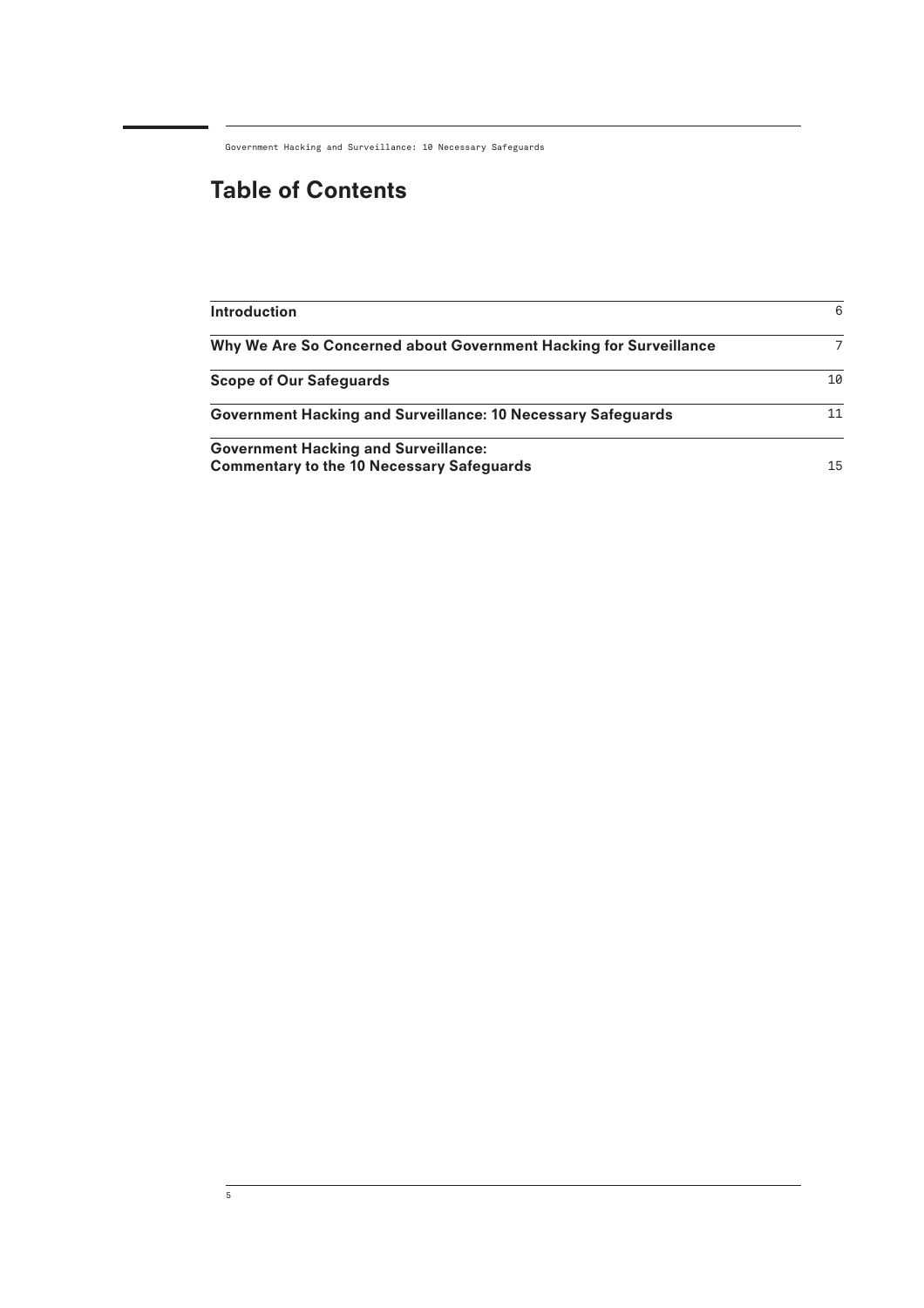## Introduction

A growing number of governments around the world are embracing hacking to facilitate their surveillance activities. But many deploy this capability in secret and without a clear basis in law. In the instances where governments seek to place such powers on statutory footing, they are often doing so without the safeguards and oversight applicable to surveillance activities under international human rights law.

Hacking can present unique and grave threats to our privacy and security. For these reasons, even where governments conduct surveillance in connection with legitimate activities, such as gathering evidence in a criminal investigation or intelligence, they may never be able to demonstrate that hacking as a form of surveillance is compatible with international human rights law. To date, however, there has been insufficient public debate about the scope and nature of these powers and their privacy and security implications.

Our proposed safeguards are designed to help interested parties assess government hacking in light of applicable international human rights law. They are further designed to address the security implications of government hacking. Generally speaking, security considerations must be embedded into surveillance safeguards and oversight mechanisms. We separately explain the legal and conceptual bases for our proposed safeguards in "Government Hacking and Surveillance: Commentary to the 10 Necessary Safeguards."

These safeguards form part of a comprehensive strategy pursued by Privacy International and others across civil society to ensure that:

- Governments and industry prioritise defensive security;
- Our devices, networks and services are secure and privacyprotective by design and that these protections are maintained; and
- Legal and technological protections apply to everyone across the world.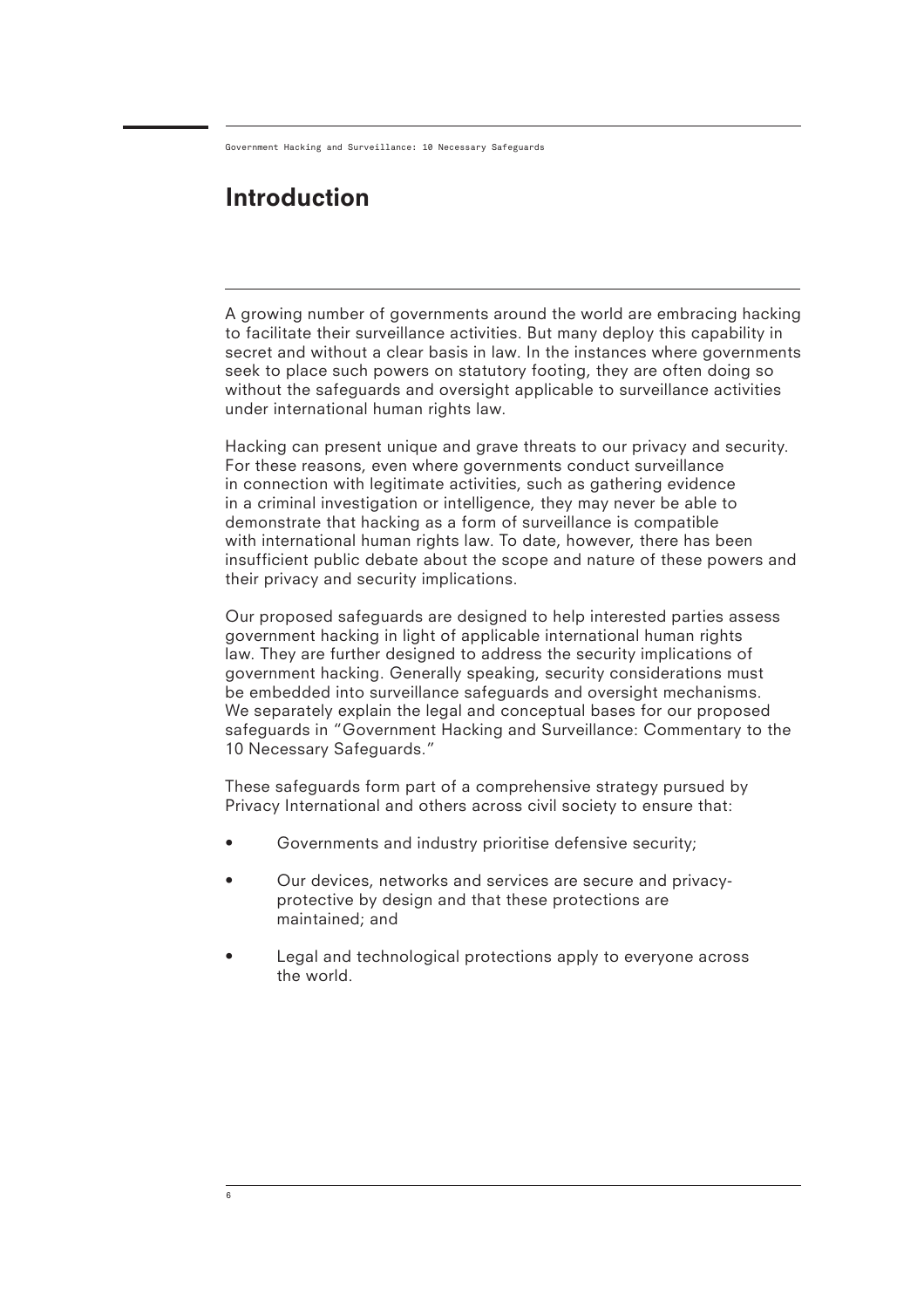## Why We Are So Concerned about Government Hacking for Surveillance

Government hacking is unlike any other form of existing surveillance technique. Hacking is an attempt to understand a system better than it understands itself, and then nudging it to do what the hacker wants. Fundamentally speaking, hacking is therefore about causing technologies to act in a manner the manufacturer, owner or user did not intend or did not foresee.

Governments can wield this power remotely, surreptitiously, across jurisdictions, and at scale. A single hack can affect many people, including those who are incidental or unrelated to a government investigation or operation.

Governments may resort increasingly to hacking to facilitate surveillance in the future. In the digital age, data about individuals often resides in the hands of companies, and those companies may be based in a foreign jurisdiction. Governments have therefore typically relied on the cooperation of a third party – a company, foreign government, or even both – to access this data. This process is typically time-consuming and may prove fruitless if the company or foreign government is unwilling or unable to provide access. Hacking can therefore be more convenient than legal processes involving multiple parties.

Sometimes companies may place their users' data out of their own reach, for example, by choosing not to collect it or by encrypting it. Under claims of "going dark," governments are pressuring companies for privileged access to their systems and to redesign security mechanisms. All the while, governments are developing and procuring capabilities to hack those very same companies' products and services, which may allow them to collect data that would otherwise not be captured, or to bypass encryption and other security features.

Through hacking, governments may directly exert influence over or interfere with technologies, which are ever more seamlessly integrated into lives, economies, and societies. Government hacking capabilities are constrained only by a government's own resources and capacities. We believe we must prioritise systems and data security and that further constraints must be applied to restrict and restrain the power of governments to hack.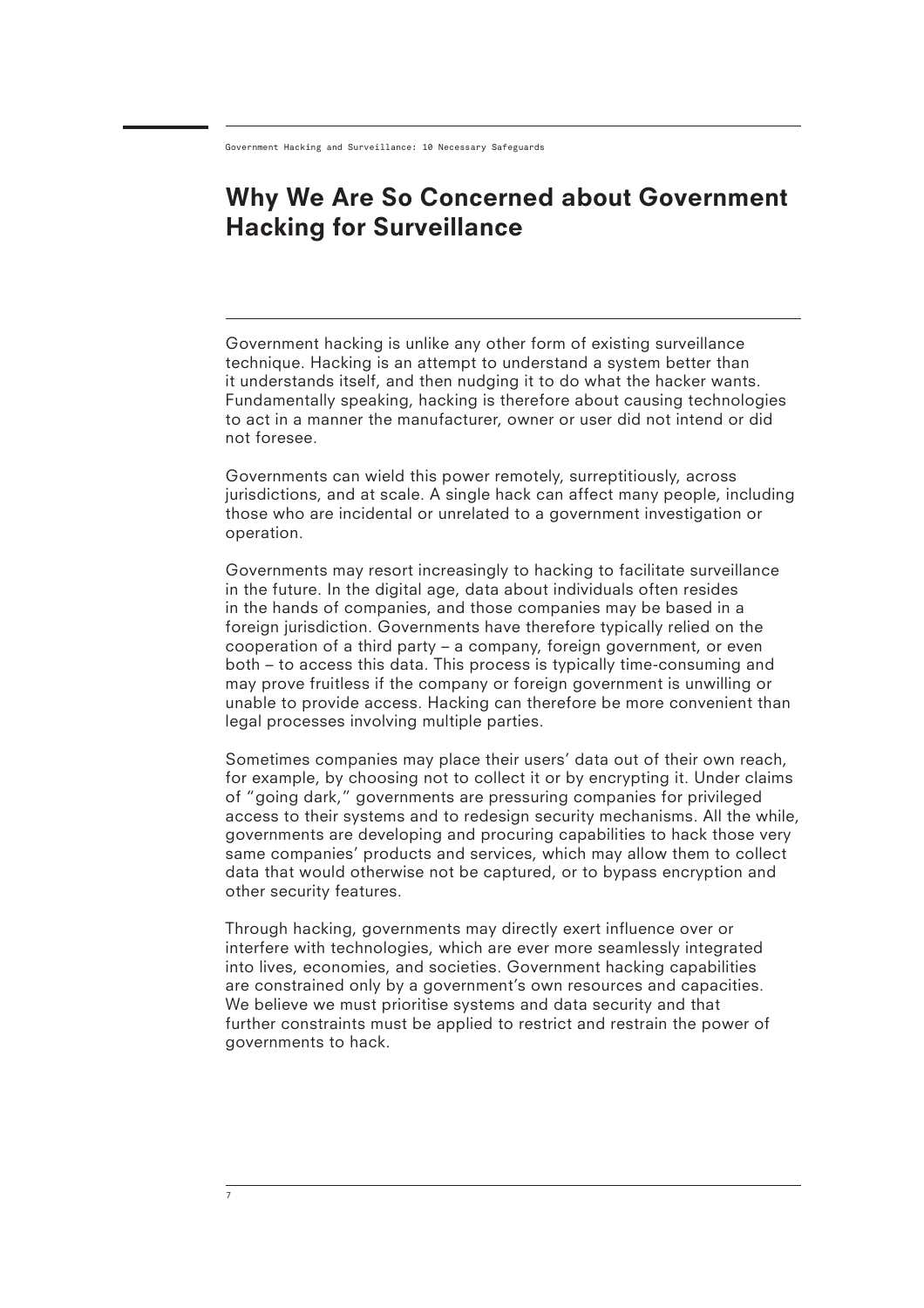#### Privacy

Hacking permits governments remote access to systems and therefore potentially to all of the data stored on those systems. For an increasing number of people, personal digital devices contain the most private information they store anywhere, replacing and consolidating address books, physical correspondence, journals, filing cabinets, photo albums and wallets. Increasingly, governments may direct their hacking powers towards new and emerging devices, like the Internet of Things and bodyworn and –embedded devices, such as health sensors.

Hacking also permits governments to conduct novel forms of real-time surveillance. Hacking permits governments to covertly turn on a device's microphone, camera, and GPS-based locator technology. Through hacking, a government can also capture continuous screenshots of the hacked device or see anything input into and output from that device, including login details and passwords, internet browsing histories, and documents and communications the user never intended to disseminate.

Hacking permits the manipulation of data in a world that is increasingly data-driven. By controlling the functionality of systems, hacking permits governments to delete data or recover data that has been deleted. Hacking also permits governments to corrupt or plant data, send fake communications or data from the device, or add or edit code to add new capabilities or alter existing ones and erase any trace of the intrusion. In a world where information about us is increasingly expressed as data, minute changes to that data – a password, GPS coordinates, a document – can have radical effects.

The privacy intrusions of hacking are enormously amplified should a government interfere with communications networks and their underlying infrastructure. By hacking a network provider, for instance, a government might gain access not only to the provider's system, but also through the data stored there, to the systems of all its users. Governments may also interfere with different types of networks and their infrastructure, such as those connecting banks. Hacking directed at networks could be for the purpose of conducting surveillance against specific individuals, groups or countries, or across numerous jurisdictions.

Government hacking also encompasses the hacking of devices in the government's physical custody. While this type of hacking raises many of the same concerns articulated above, it also presents unique privacy implications. Data that resides on devices can include data that the user of that device does not even know exists and cannot access. For instance, mobile phones may contain data the user believes was deleted or sensorgenerated data unknown and unavailable to the user that could divulge biographic, physiological or biometric information.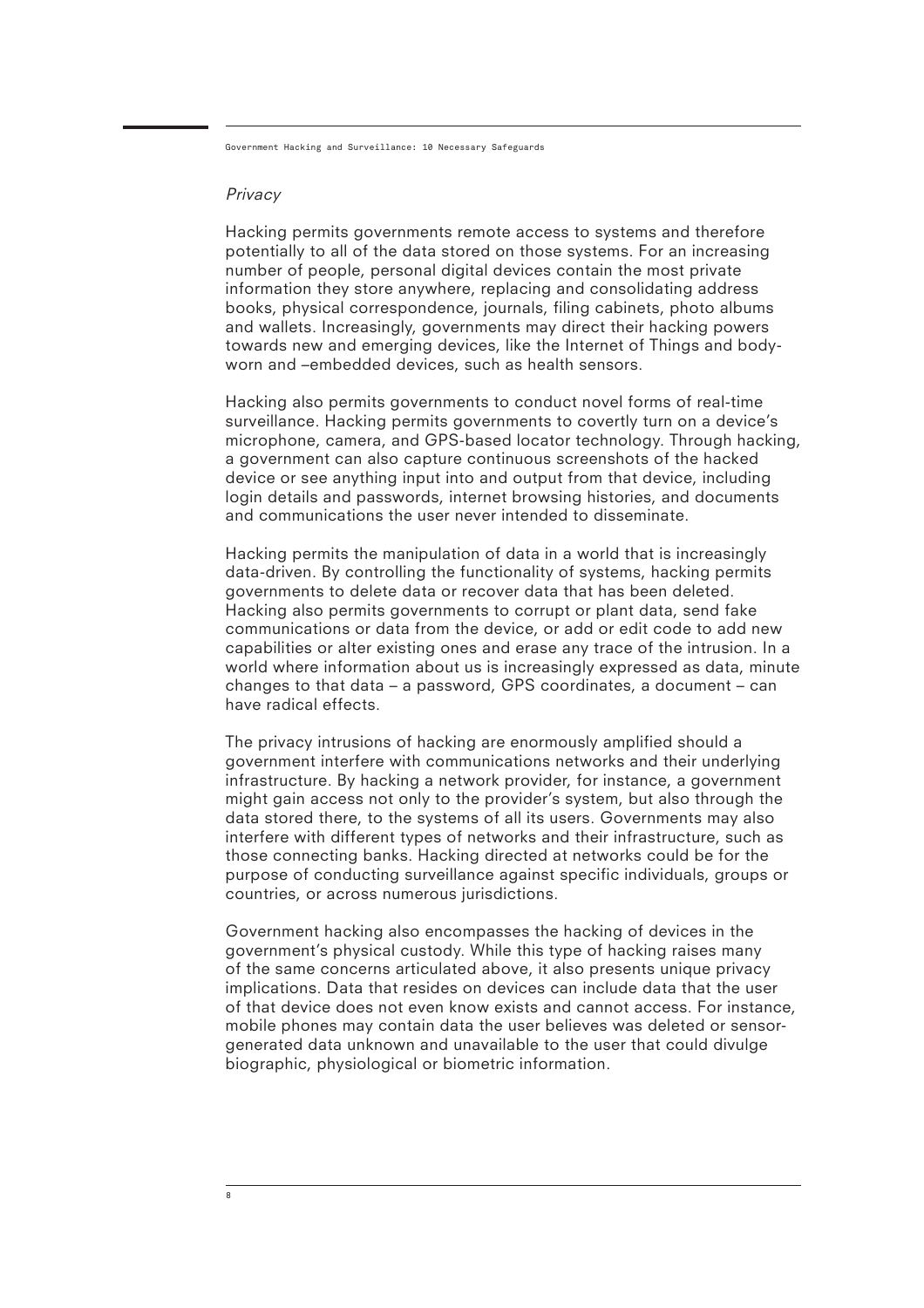#### **Security**

9

Government hacking for surveillance is equally concerning from a security perspective. Computer systems are complex and, almost with certainty, contain vulnerabilities. People are also complex and their interactions with systems also give rise to vulnerabilities; they can be exploited to interfere with their own systems.

Identifying vulnerabilities, testing them by developing exploits, and sharing these results is necessary for security. But government hacking for surveillance does not seek to secure systems. In the surveillance context, the government identifies vulnerabilities, not to secure systems through testing and coordinated disclosure, but to exploit them to facilitate a surveillance objective. This activity may not only undermine the security of the target system but also of other systems.

Security concerns also abound when governments take advantage of people to interfere with their own systems. Phishing, for example, is a common social engineering technique whereby a hacker impersonates a reputable person or organization. Phishing attacks typically take the form of an email or text message, which may contain a link or attachment infected with malware. These techniques prey on user trust, which is critical to maintaining the security of systems and the internet as a whole.

Security is hard and the government is not the only critical actor. For a more detailed discussion of the interplay between security and hacking, see our piece, "A conflict of security: why we are so concerned about government hacking from a security perspective."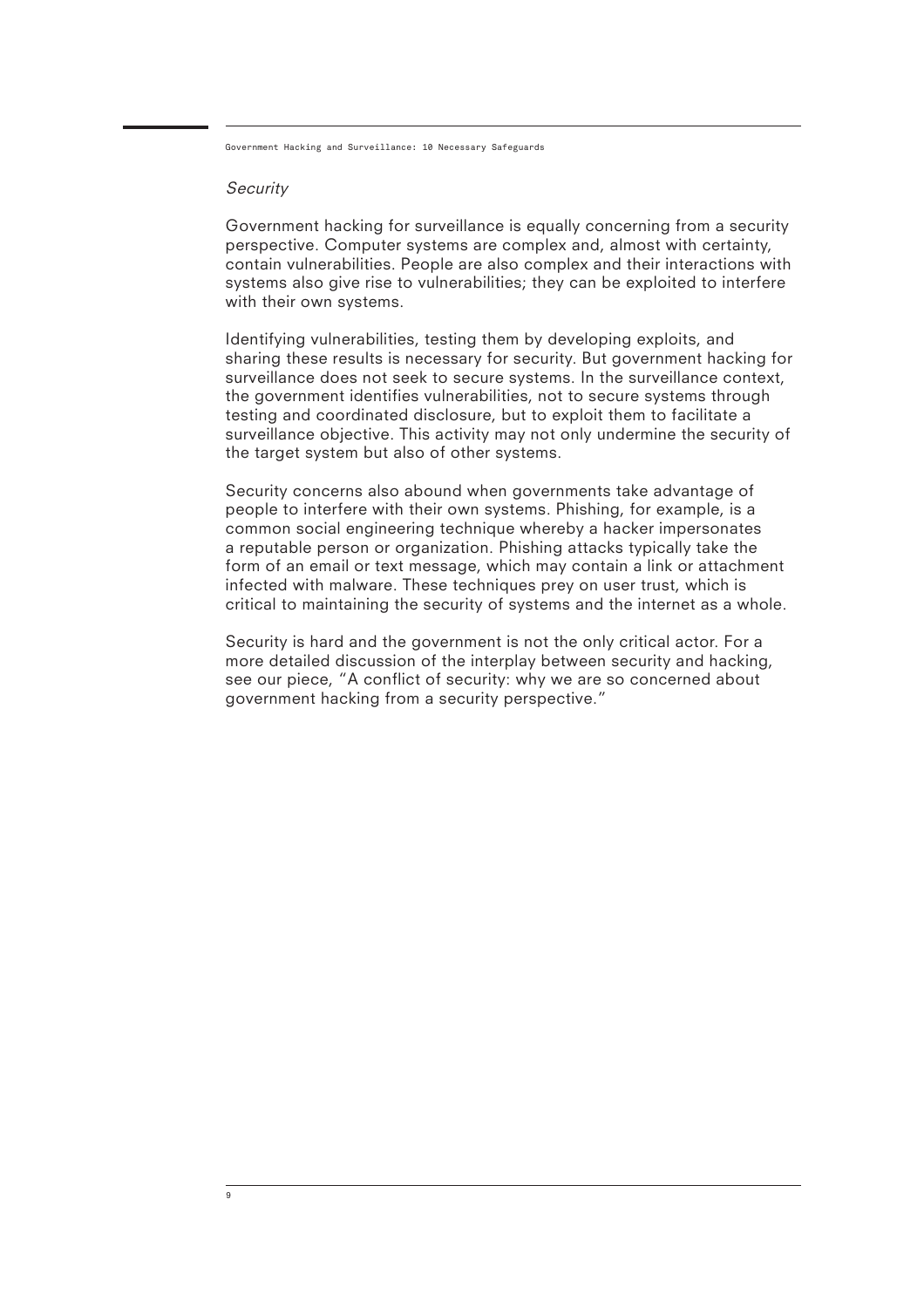# Scope of Our Safeguards

The term "hacking" is difficult to define. For these safeguards, Privacy International posits the following definition:

Hacking is an act or series of acts, which interfere with a system, causing it to act in a manner unintended or unforeseen by the manufacturer, user or owner of that system. System refers both to any combination of hardware and software or a component thereof.

Privacy International recognises that there may be instances of government hacking that do not conform to this definition and should nonetheless be subject to scrutiny. We are open to feedback as to how to alter this definition to accommodate those other forms of government hacking.

Governments conduct hacking for a broad range of purposes. The safeguards only address hacking activities whose purpose is either to gather evidence in a criminal investigation or intelligence or to assist the evidence or intelligence gathering process. The safeguards do not address hacking that rises to the level of a threat or a use of force or armed attack, or which is conducted as part of an active armed conflict. For example, a hacking operation to shut down critical infrastructure, such as an energy grid, in a foreign country would not be covered by these safeguards. However, an operation to re-route the traffic of a telecommunications provider so that such traffic will flow past an interception point, would be subject to these safeguards.

The safeguards apply to government hacking conducted both within the territory of a state and extraterritorially. One of the safeguards also explicitly addresses hacking conducted extraterritorially. The safeguards apply regardless of whether hacking is conducted by government officials or persons exercising elements of governmental authority, directed or controlled by a government, or whose conduct is later acknowledged and adopted by a government as its own.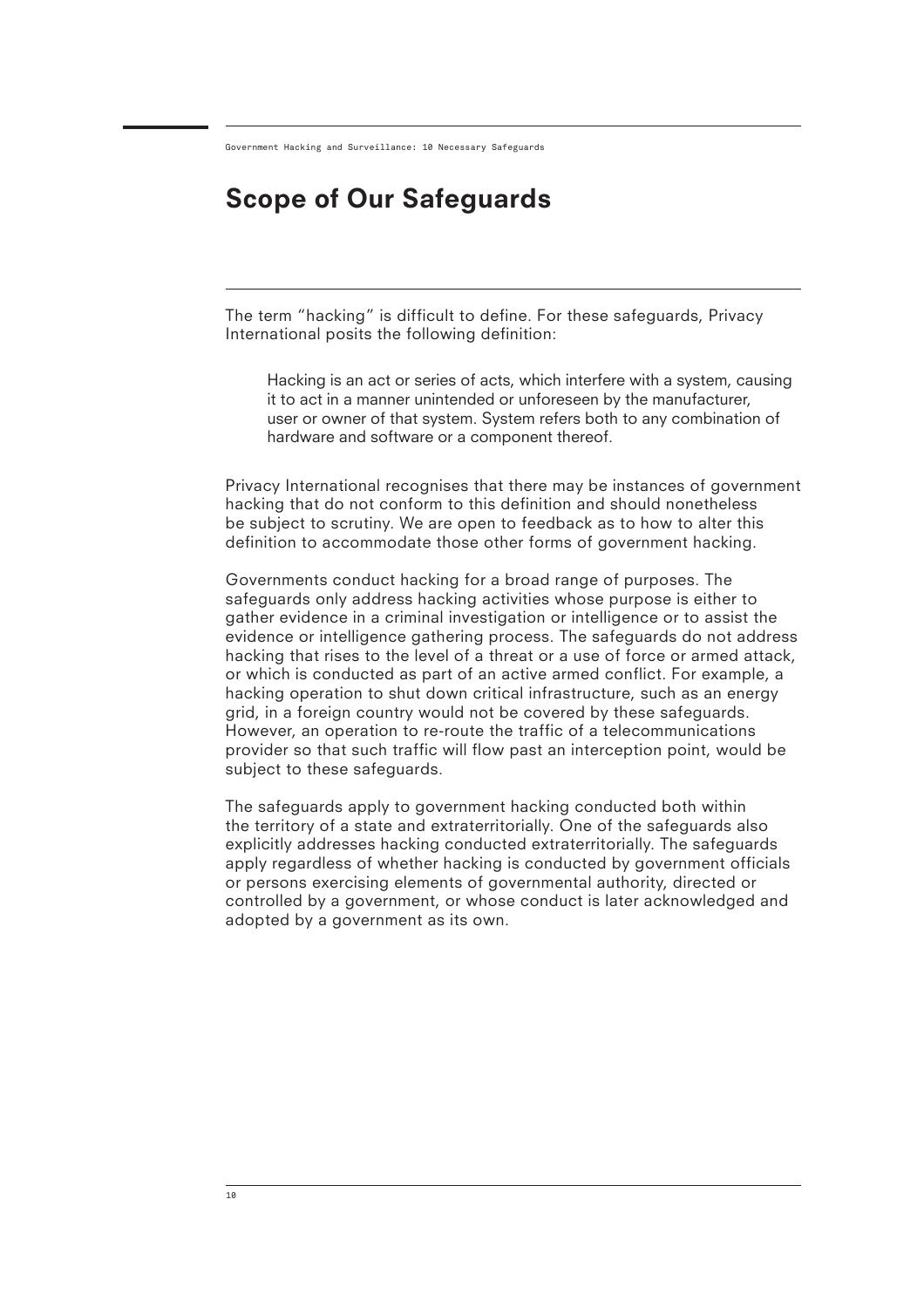## 1. Legality

Government hacking powers must be explicitly prescribed by law and limited to those strictly and demonstrably necessary to achieve a legitimate aim. That law must be accessible to the public and sufficiently clear and precise to enable persons to foresee its application and the extent of the interference. It should be subject to periodic review by means of a participatory legislative process.

## 2. Security and Integrity of Systems

Prior to carrying out a hacking measure, government authorities must assess the potential risks and damage to the security and integrity of the target system and systems generally, as well as of data on the target system and systems generally, and how those risks and/or damage will be mitigated or corrected. Government authorities must include this assessment in any application in support of a proposed hacking measure.

Government authorities must not compel hardware or software manufacturers or service providers to facilitate government hacking, including by compromising the security and integrity of their products and services.

## 3. Necessity and Proportionality

Prior to carrying out a hacking measure, government authorities must, at a minimum, establish:

- (i) A high degree of probability that:
	- A serious crime or act(s) amounting to a specific, serious threat to national security has been or will be carried out; a.
	- The system used by the person suspected of committing the serious crime or act(s) amounting to a specific, serious threat to national security contains evidence relevant and material to the serious crime or act(s) amounting to a specific, serious threat to national security interest alleged; b.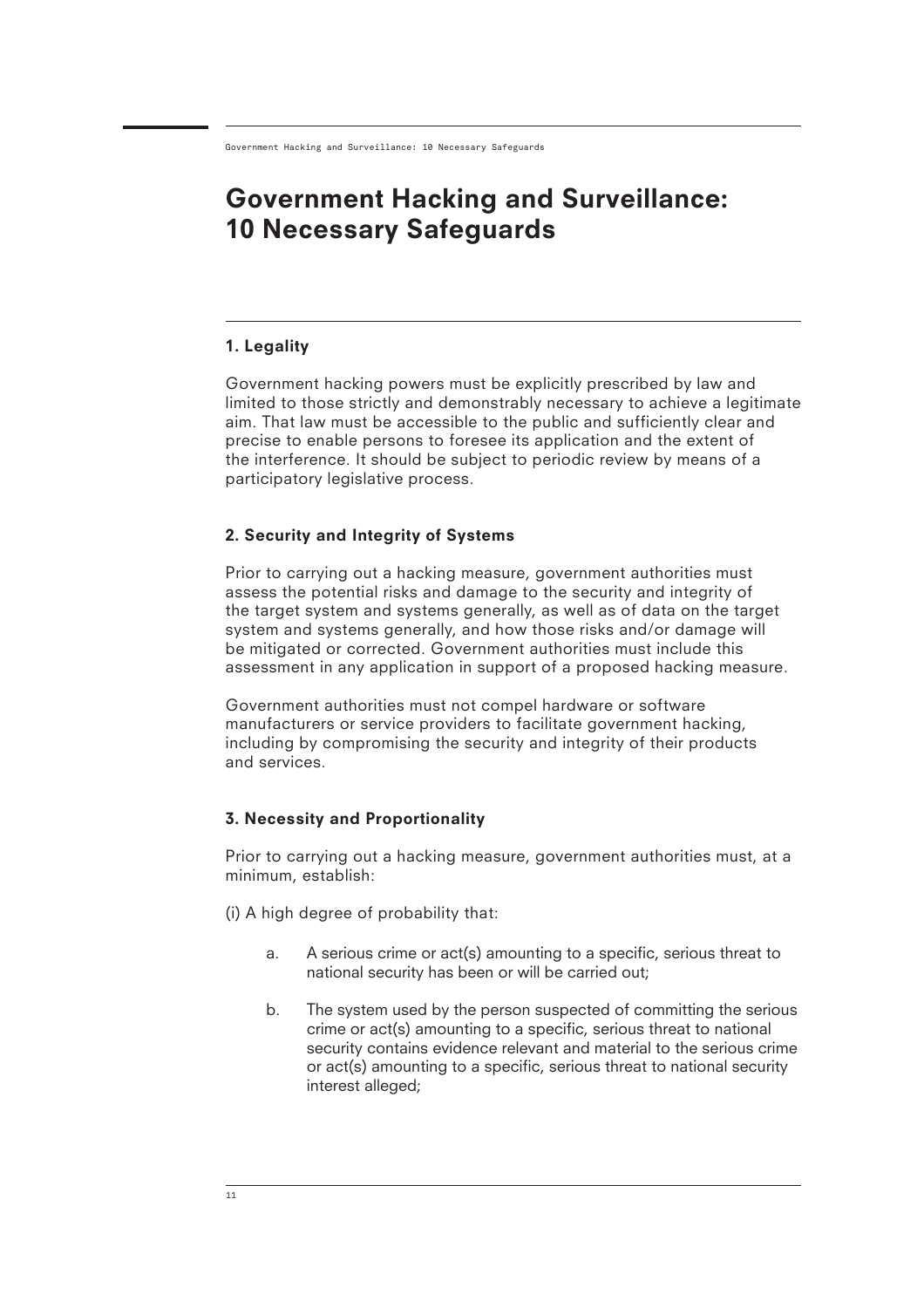- Evidence relevant and material to the serious crime or act(s) amounting to a specific, serious threat to national security alleged will be obtained by hacking the target system; c.
- (ii) To the greatest extent possible, the identity of the person suspected of committing the serious crime or act(s) amounting to a specific, serious threat to national security and uniquely identifying details of the target system, including its location and specific configurations;
- (iii) All less intrusive methods have been exhausted or would be futile, such that hacking is the least intrusive option;
- (iv) The method, extent and duration of the proposed hacking measure;
- (v) Data accessed and collected will be confined to that relevant and material to the serious crime or act(s) amounting to a specific, serious threat to national security alleged and the measures that will be taken to minimize access to and collection of irrelevant and immaterial data;
- (vi) Data will only be accessed and collected by the specified authority and only used and shared for the purpose and duration for which authorisation is given;
- (vii) The potential risks and damage to the security and integrity of the target system and systems generally, as well as of data on the target system and systems generally, and how those potential risks and damage will be mitigated or corrected, so as to enable an assessment of the proportionality of the proposed hacking measure against its security implications.

#### 4. Judicial Authorisation

Prior to carrying out a hacking measure, government authorities must make an application, setting forth the necessity and proportionality of the proposed measure to an impartial and independent judicial authority, who shall determine whether to approve such measure and oversee its implementation. The judicial authority must be able to consult persons with technical expertise in the relevant technologies, who may assist the judicial authority in understanding how the proposed measure will affect the target system and systems generally, as well as data on the target system and systems generally. The judicial authority must also be able to consult persons with expertise in privacy and human rights, who may assist the judicial authority in understanding how the proposed measure will interfere with the rights of the target person and other persons.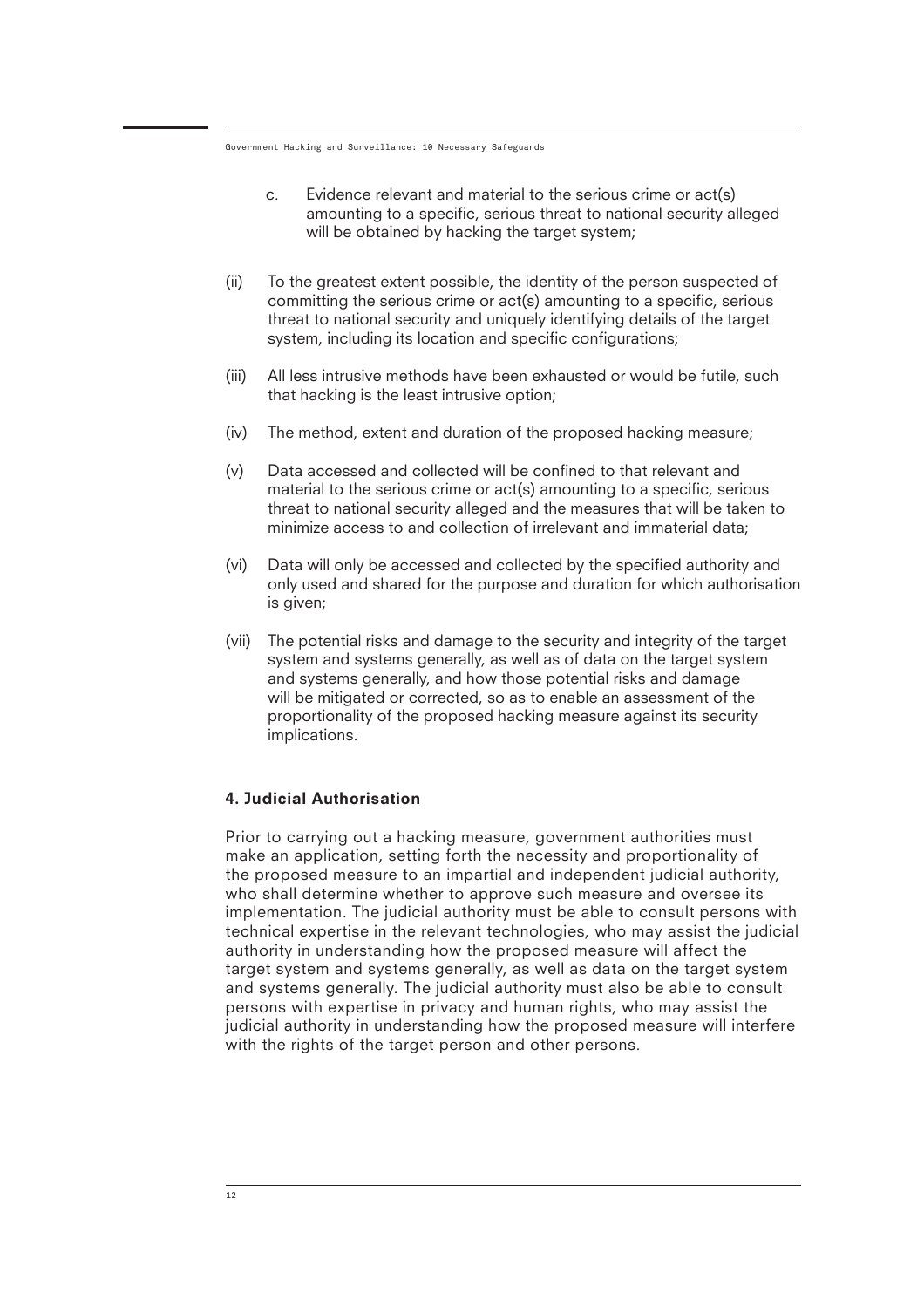### 5. Integrity of information

Government authorities must not add, alter or delete data on the target system, except to the extent technically necessary to carry out the authorised hacking measure. They must maintain an independently verifiable audit trail to record their hacking activities, including any necessary additions, alterations or deletions. Where government authorities rely on data obtained through an authorised hacking measure, they must disclose the method, extent and duration of the hacking measure and their audit trail so that the target person can understand the nature of the data obtained and investigate additions, alterations or deletions to information or breaches of the chain of custody, as appropriate.

#### 6. Notification

Government authorities must notify the person(s) whose system(s) have been subject to interference pursuant to an authorised hacking measure, regardless of where the person(s) reside, that the authorities have interfered with such system(s). Government authorities must also notify affected software and hardware manufacturers and service providers, with details regarding the method, extent and duration of the hacking measure, including the specific configurations of the target system. Delay in notification is only justified where notification would seriously jeopardize the purpose for which the hacking measure was authorised or there is an imminent risk of danger to human life and authorisation to delay notification is granted by an impartial and independent judicial authority.

#### 7. Destruction and Return of Data

Government authorities must immediately destroy any irrelevant or immaterial data that is obtained pursuant to an authorised hacking measure. That destruction must be recorded in the independently verifiable audit trail of hacking activities. After government authorities have used data obtained through an authorised hacking measure for the purpose for which authorisation was given, they must return this data to the target person and destroy any other copies of the data.

#### 8. Oversight and Transparency

Government authorities must be transparent about the scope and use of their hacking powers and activities, and subject those powers and activities to independent oversight. They should regularly publish, at a minimum, information on the number of applications to authorise hacking approved and rejected; the identity of the applying government authorities; the offences specified in the applications; and the method, extent and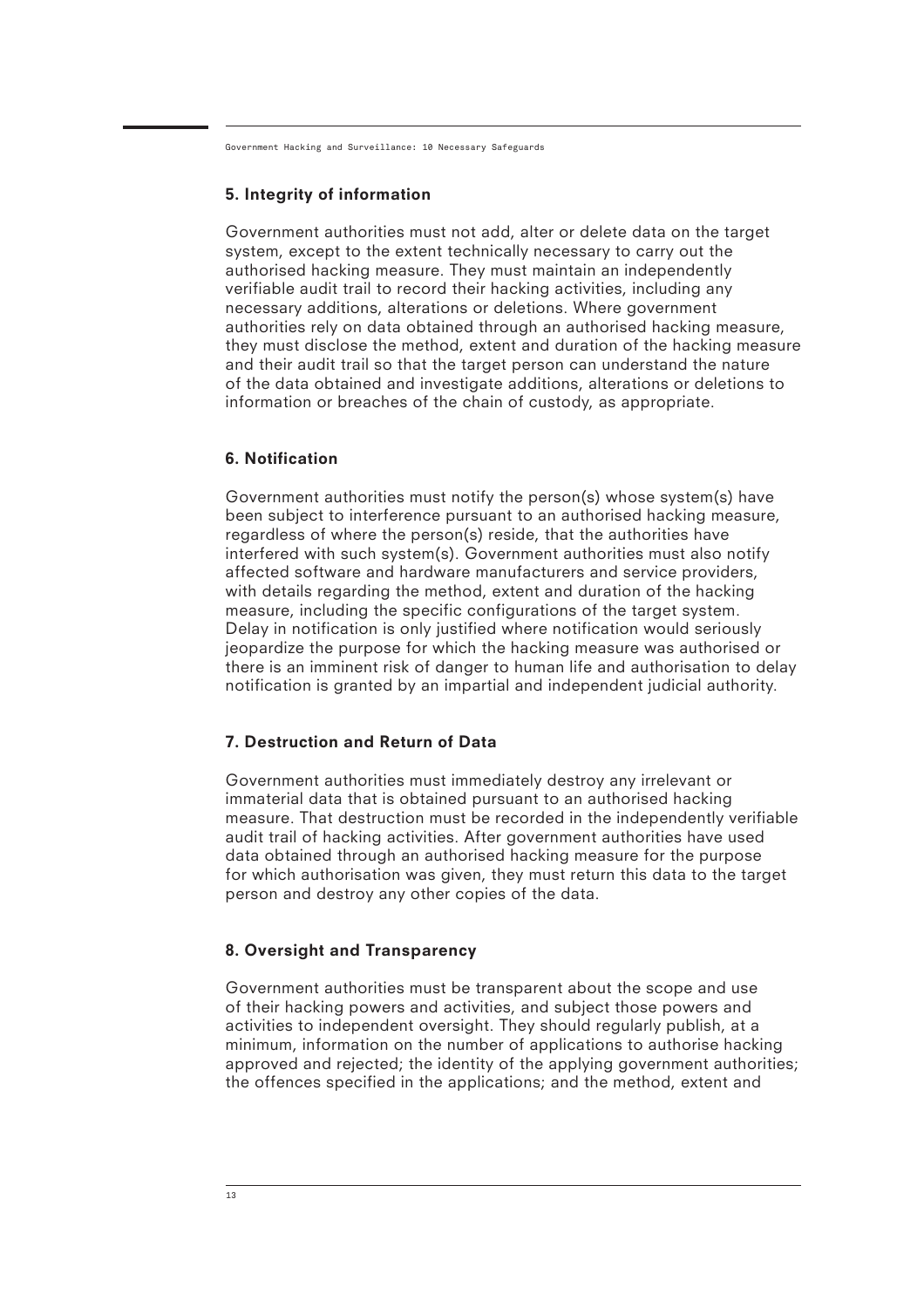duration of authorised hacking measures, including the specific configurations of target systems.

### 9. Extraterritoriality

When conducting an extraterritorial hacking measure, government authorities must always comply with their international legal obligations, including the principles of sovereignty and non-intervention, which express limitations on the exercise of extraterritorial jurisdiction. Government authorities must not use hacking to circumvent other legal mechanisms – such as mutual legal assistance treaties or other consent-based mechanisms – for obtaining data located outside their territory. These mechanisms must be clearly documented, publicly available, and subject to guarantees of procedural and substantive fairness.

## 10. Effective Remedy

Persons who have been subject to unlawful government hacking, regardless of where they reside, must have access to an effective remedy.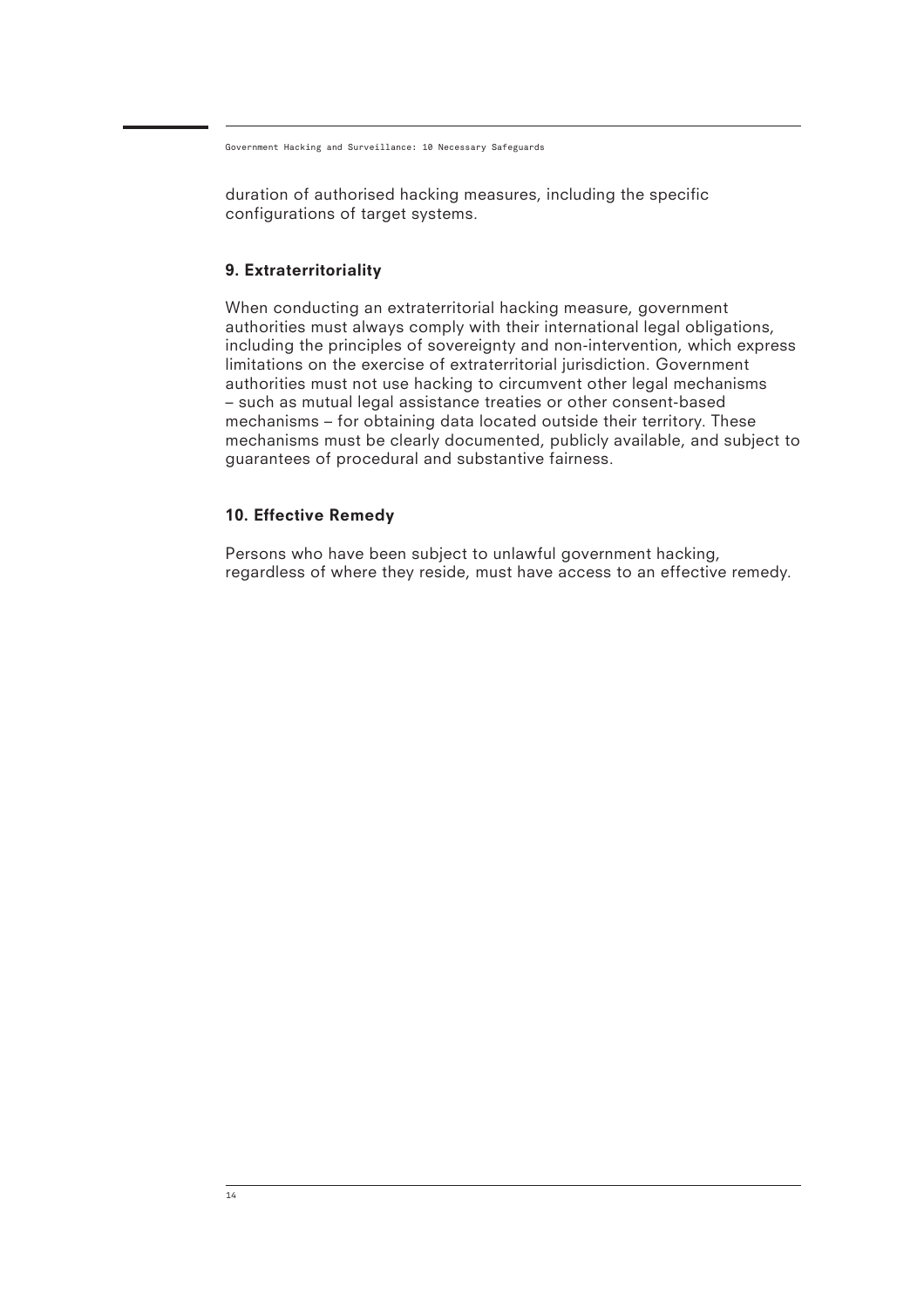## Government Hacking and Surveillance: Commentary to the 10 Necessary Safeguards

#### Introduction

Government hacking for the purposes of surveillance can present unique and grave threats to our privacy and security. The 10 Necessary Safeguards are designed to help interested parties assess government hacking in light of applicable international human rights law. They are further designed to address the security implications of government hacking.

This Commentary explains the legal and conceptual bases for each safeguard. It also elaborates on the application of the safeguards in practice. The "Legal Commentary" section beneath each safeguard articulates the legal underpinning for that safeguard by reference to the international human rights framework. The "Implementation Notes" that follow provide guidance on the application of the safeguard.

#### 1. Legality

Government hacking powers must be explicitly prescribed by law and limited to those strictly and demonstrably necessary to achieve a legitimate aim. That law must be accessible to the public and sufficiently clear and precise to enable persons to foresee its application and the extent of the interference. It should be subject to periodic review by means of a participatory legislative process.

#### *Legal Commentary*

• International human rights law provides that any interference with the right to privacy must be in accordance with the law.1 At the heart of the principle of legality is the important premise that placing "intrusive surveillance regimes on a statutory footing" subjects them to "public and parliamentary debate."2 Legality is also closely tied to the concept of "arbitrary

2

1

See Article 17(1), International Convention on Civil and Political Rights ("ICCPR") ("No one shall be subjected to arbitrary or unlawful interference with his privacy, family, home or correspondence . . . ."); Article 11, American Convention on Human Rights ("ACHR") ("2. No one may be the object of arbitrary or abusive interference with his private life, his family, his home, or his correspondence . . . . 3. Everyone has the right to the protection of the law against such interference . . . ."); Article 8(2), European Convention of Human Rights ("ECHR") ("There shall be no interference by a public authority with the exercise of [the right to respect for private and family life] except such as is in accordance with the law  $\ldots$ ."); see also U.N. Human Rights Committee, General Comment No. 16 (Article 17 ICCPR), 8 Apr. 1988, para. 3 (noting that "[t]he term 'unlawful' means that no interference can take place except in cases envisaged by the law" and that "[i]nterference authorized by States can only take place on the basis of law, which itself must comply with the provisions, aims and objectives of the Covenant"); Principle 1, International Principles on the Application of Human Rights to Communications Surveillance ("Necessary and Proportionate Principles"). The Necessary and Proportionate Principles seek to apply established international human rights law to modern communications surveillance. They are the outcome of a global consultation with civil society groups, industry, and international experts in communications surveillance law, policy and technology and have been endorsed by over 600 organizations around the world. Report of the U.N. Special Rapporteur on the Promotion and Protection of Human Rights and

Fundamental Freedoms while Countering Terrorism, U.N. Doc. A/HRC/34/61, 21 Feb. 2017, para. 36.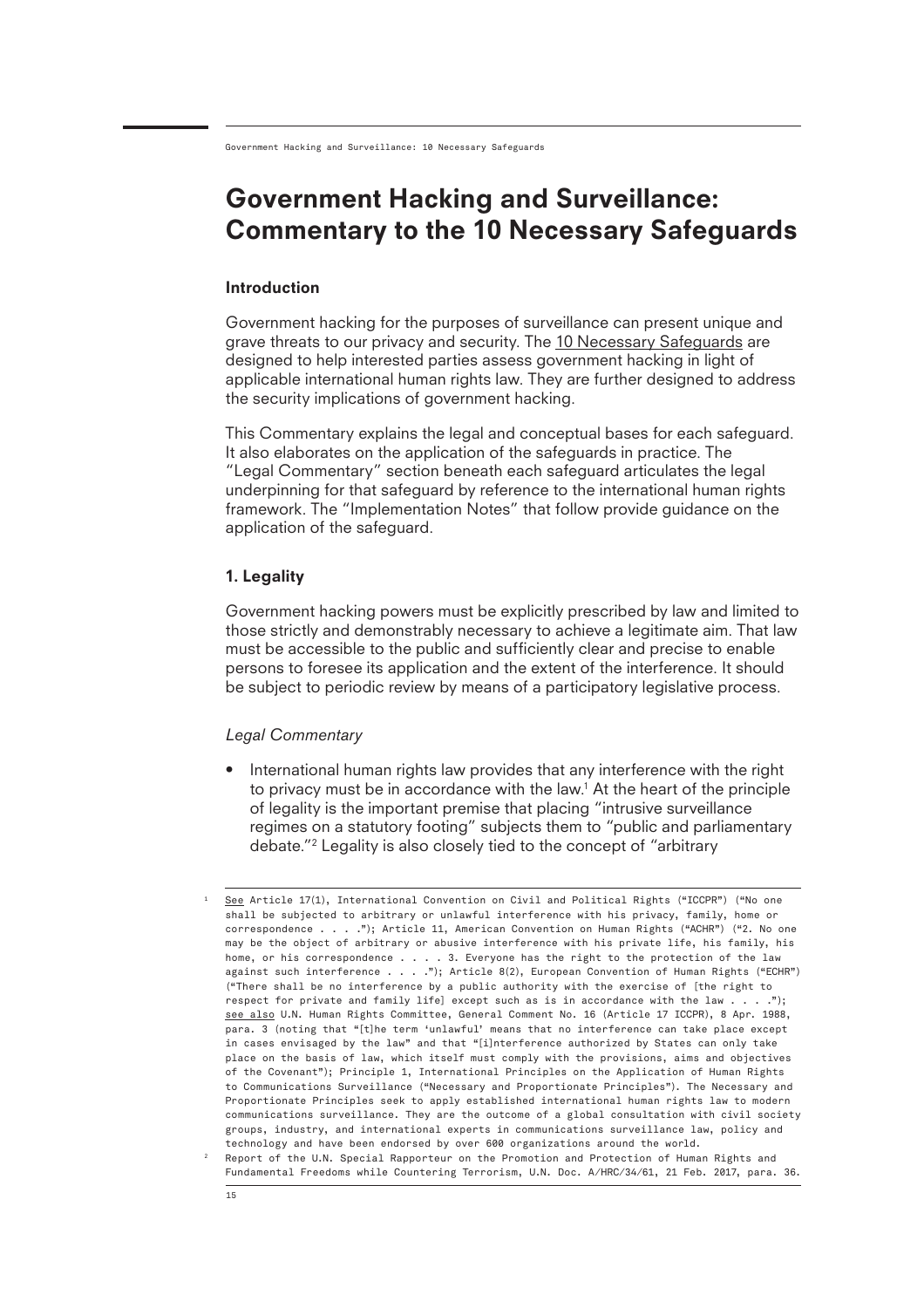interference," the idea being that the exercise of a secret power carries the inherent risk of its arbitrary application.<sup>3</sup>

- The meaning of "law" implies certain minimum qualitative requirements of accessibility and foreseeability. The U.N. Human Rights Committee has elaborated on the meaning of "law" for the purposes of Article 19 of the International Covenant on Civil and Political Rights ("ICCPR"), which protects the right to freedom of opinion and expression, as follows: "[A] norm, to be characterized as a 'law,' must be formulated with sufficient precision to enable an individual to regulate his or her conduct accordingly and it must be made accessible to the public. . . . Laws must provide sufficient guidance to those charged with their execution to enable them to ascertain what sorts of expression are properly restricted and what sorts are not."4
	- The Inter-American Commission on Human Rights ("IACHR") has similarly determined, in its interpretation of Article 11 of the American Convention on Human Rights ("ACHR"): "Article 11.2 specifically prohibits 'arbitrary or abusive' interference with th[e] right [to privacy]. This provision indicates that in addition to the condition of legality, which should always be observed when a restriction is imposed on the rights of the Convention, the state has a special obligation to prevent 'arbitrary or abusive' interferences. The notion of 'arbitrary interference' refers to elements of injustice, unpredictability and unreasonableness . . . ."5
	- º The requirements of accessibility and foreseeability are also reflected in the jurisprudence of the European Court of Human Rights ("ECtHR"): "Firstly, the law must be adequately accessible: the citizen must be able to have an indication that is adequate in the circumstances of the legal rules applicable to a given case. Secondly, a norm cannot be regarded as a law unless it is formulated with sufficient precision to enable the citizen to regulate his conduct; he must be able—if need be with appropriate advice—to foresee, to a degree that is reasonable in the circumstances, the consequences which a given action may entail."6
- The U.N. General Assembly has recognized the application of the principle of legality to the surveillance context, resolving that the "surveillance of digital communications must be consistent with international human rights obligations and must be conducted on the basis of a legal framework, which must be publicly accessible, clear, precise, comprehensive and nondiscriminatory."7

<sup>3</sup> Malone v. United Kingdom, European Court of Human Rights, App. No. 8691/79, 2 Aug. 1984, para. 67 ("Especially where a power of the executive is exercised in secret, the risks of arbitrariness are evident."); see also U.N. Human Rights Committee, General Comment No. 16, supra, at para. 4 (noting that "the expression 'arbitrary interference' can also extend to interference provided for under the law" and that "[t]he introduction of the concept of arbitrariness is intended to guarantee that even interference provided for by law should be in accordance with the provisions, aims, and objectives of the Covenant and should be, in any event, reasonable in the particular circumstances").

<sup>4</sup> U.N. Human Rights Committee, General Comment No. 34 (Article 19 ICCPR), 12 Sept. 2011, para. 25.

<sup>5</sup> Ms. X and Y v. Argentina, Inter-American Commission on Human Rights, Case 10.506, Report No. 38/96, 15 Oct. 1996, para. 92.

<sup>6</sup> Sunday Times v. United Kingdom, European Court of Human Rights, App. No. 6538/74, 26 Apr. 1979, para. 49.

<sup>7</sup> U.N. General Assembly Resolution on the Right to Privacy in the Digital Age, U.N. Doc. A/ RES/71/199, 19 Dec. 2016 ("2016 U.N. General Assembly Resolution on the Right to Privacy in the Digital Age"); see also U.N. Human Rights Council Resolution on the Right to Privacy in the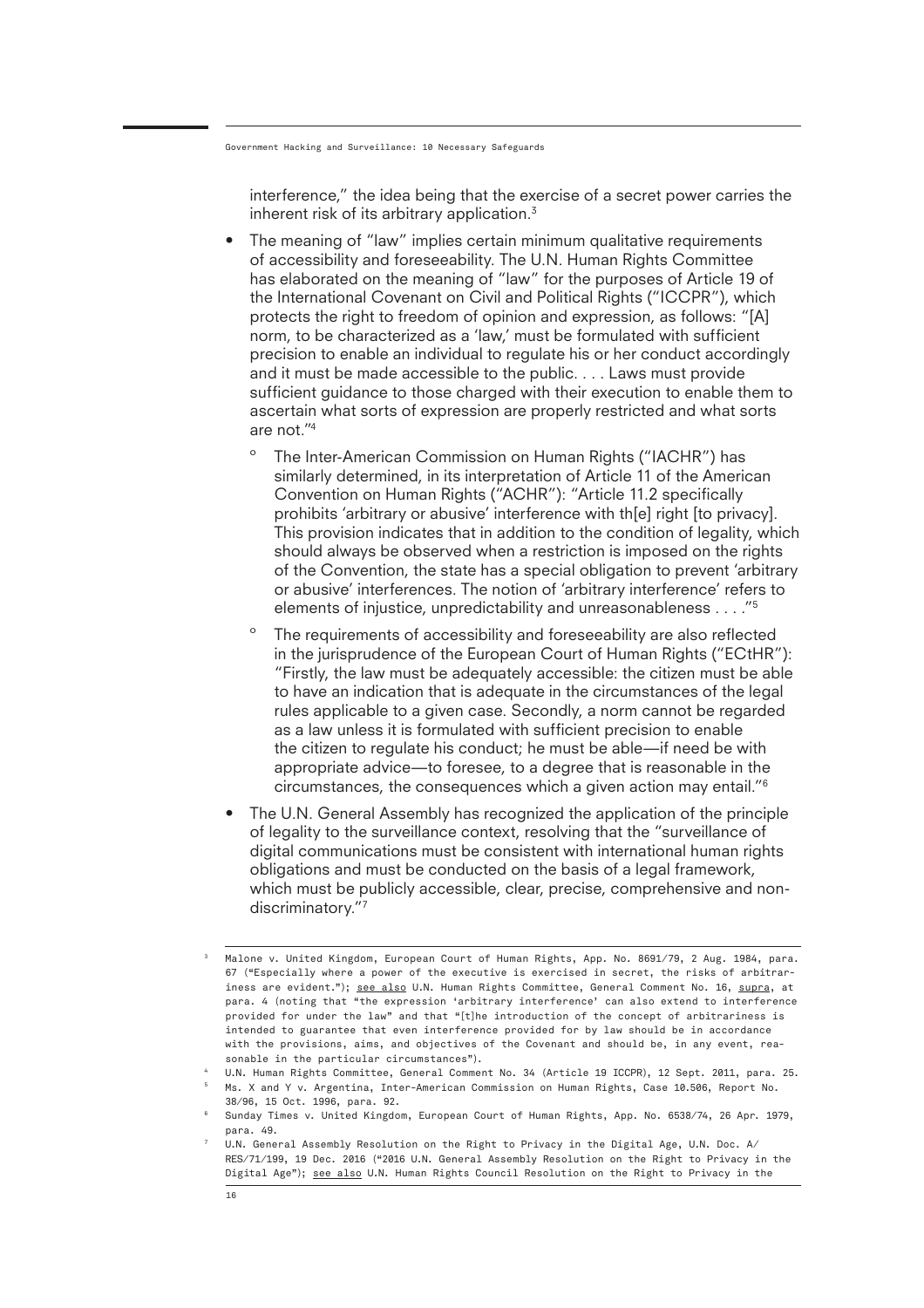- The ECtHR has explicitly applied the principle of legality to the surveillance context. In *Weber & Saravia v. Germany*, the Court elaborated on the "minimum safeguards that should be set out in statute law in order to avoid abuses of power" where the state conducts surveillance: "[1] the nature of the offences which may give rise to a[ ] [surveillance] order; [2] a definition of the categories of people liable to [be subject to surveillance]; [3] a limit on the duration of [surveillance]; [4] the procedure to be followed for examining, using and storing the data obtained; [5] the precautions to be taken when communicating the data to other parties; and [6] the circumstances in which recordings may or must be erased or the tapes destroyed."8
- º The Inter-American Court of Human Rights ("IACtHR") has also explicitly applied the principle of legality to the surveillance context. In *Escher et al. v. Brazil*, the Court held that surveillance measures "must be based on a law that must be precise." The Court further observed that the law must "indicate the corresponding clear and detailed rules, such as the circumstances in which this [surveillance] measure can be adopted, the persons authorized to request it, to order it and to carry it out, and the procedure to be followed."9
- º In 2013, the U.N. and IACHR Special Rapporteurs on Freedom of Expression issued a Joint Declaration on surveillance, in which they emphasized the application of the principle of legality in the surveillance context: "[S]tates must guarantee that the interception, collection and use of personal information, including all limitations on the right of the affected person to access this information, be clearly authorized by law in order to protect them from arbitrary or abusive interference with their private interests. The law must establish limits with regard to the nature, scope and duration of these types of measures; the reasons for ordering them; the authorities with power to authorize, execute and monitor them; and the legal mechanisms by which they may be challenged."10

International human rights law requires that any interference with the right to privacy must not only be in accordance with law but must also be necessary and proportionate.<sup>11</sup> The principle of necessity, which is partially reflected in this safeguard, is sometimes expressed as requiring that any interference with

- 10 U.N. Special Rapporteur on the Protection and Promotion of the Right to Freedom of Opinion and Expression and the Special Rapporteur for Freedom of Expression of the Inter-American Commission on Human Rights, Joint Declaration on Surveillance Programs and their Impact on Freedom of Expression, 21 June 2013, para. 8.
- 11.1 See U.N. Human Rights Committee, Toonen v. Australia, Comm. No. 488/1992, U.N. Doc. CCPR/C/50/D/488/1992, 31 Mar. 1994, para. 8.3 ("[A]ny interference with privacy must be proportional to the end sought and be necessary in the circumstances of any given case."); Office of the U.N. High Commissioner for Human Rights, The Right to Privacy in the Digital Age, U.N. Doc. A/HRC/27/37, 30 June 2014, para. 23, ("These authoritative sources [HRC General Comments

Digital Age, U.N. Doc. A/HRC/34/7, 23 Mar. 2017 ("2017 U.N. Human Rights Council Resolution on the Right to Privacy in the Digital Age") ("1. Recalls that States should ensure that any interference with the right to privacy is consistent with the principles of legality, necessity and proportionality").

<sup>8</sup> Weber & Saravia v. Germany, European Court of Human Rights, App. No. 54934/00, 29 June 2006, para. 95; see also Malone v. United Kingdom, supra, at para. 67 (noting that "the law must be sufficiently clear in its terms to give citizens an adequate indication as to the circumstances in which and the conditions on which public authorities are empowered to resort to this secret and potentially dangerous interference with the right to respect for private life and correspondence").

<sup>9</sup> Escher et al. v. Brazil, Inter-American Court of Human Rights, Judgment (on Preliminary Objections, Merits, Reparations, and Costs), Series C No. 200, 6 July 2009, para. 131.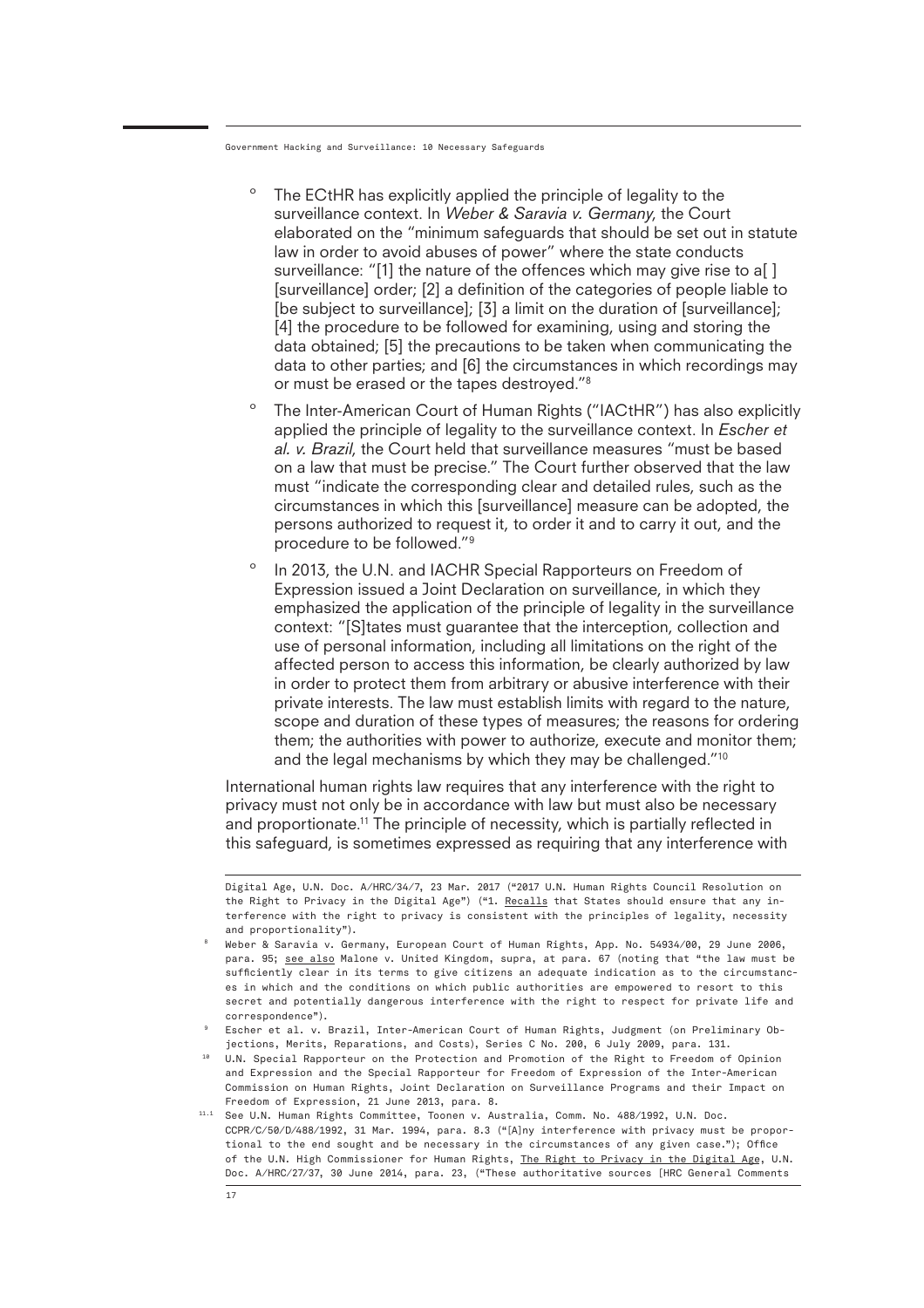the right to privacy be "necessary to achieve a legitimate aim."12 The legal commentary for the "Necessity and Proportionality" safeguard addresses the principle of necessity in further detail.

#### *Implementation Notes*

- This safeguard provides that government hacking powers be "explicitly prescribed by law." Generally speaking, laws that grant the government broad, vague surveillance powers cannot authorise hacking pursuant to the principle of legality. The use of the word "explicitly" also emphasises that government hacking powers must be subject to a regulatory framework tailored to its unique privacy and security implications, which the safeguards as a whole seek to address. The interpretation of an existing framework, which authorises other surveillance activities such as wiretapping, to authorise hacking will therefore fall afoul of the safeguards. Similarly, a legal framework authorising hacking that copies and pastes verbatim frameworks that apply to other surveillance activities will also fall afoul of the safeguards.
- This safeguard also provides that any law explicitly prescribing government hacking powers "be subject to periodic review by means of a participatory legislative process." The development of new technology, especially the internet, has transformed and continues to transform the way individuals communicate with each other and increased the amount of information that can be collected by orders of magnitude. As modern communications have evolved, governments have developed in parallel novel methods of collecting, storing and analysing communications and data. Hacking is an example of a novel form of surveillance, but is itself constantly evolving to comprise new techniques. The pace of technological change in the surveillance context, and the lack of clarity that new technologies pose to the application of legal principles, demand periodic review of laws authorising government hacking.

<sup>16, 27, 29, 31,</sup> and 34 and the Siracusa Principles] point to the overarching principles of legality, necessity and proportionality . . . ."); 2017 U.N. Human Rights Council Resolution on the Right to Privacy in the Digital Age, supra, at para. 2 ("Recall[ing] that States should ensure that any interference with the right to privacy is consistent with the principles of legality, necessity and proportionality").

 $12$  Article 30 ACHR provides that restrictions of the rights recognized by the Convention "may not be applied except in accordance with laws enacted for reasons of general interest and in accordance with the purpose for which such restrictions have been established." Article 8 ECHR is somewhat more specific, providing that "[t]here shall be no interference by a public authority with the exercise" of the right to privacy "except such as is in accordance with the law and is necessary in a democratic society in the interests of national security, public safety or the economic well-being of the country, for the prevention of disorder or crime, for the protection of health or morals, or for the protection of the rights and freedoms of others." See also Office of the U.N. High Commissioner for Human Rights, The Right to Privacy in the Digital Age, U.N. Doc. A/HRC/27/37, 30 June 2014), para. 23 ("OHCHR Report on the Right to Privacy in the Digital Age") ("The limitation must be necessary for reaching a legitimate aim . . . . The onus is on the authorities seeking to limit the right to show that the limitation is connected to a legitimate aim."); Principle 2, Necessary and Proportionate Principles ("Laws should only permit Communications Surveillance by specified State authorities to achieve a legitimate aim that corresponds to a predominantly important legal interest that is necessary in a democratic society.").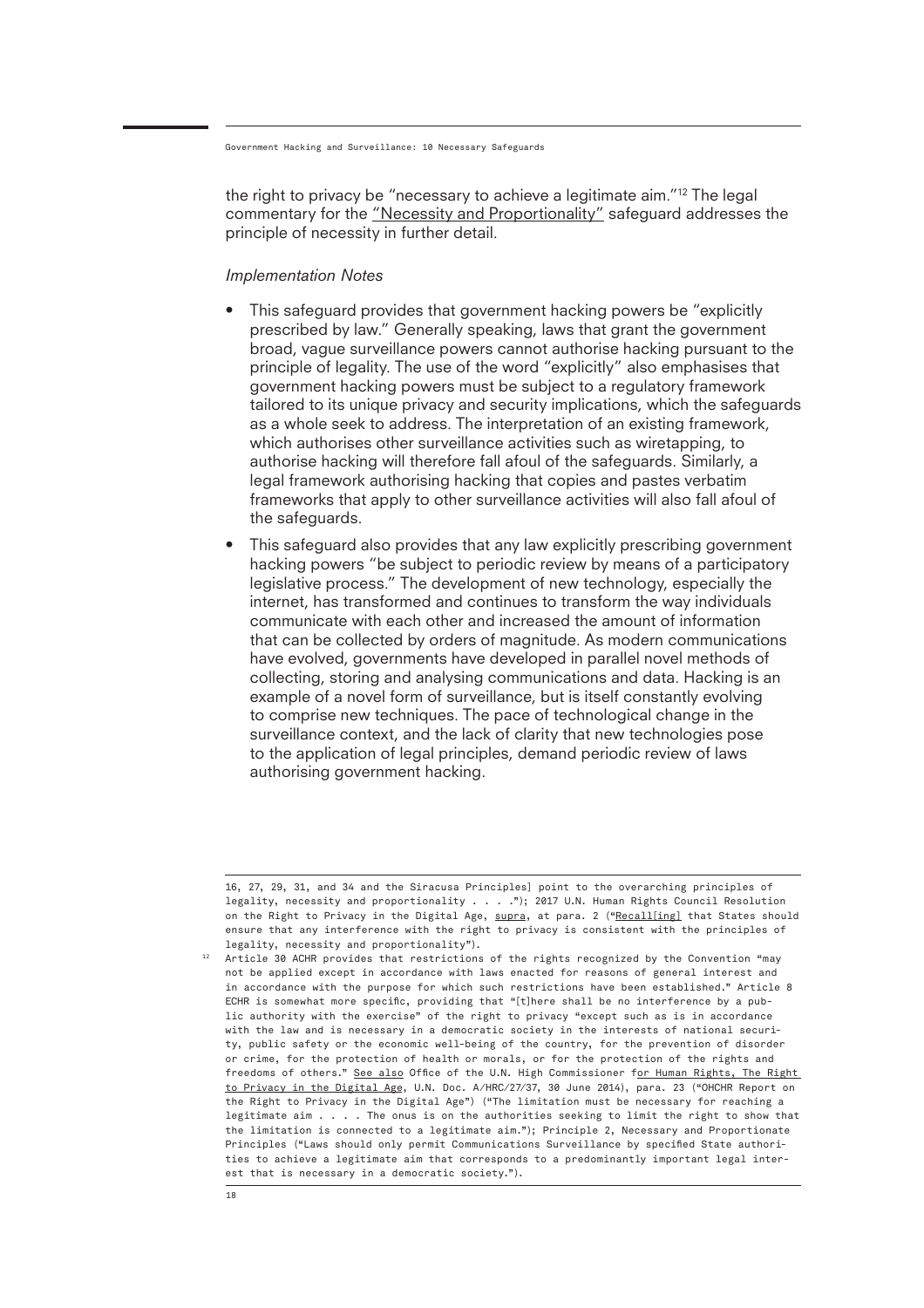#### 2. Security and Integrity of Systems

Prior to carrying out a hacking measure, government authorities must assess the potential risks and damage to the security and integrity of the target system and systems generally, as well as of data on the target system and systems generally, and how those risks and/or damage will be mitigated or corrected. Government authorities must include this assessment in any application in support of a proposed hacking measure.

Government authorities must not compel hardware or software manufacturers or service providers to facilitate government hacking, including by compromising the security and integrity of their products and services.

#### *Legal Commentary*

- The U.N. Special Rapporteur on Freedom of Expression has explained that individuals exercise their right to privacy by communicating in a manner that is "private" and "secure." The Special Rapporteur defined these terms as follows: "Privacy of communications infers that individuals are able to exchange information and ideas in a space that is beyond the reach of other members of society, the private sector, and ultimately the State itself. Security of communications means that individuals should be able to verify that their communications are received only by their intended recipients, without interference or alteration, and that the communications they receive are equally free from intrusion."13 The Special Rapporteur has also explained the linkage between the right to privacy and security, noting that as individuals have adopted "e-mail, instant-messaging, Voice-over-Internet Protocols, videoconferencing and social media," they have also "developed a need for security online, so that they could seek, receive and impart information without the risk of repercussions, disclosure, [or] surveillance." The Special Rapporteur further noted that it is "critical that individuals find ways to secure themselves online, that Governments provide such safety in law and policy and that corporate actors design, develop and market secure-by-default products and services." The Special Rapporteur concluded that "States should avoid all measures that weaken the security that individuals may enjoy online."14
- The U.N. Special Rapporteur on Freedom of Expression has also identified the important role corporate actors play in both "the changes in the way we communicate, receive and impart information" as well as "in facilitating State surveillance," including by "respond[ing] to requirements that digital networks and communications infrastructure be designed to enable intrusion by the State." The Special Rapporteur therefore recognised the need for States "to meet their international human rights obligations when they contract with, or legislate for, corporate actors where there may be an impact upon the enjoyment of human rights" and to "ensure that the private sector is able to carry out its functions independently in a manner that

<sup>&</sup>lt;sup>13</sup> Report of the U.N. Special Rapporteur on the Promotion and Protection of the Right to Freedom of Opinion and Expression, U.N. Doc. A/HRC/23/40, 17 Apr. 2013, para. 23 ("2013 Report of the U.N. Special Rapporteur on Freedom of Expression").

<sup>14</sup> Report of the U.N. Special Rapporteur on the Promotion and Protection of the Right to Freedom of Opinion and Expression, U.N. Doc. A/HRC/29/32, 22 May 2015, paras. 6, 11, 60 ("2015 Report of the U.N. Special Rapporteur on Freedom of Expression").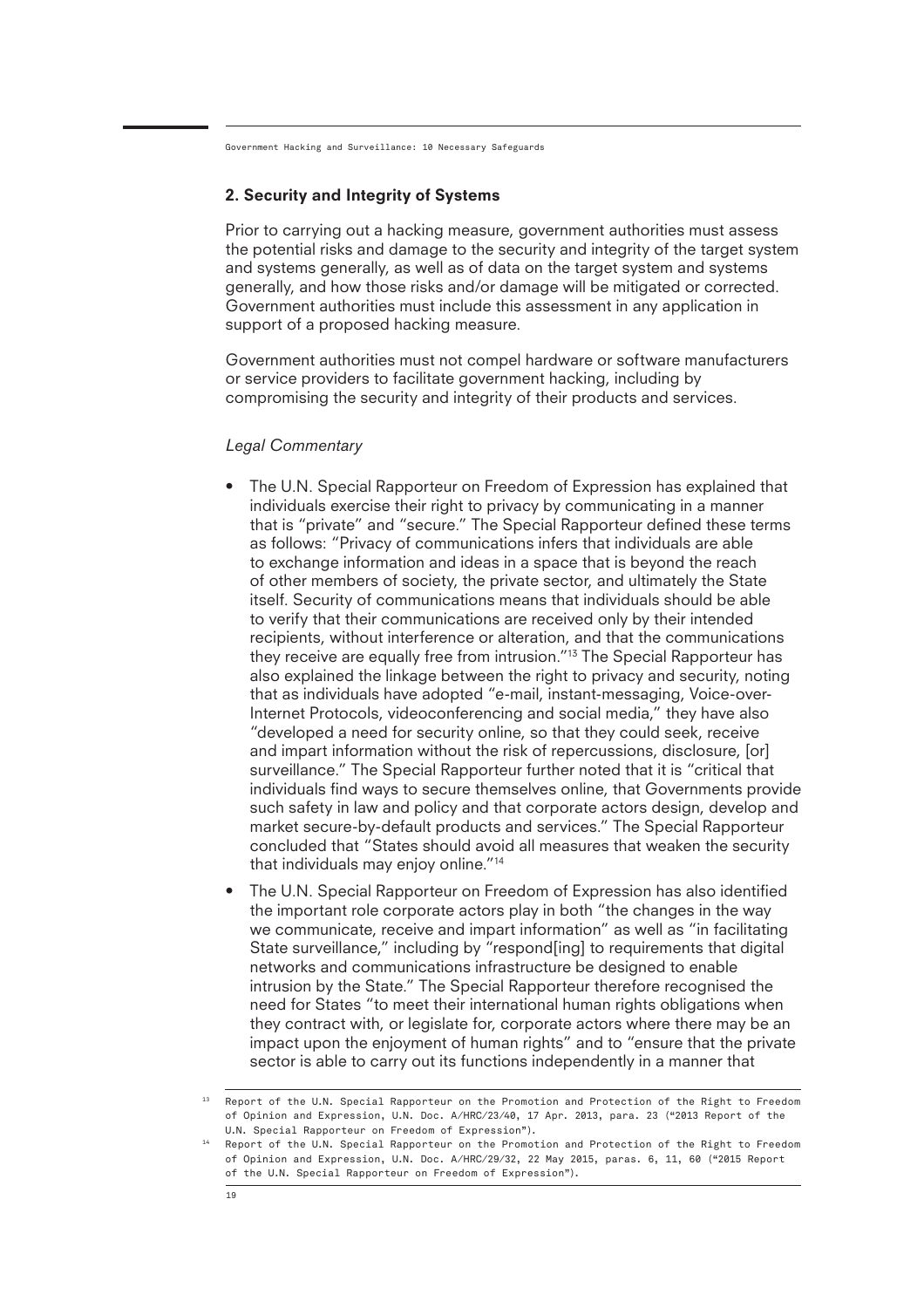promotes individuals' human rights." The Special Rapporteur concluded that "States must refrain from forcing the privacy sector to implement measures compromising the privacy [and] security . . . of communications services."<sup>15</sup>

#### *Implementation Notes*

- This safeguard provides that government authorities must undertake a security assessment prior to carrying out a hacking measure and include this assessment in any application in support of such a measure.
	- As discussed in the legal commentary above, the exercise of the right to privacy is linked to the security of the devices, networks and services individuals rely on to communicate with each other. Accordingly, the security implications of a hacking measure are relevant to an assessment of the scope and nature of that measure's interference with the right to privacy.
	- The potential scale of the threats posed to security by government hacking for surveillance also undergird the requirement that government authorities undertake a security assessment prior to carrying out a hacking measure. Computer systems, almost with certainty, contain flaws. These flaws may be vulnerabilities that can impact a system's integrity and they may be exploited to interfere with a system, causing it to act in a manner unintended or unforeseen by the manufacturer, user or owner. Hacking is essential to identifying vulnerabilities, testing them by developing exploits, and sharing these results, which is critical for security. But in the surveillance context, the government seeks vulnerabilities, not to secure systems through testing and disclosure, but to exploit them to facilitate a surveillance objective. This activity has the potential to undermine the security not only of the target system but also of other unrelated systems.
		- The government's exploitation of a vulnerability to facilitate a surveillance objective is a choice to perpetuate the insecurity of a system, which many people may use, and may therefore be susceptible to similar attacks by other actors. Exploiting vulnerabilities in this manner is in considerable tension with the broader goal of securing systems.
		- The government's hacking measure(s) themselves may also proliferate to systems beyond the target system. When a government deploys malware, for example, it may be challenging to fully control its distribution. In a social engineering attack, a link infected with malware, directly emailed to a target, might be forwarded onto others or posted on social media. A "watering hole" attack, even when targeting a specific group of individuals, cannot entirely control who lands on an infected website.
	- As we continue to integrate computer systems into the fabric of our lives, economies and societies, safeguarding the security of those systems

<sup>15</sup> 2013 Report of the U.N. Special Rapporteur on Freedom of Expression, supra, at paras. 72-73, 76-77, 96 (citing Office of the U.N. High Commissioner for Human Rights, Guiding Principles on Business and Human Rights, 2011); see also 2015 Report of the U.N. Special Rapporteur on Freedom of Expression , supra, at para. 28.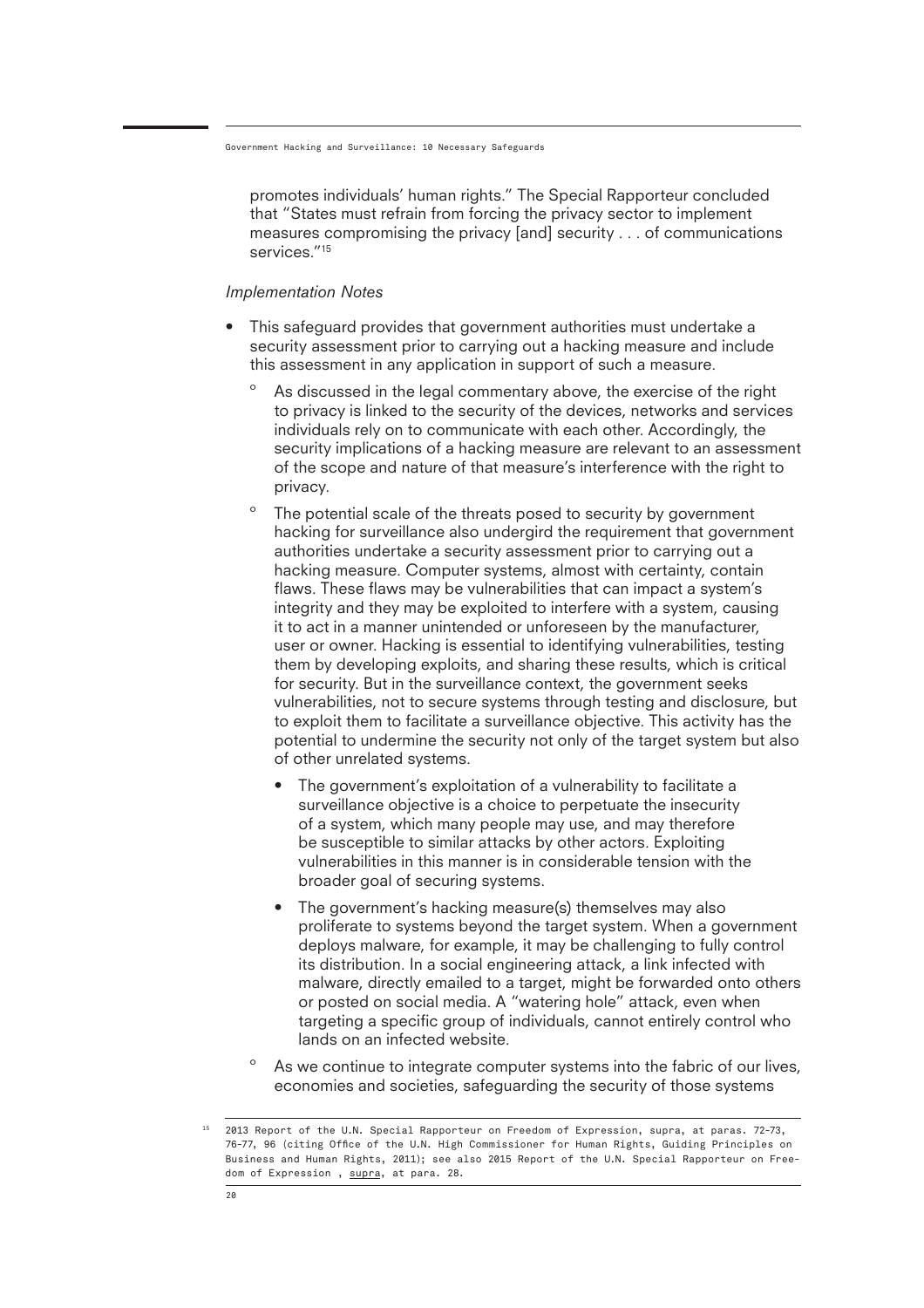becomes increasingly important. Government authorities seeking to carry out a hacking measure – and judicial authorities determining whether to authorise such a measure – must therefore embed a security assessment into their decision-making processes.

• This safeguard also provides that government authorities must not compel companies to facilitate government hacking activities, including by compromising the security and integrity of their products and services. Our devices, networks and services are, by and large, designed, manufactured and sold by companies and companies therefore play a critical role in securing them. When government authorities seek to compel companies to facilitate hacking, they are asking companies to undermine the security of their own products and services, which can in turn imperil the security of all users of those products or services. This form of assistance is unlike other forms of company assistance in the surveillance context, which, in the digital age, has typically consisted of accessing and disclosing data stored by the company.

#### 3. Necessity and Proportionality

Prior to carrying out a hacking measure, government authorities must, at a minimum, establish:

- (1) A high degree of probability that:
	- b. A serious crime or act(s) amounting to a specific, serious threat to national security has been or will be carried out;
	- c. The system used by the person suspected of committing the serious crime or act(s) amounting to a specific, serious threat to national security contains evidence relevant and material to the serious crime or act(s) amounting to a specific, serious threat to national security interest alleged;
	- d. Evidence relevant and material to the serious crime or act(s) amounting to a specific, serious threat to national security alleged will be obtained by hacking the target system;
- (2) To the greatest extent possible, the identity of the person suspected of committing the serious crime or act(s) amounting to a specific, serious threat to national security and uniquely identifying details of the target system, including its location and specific configurations;
- (3) All less intrusive methods have been exhausted or would be futile, such that hacking is the least intrusive option;
- (4) The method, extent and duration of the proposed hacking measure;
- (5) Data accessed and collected will be confined to that relevant and material to the serious crime or act(s) amounting to a specific, serious threat to national security alleged and the measures that will be taken to minimise access to and collection of irrelevant and immaterial data;
- (6) Data will only be accessed and collected by the specified authority and only used and shared for the purpose and duration for which authorisation is given;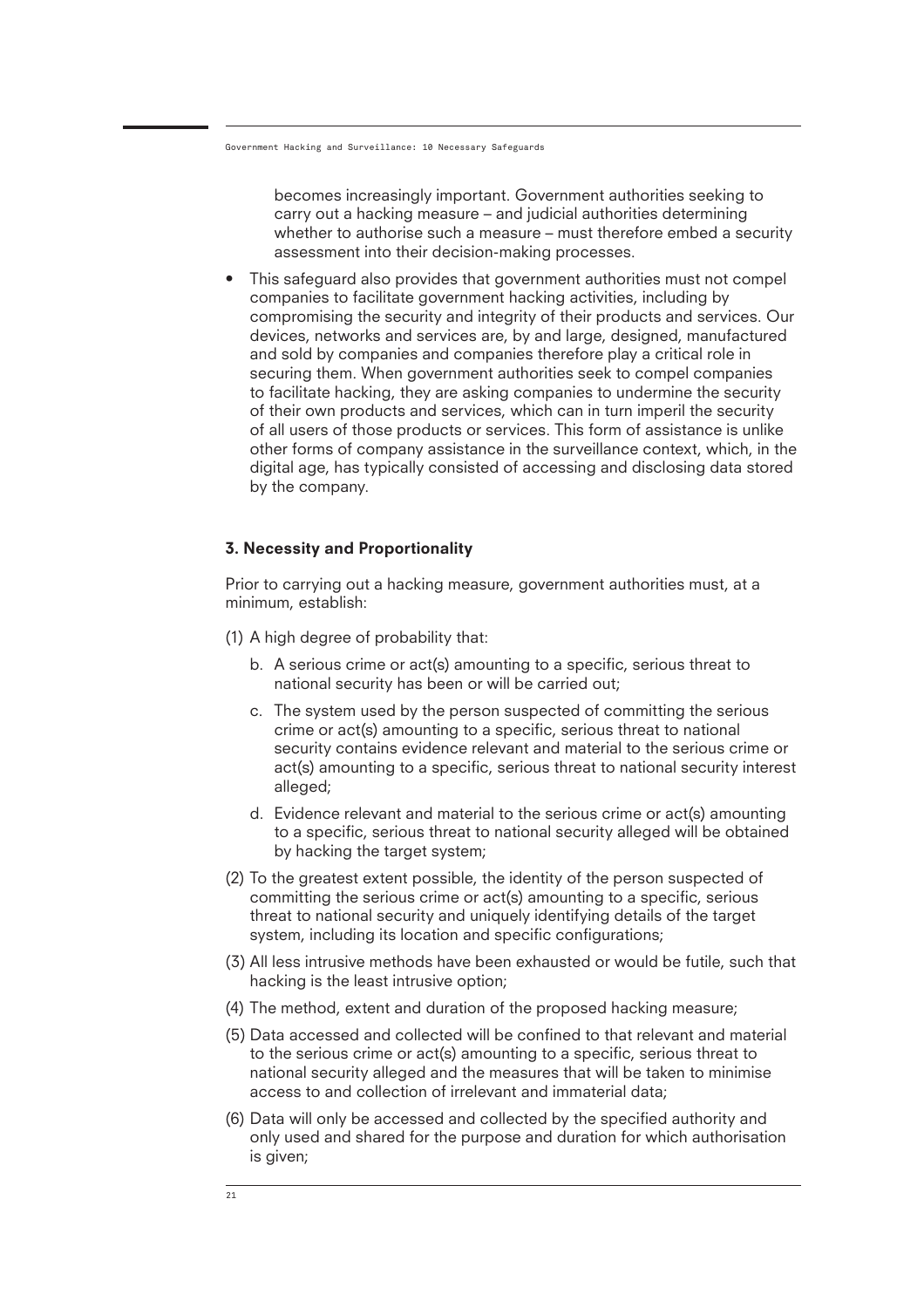(7) The potential risks and damage to the security and integrity of the target system and systems generally, as well as of data on the target system and systems generally, and how those potential risks and damage will be mitigated or corrected, so as to enable an assessment of the proportionality of the proposed hacking measure against its security implications.

#### *Legal Commentary*

- International human rights law requires that any interference with the right to privacy must not only be in accordance with law but must also be necessary and proportionate.<sup>16</sup> These principles were authoritatively confirmed in the U.N. Human Rights Council resolution on "the right to privacy in the digital age," adopted by consensus in March 2017.17
- The principle of necessity "implies that restrictions must not simply be useful, reasonable or desirable to achieve a legitimate government objective," but rather, that "a State must demonstrate in 'specific and individualized fashion the precise nature of the threat' that it seeks to address, and a 'direct and immediate connection between the expression and the threat."<sup>18</sup> As discussed in the legal commentary for the "Legality" safeguard, this concept of necessity is also sometimes expressed as requiring that any interference with the right to privacy be "necessary to achieve a legitimate aim."19
	- The IACHR Special Rapporteur for Freedom of Expression has applied the principle of necessity to the surveillance context, noting that "in order for an online communications surveillance program to be appropriate, States must demonstrate that the limitations to the rights to privacy and freedom of expression arising from those programs are strictly necessary in a democratic society to accomplish the objectives they pursue." In addition, the Special Rapporteur observed that, "it is insufficient for the measure to be 'useful,' 'reasonable,' or 'opportune.'"

<sup>16</sup> See Toonen v. Australia, supra, at para. 8.3 ("[A]ny interference with privacy must be proportional to the end sought and be necessary in the circumstances of any given case."); OHCHR Report on the Right to Privacy in the Digital Age, supra, para. 23 ("These authoritative sources [U.N. Human Rights Committee General Comments 16, 27, 29, 31, and 34 and the Siracusa Principles] point to the overarching principles of legality, necessity and proportionality . . . .").

 $^{17}$  2017 U.N. Human Rights Council Resolution on the Right to Privacy in the Digital Age, <u>supra,</u> at para. 2 ("Recall[ing] that States should ensure that any interference with the right to privacy is consistent with the principles of legality, necessity and proportionality").

 $^{18}$  Brief of Amici Curiae, U.N. Human Rights Experts in Support of Plaintiff-Appellant and Reversal, John Doe (Kidane) v. The Federal Democratic Republic of Ethiopia, D.C. Ct. App., No. 16-7081, 1 Nov. 2016, p. 14 (citing U.N. Human Rights Committee, General Comment No. 34, supra, at para. 35). The U.N. human rights experts authoring the brief were the U.N. Special Rapporteurs on Freedom of Expression, Freedom of Peaceful Assembly, and the Situation of Human Rights Defenders.

<sup>19</sup> Article 30 ACHR provides that restrictions of the rights recognized by the Convention "may not be applied except in accordance with laws enacted for reasons of general interest and in accordance with the purpose for which such restrictions have been established." Article 8 ECHR is somewhat more specific, providing that "[t]here shall be no interference by a public authority with the exercise" of the right to privacy "except such as is in accordance with the law and is necessary in a democratic society in the interests of national security, public safety or the economic well-being of the country, for the prevention of disorder or crime, for the protection of health or morals, or for the protection of the rights and freedoms of others." See also OHCHR Report on the Right to Privacy in the Digital Age, supra, para. 23 ("The limitation must be necessary for reaching a legitimate aim . . . . The onus is on the authorities seeking to limit the right to show that the limitation is connected to a legitimate aim."); Principle 2, Necessary and Proportionate Principles ("Laws should only permit Communications Surveillance by specified State authorities to achieve a legitimate aim that corresponds to a predominantly important legal interest that is necessary in a democratic society.").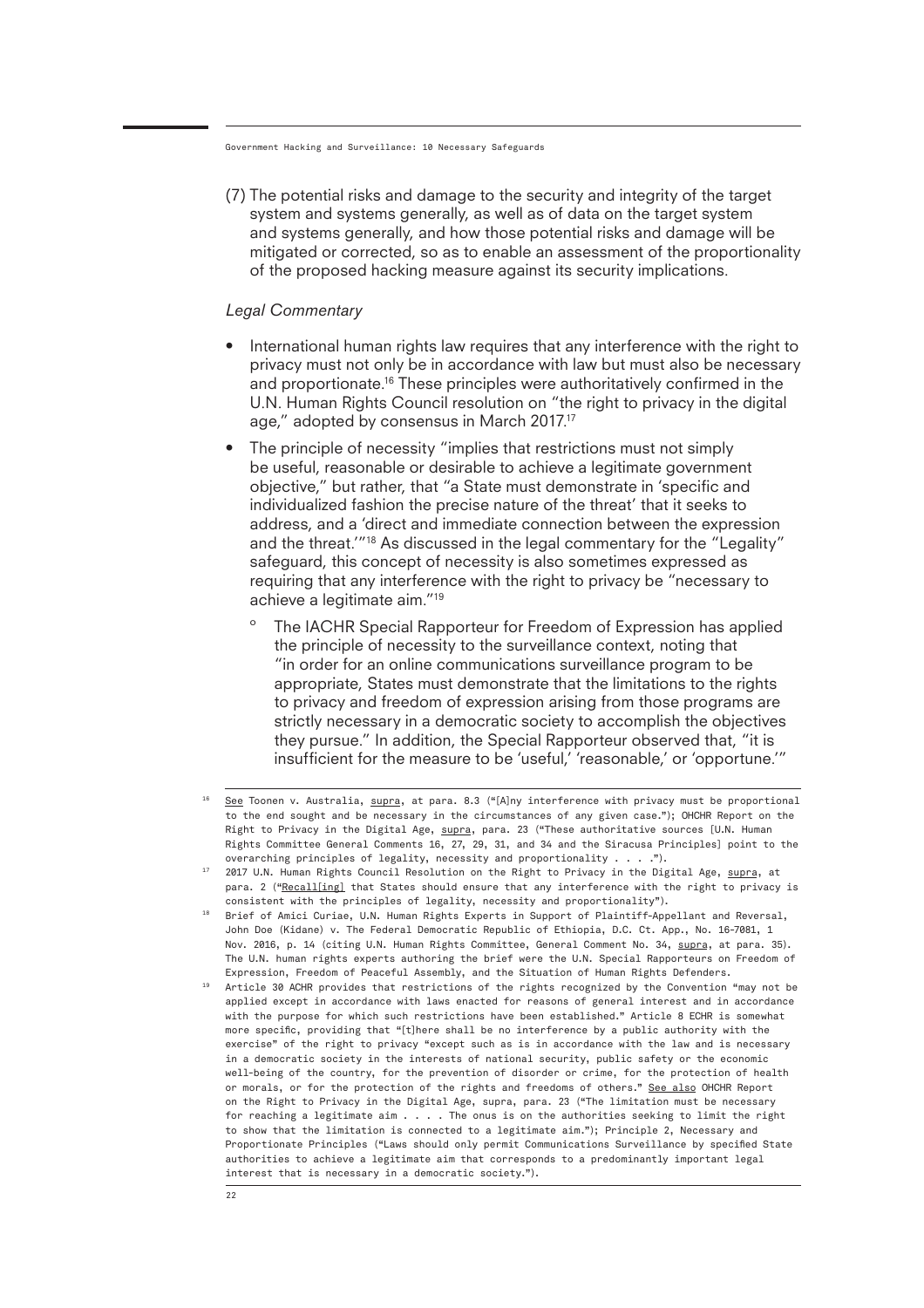Rather, the State must clearly establish "the true and compelling need to impose the limitation."20

- º The ECtHR has also applied the principle of necessity to interferences with the right to privacy in the surveillance context. In *Szabó & Vissy v. Hungary*, the Court indicated that given "the potential of cutting-edge surveillance technologies to invade citizens' privacy," the "legitimate aim" requirement had to be interpreted as follows: "A measure of secret surveillance can be found as being in compliance with the Convention only if it is strictly necessary, as a general consideration, for the safeguarding [of] democratic institutions and, moreover, if it is strictly necessary, as a particular consideration, for the obtaining of vital intelligence in an individual operation. In the Court's view, any measure of secret surveillance which does not correspond to these criteria will be prone to abuse by the authorities with formidable technologies at their disposal. The Court notes that both the Court of Justice of the European Union and the United Nations Special Rapporteur require secret surveillance measures to answer to strict necessity – an approach it considers convenient to endorse."21
- The principle of proportionality requires that the interference with privacy be both "in proportion to the aim and the least intrusive option available."22 The U.N. Special Rapporteur for Counter-Terrorism has provided additional guidance to States on demonstrating proportionality in the surveillance context. He has submitted that "proportionality involves balancing the extent of the intrusion into Internet privacy rights against the specific benefit accruing to investigations undertaken by a public authority in the public interest."23 He has also indicated that "[i]n the context of covert surveillance . . . [t]he proportionality of any interference with the right to privacy should . . . be judged on the particular circumstances of the individual case." He emphasized, however, that "in no case may the restrictions be applied or invoked in a manner that would impair the essence of a Covenant right." The Office of the U.N. High Commissioner for Human Rights has similarly observed that "any limitation to the right to privacy must not render the essence of the right meaningless and must be consistent with other human rights."24

<sup>20</sup> Office of the Special Rapporteur for Freedom of Expression of the Inter-American Commission on Human Rights, Freedom of Expression and the Internet, 31 Dec. 2013, paras. 159-60 ("IACHR Special Rapporteur for Freedom of Expression Report").

 $^{21}$  Szabó & Vissy v. Hungary, European Court of Human Rights, App. No. 37138/14, 12 Jan. 2016, para. 73. <sup>22</sup> OHCHR Report on the Right to Privacy in the Digital Age, <u>supra</u>, at para. 23; <u>see also</u> Toonen v. Australia, supra, at para. 8.3; Report of the U.N. Special Rapporteur on the Promotion and Protection of Human Rights and Fundamental Freedoms while Countering Terrorism, A/HRC/13/37, 28 Dec. 2009, para. 49 ("2009 Report of the U.N. Special Rapporteur on Counter Terrorism") ("[P]rotections [of the right to privacy] require States to have exhausted less-intrusive techniques before resorting to others. . . . States must incorporate this principle into existing and future policies as they present how their policies are necessary, and in turn proportionate."); Brief of U.N. Human Rights Experts, John Doe (Kidane) v. The Federal Democratic Republic of Ethiopia, supra, at pp. 14-15 (stating that proportionality requires that "the restrictions are . . . the least intrusive amongst those which might achieve their protective function . . . [and] proportionate to the interest to be protected"); Principle 5, Necessary and Proportionate Principles.

 $23$  Report of the U.N. Special Rapporteur on the Promotion and Protection of Human Rights and Fundamental Freedoms While Countering Terrorism, U.N. Doc. A/69/397, 23 Sept. 2014, para. 51 ("2014 Report of the U.N. Special Rapporteur on Counter Terrorism").

<sup>&</sup>lt;sup>24</sup> OHCHR Report on the Right to Privacy in the Digital Age, <u>supra,</u> at para. 23; see also Zakharov v. Russia, European Court of Human Rights, App. No. 47143/06, 4 Dec. 2015, para. 232 (observing that there existed "the risk that a system of secret surveillance set up to protect national security may undermine or even destroy democracy under the cloak of defending it").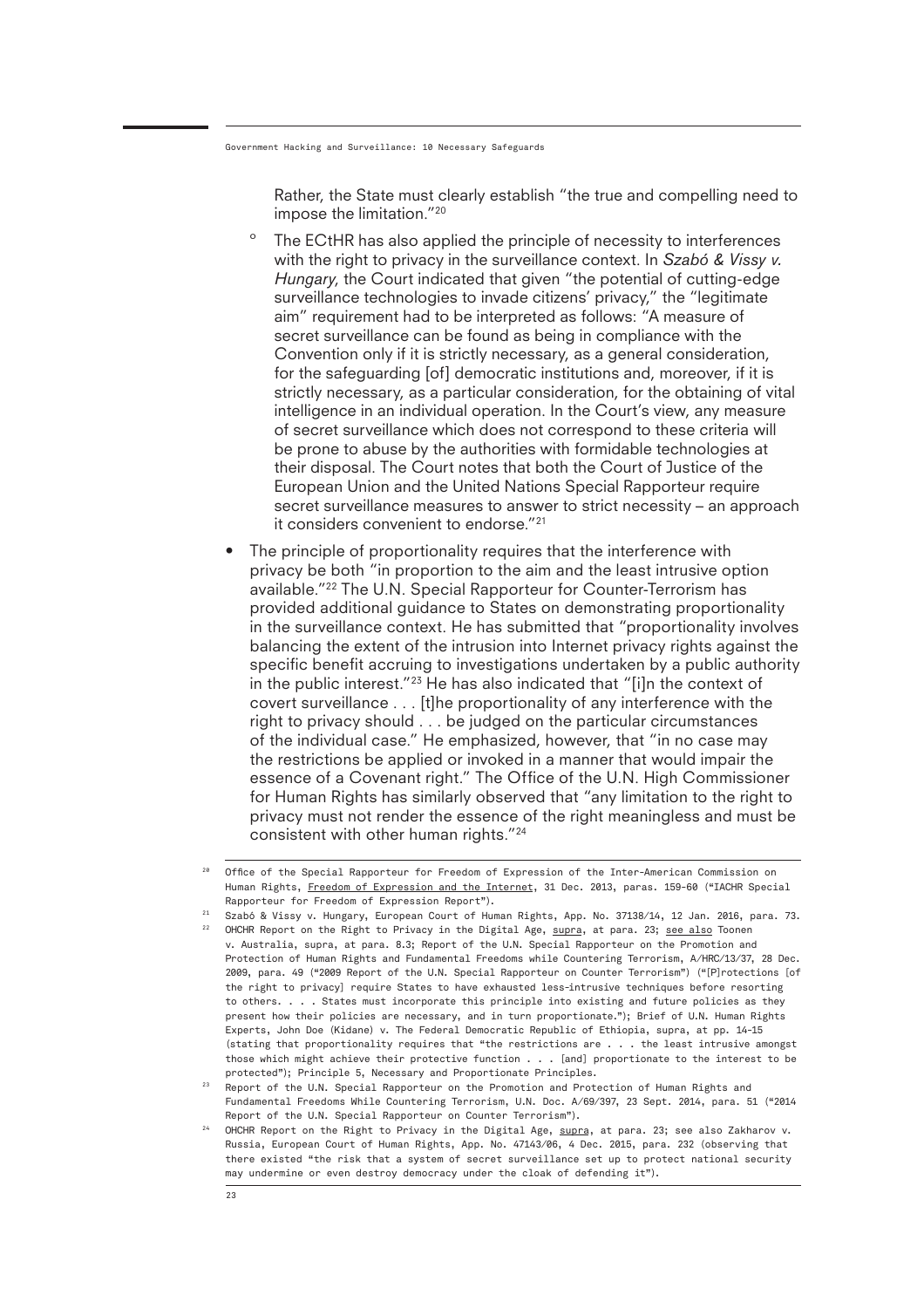The IACHR Special Rapporteur for Freedom of Expression has also discussed the proportionality analysis in the surveillance context, indicating that "in order to define if a measure is proportioned, its impact on the capacity of the Internet to guarantee and promote freedom of expression should be evaluated." The Special Rapporteur urged that "[g]iven the importance of the exercise of these rights in a democratic system, the law must authorize access to personal data and communications only under the most exceptional circumstances defined in the law." The Special Rapporteur further observed: "When fairly open-ended grounds such as national security are invoked as the reason to monitor personal data and correspondence . . . [t]heir application should be authorized solely when there is a definite risk to the protected interests, and when that harm is greater than society's general interest in maintaining the rights to privacy and the free expression of thought and the circulation of information."25

#### *Implementation Notes*

- This safeguard provides that government authorities must establish, at a minimum, a series of factors prior to carrying out a "hacking measure." The use of the phrase "hacking measure" serves to emphasise that the government must subject specific steps in a hacking operation to separate judicial authorisation processes. The need to chain authorisations in this manner results from the complications in demonstrating necessity and proportionality in the hacking context.
	- º In certain circumstances, government authorities may lack information regarding the identity of the target person and/or relating to the target system of that person. (This scenario is distinguishable from one in which the government lacks a target altogether and seeks authorisation for a hacking measure to "fish" for targets, which would fail the necessity requirement.) This information can be elusive, for example, where a target person uses technology, such as a virtual private network ("VPN"), to protect their anonymity or secure their information. In such circumstances, certain identifying details about the person and/or system may first require interfering with the system to obtain that information. (For that reason, the safeguard provides that government authorities must establish "[t]o the greatest extent possible," the identity of the target person and "uniquely identifying details" of the target system).
	- º Modern systems allow multiple users (or multiple user profiles, which can correspond to one or more users). Government authorities may therefore find it difficult to pinpoint with accuracy the target person, even if it has targeted a particular system. Modern systems also permit users to store many different kinds of intimate information or to communicate in many different ways, which can present challenges to minimising access to and collection of information.
	- º By subjecting specific steps in a hacking operation to separate judicial authorisation processes, government authorities may be able to resolve some of these necessity and proportionality challenges. For example,

<sup>&</sup>lt;sup>25</sup> IACHR Special Rapporteur for Freedom of Expression Report, supra, at paras. 161-62.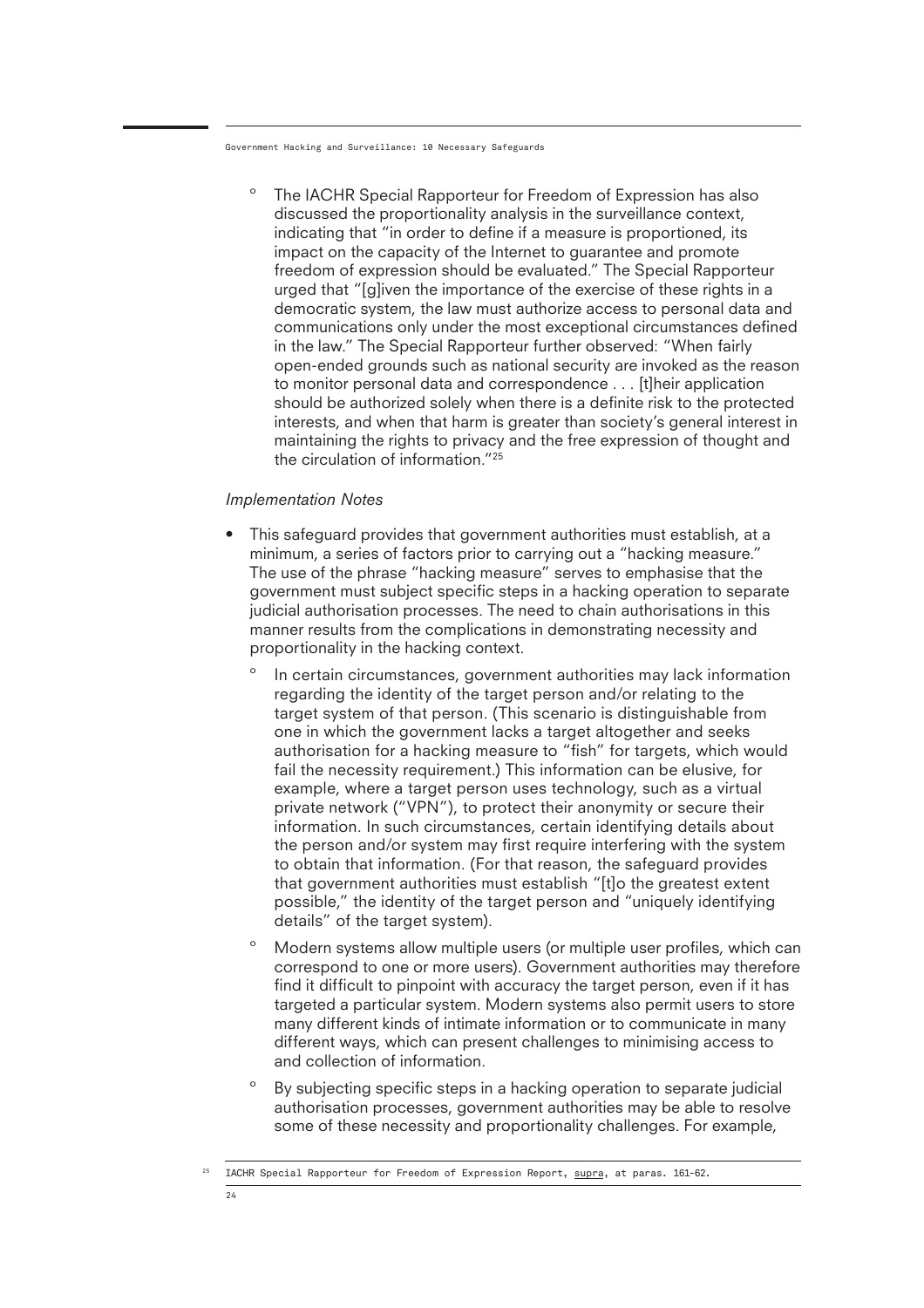where they lack information regarding the target person and/or relating to the target system, they may first seek authorisation to interfere with the system for the limited purpose of determining this information. They may then use those details to form the basis of a subsequent application for authorisation to interfere with the system to access and collect data on the target system. Or for example, where government authorities seek to target a particular system but lack details allowing it to minimise access to and collection of relevant and material information, they may first seek authorisation to interfere with the system for the limited purpose of determining information that would allow for such minimisation (e.g. to determine what services are running on the system).

- º Government authorities should also subject different forms of surveillance through hacking to separate judicial authorisation processes. For example, they cannot seek a single authorisation to access stored data and to conduct real-time surveillance through a microphone or camera. Because each purpose raises distinct privacy and security concerns, they should be subject to distinct necessity and proportionality analyses.
- In (1)(a), this safeguard provides that government authorities must establish a "high degree of probability" that "a serious crime or act(s) amounting to a specific, serious threat to national security has been or will be carried out".
	- The "high degree of probability" standard comes from the International Principles on the Application of Human Rights to Communications Surveillance ("Necessary and Proportionate Principles").26
	- º Under international human rights law, "serious crime" and "national security" may constitute legitimate aims pursuant to the principle of necessity.27 International human rights authorities have not strictly defined "serious crime."28 But pursuant to the principle of legality, "serious crime" must be defined with sufficient clarity and precision so that the public can foresee the circumstances in which the government may hack. Moreover, given the privacy and security risks posed by government hacking, the definition of serious crime in this context should be particularly narrow.
	- º "National security" can be particular prone to overly broad interpretations by the government.<sup>29</sup> The U.N. Siracusa Principles on

 $^{26}$  Principle 5, Necessary and Proportionate Principles. Privacy International helped coordinate the  $2^2$  See, e.g., Article 8(2), ECHR ("There shall be no interference by a public authority with the drafting process for the Necessary and Proportionate Principles. The language "high degree of probability" emerged during that process as an attempt to bridge the "probable cause" standard in the United States with the "reasonable suspicion" standard common in other jurisdictions. exercise of his right except such as is . . . necessary in a democratic society in the interests of national security, . . . for the prevention of disorder or crime . . . ."); U.N. Human Rights Committee, Concluding Observations on the Seventh Periodic Report of the United Kingdom of Great Britain and Northern Ireland, U.N. Doc. CCPR/C/GBR/CO/7, 17 Aug. 2015, para. 24 ("The State Party Should . . . ensur[e] that access to communications data is limited to the extent strictly necessary for prosecution of the most serious crimes . . . .").

<sup>28</sup> See, e.g., Office of the Special Rapporteur for Freedom of Expression of the Inter-American Commission on Human Rights, Concern over the Acquisition and Implementation of Surveillance Programs by States of the Hemisphere, Press Release R80/15, 21 July 2015 ("[A]ccording to international standards, the use of programs or systems for the surveillance of private communications . . . must be strictly limited to the needs to meet compelling objectives such as the investigation of serious crime as defined in legislation.") (emphasis added).

<sup>29</sup> See, e.g., Zakharov, supra, at para. 248 ("It is significant that [the law governing interception of communications] does not give any indication of the circumstances under which an individual's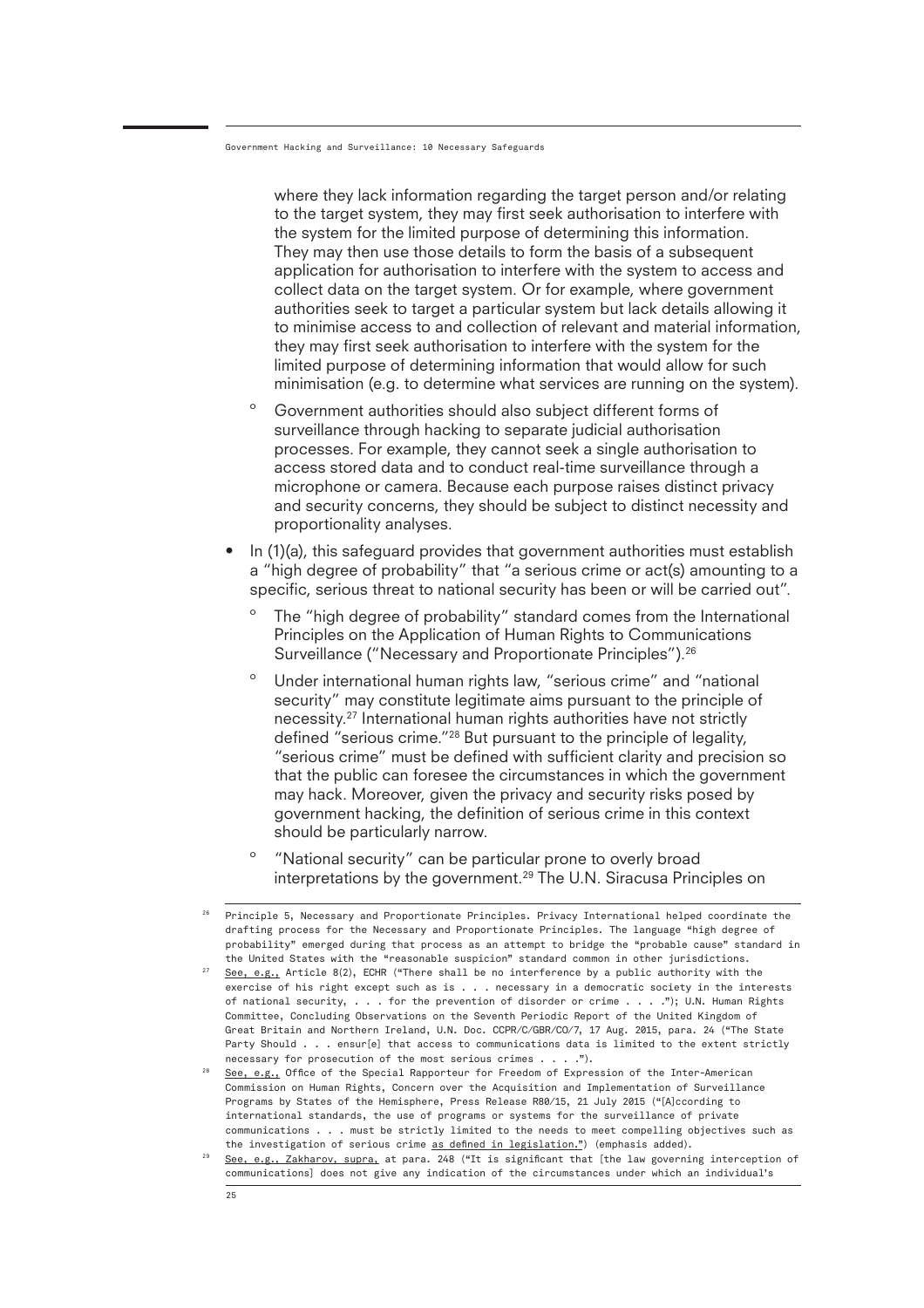the Limitation and Derogation Provisions in the International Covenant on Civil and Political Rights ("Siracusa Principles") provides guidance on the proper scope of "national security": "National security may be invoked to justify measures limiting certain rights only when they are taken to protect the existence of the nation or its territorial integrity or political independence against force or threat of force." The Siracusa Principles further provide that national security "cannot be invoked as a reason for imposing limitations to prevent merely local or relatively isolated threats to law and order" or "as a pretext for imposing vague or arbitrary limitations."30

- In (4), this safeguard provides that government authorities must include information on the "method, extent and duration of the proposed hacking measure." Hacking comprises a range of ever-evolving techniques, many of which are technically complex. For judicial authorities to evaluate the necessity and proportionality of a proposed hacking measure, they must be able to assess whether what the government proposes to do at the technical level corresponds to its stated purpose in undertaking the hacking measure. The technical details related to the proposed hacking measure are therefore critical to the necessity and proportionality analysis.
- In (7), this safeguard provides that government authorities must include a security assessment "so as to enable an assessment of the proportionality of the proposed hacking measure against its security implications." As discussed in the legal commentary to the "Security and Integrity of Systems" safeguard, the exercise of the right to privacy is linked to the security of the devices, networks and services individuals rely on to communicate with each other. Thus, the security implications of a hacking measure are relevant to an assessment of the proportionality of the proposed interference with the right to privacy. In addition, as discussed in the implementation notes to the "Security and Integrity of Systems" safeguard, government hacking for surveillance poses novel and grave threats to security. These threats further demand that government authorities seeking to carry out a hacking measure – and judicial authorities determining whether to authorise such a measure – explicitly consider the security implications as part of the proportionality analysis. The requirement in (4), which provides that government authorities include information on the "method, extent and duration of the proposed hacking measure," buttresses the requirement in (7). These technical details facilitate the security assessment by requiring the government to explicitly indicate how it intends to interfere with a target system.

#### 4. Judicial Authorisation

Prior to carrying out a hacking measure, government authorities must make an application, setting forth the necessity and proportionality of the proposed

30

communications may be intercepted on account of events or activities endangering . . . national, military, economic or ecological security. It leaves the authorities an almost unlimited degree of discretion in determining which events or acts constitute such a threat and whether that threat is serious enough to justify secret surveillance, thereby creating possibilities for abuse."). U.N. Siracusa Principles on the Limitation and Derogation Provisions in the International Covenant on Civil and Political Rights, U.N. Doc. E/CN.4/1985/4, 1985, paras. 29-31.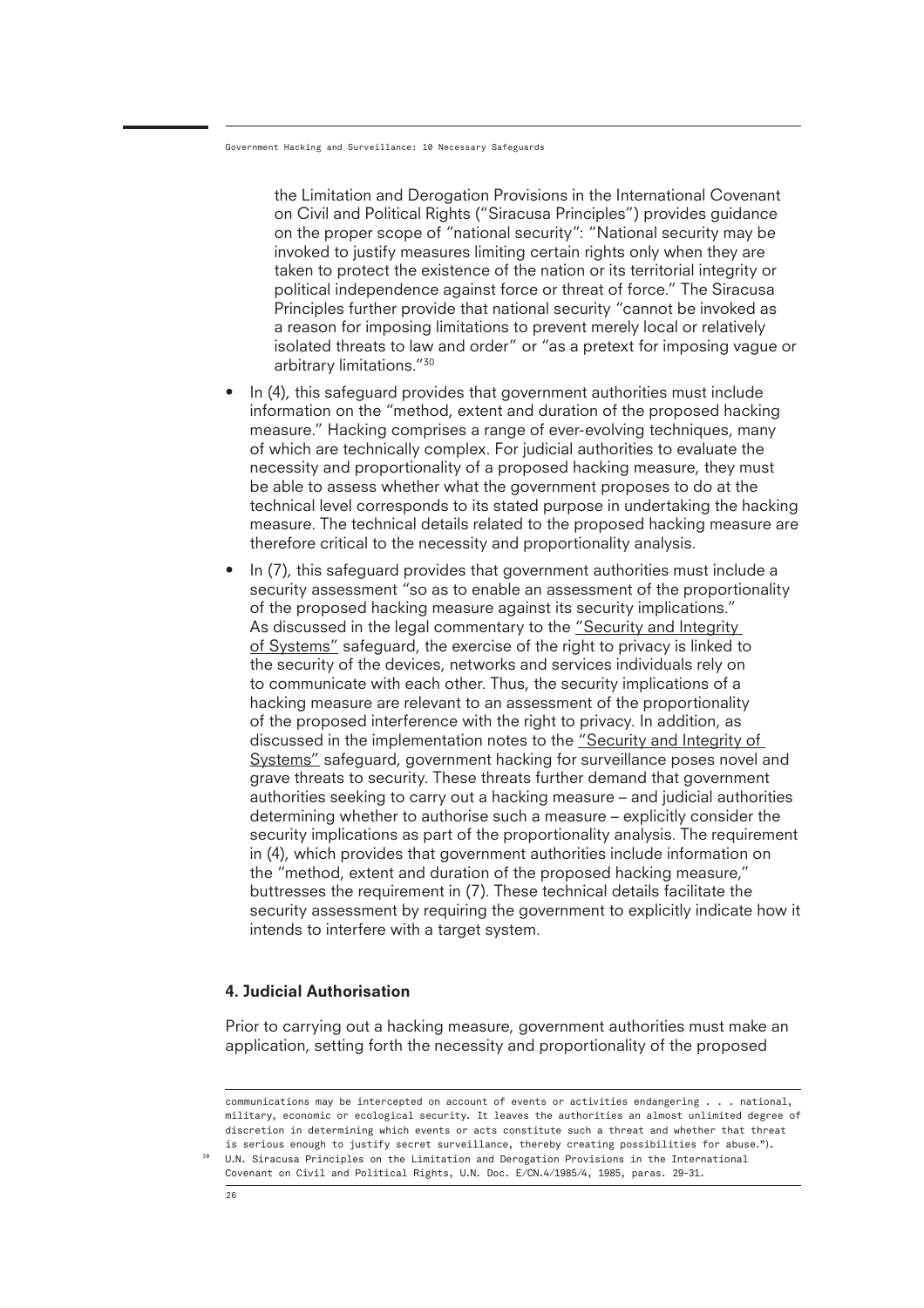measure to an impartial and independent judicial authority, who shall determine whether to approve such measure and oversee its implementation. The judicial authority must be able to consult persons with technical expertise in the relevant technologies, who may assist the judicial authority in understanding how the proposed measure will affect the target system and systems generally, as well as data on the target system and systems generally. The judicial authority must also be able to consult persons with expertise in privacy and human rights, who may assist the judicial authority in understanding how the proposed measure will interfere with the rights of the target person and other persons.

#### *Legal Commentary*

- International human rights law requires that any interference with the right to privacy "be attended by adequate procedural safeguards to protect against abuse." These safeguards "generally include independent prior authorization and/or subsequent independent review." In particular, when it comes to "targeted surveillance programmes . . . [j]udicial involvement that meets international standards is an important safeguard." <sup>31</sup> The U.N. Human Rights Committee has recently extended this safeguard to the hacking context, observing that States undertaking "hacking of digital devices" should "provid[e] for judicial involvement in the authorization of such measures in all cases."32
	- The ECtHR has indicated that prior independent authorisation preferably judicial – is a minimum safeguard to protect the right to privacy, particularly in the surveillance context. It has noted that "[i]n a field where abuse is potentially so easy in individual cases and could have such harmful consequences for democratic society as a whole, it is in principle desirable to entrust supervisory control to a judge, judicial control offering the best guarantees of independence, impartiality and a proper procedure."33 It has further held that judges require access to

<sup>31</sup> 2014 Report of the U.N. Special Rapporteur on Counter Terrorism, supra, at paras. 45-46; see also U.N. Human Rights Committee, Concluding Observations on the Fifth Periodic Report of France, U.N. Doc. CCPR/C/FRA/CO/5, 17 Aug. 2015, para. 12 ("[The State Party] should also ensure the effectiveness and independence of a monitoring system for surveillance activities, in particular by making provision for the judiciary to take part in the authorization and monitoring of surveillance measures."); U.N. Human Rights Committee, Seventh Periodic Report of the United Kingdom, supra, at para. 24 ("The State Party should . . . [e]nsure that robust oversight systems over surveillance, interception and intelligence-sharing of personal communications activities are in place, including by providing for judicial involvement in the authorization of such measures in all cases . . . ."); U.N. Human Rights Committee, Concluding Observations on the Sixth Periodic Report of Canada, U.N. Doc CCPR/C/CAN/CO/6, 13 Aug. 2015, para. 10 ("The State Party should . . . [p]rovide for judicial involvement in the authorization of surveillance measures . . . ."); OHCHR Report on the Right to Privacy in the Digital Age, supra, at para. 38 ("Judicial involvement that meets international standards relating to independence, impartiality and transparency can help to make it more likely that the overall statutory regime will meet the minimum standards that international human rights law requires."); 2013 Report of the U.N. Special Rapporteur on Freedom of Expression, supra, at para. 81 ("Legislation must stipulate that State surveillance of communications must only occur under the most exceptional circumstances and exclusively under the supervision of an independent judicial authority.").

<sup>&</sup>lt;sup>32</sup> U.N. Human Rights Committee, Concluding Observations on the Sixth Periodic Report of Italy, U.N. Doc. CCPR/C/ITA/CO/6, 28 Mar. 2017, para. 37.

<sup>33</sup> Zakharov, supra, at para. 233 (citing Klass and Others v. Germany, European Court of Human Rights, App. No. 5029/71, 6 Sept. 1978, paras. 55-56); see also Szabó, supra, at para. 77 ("[I]n this field, control by an independent body, normally a judge with special expertise, should be the rule and substitute solutions the exception, warranting close scrutiny.").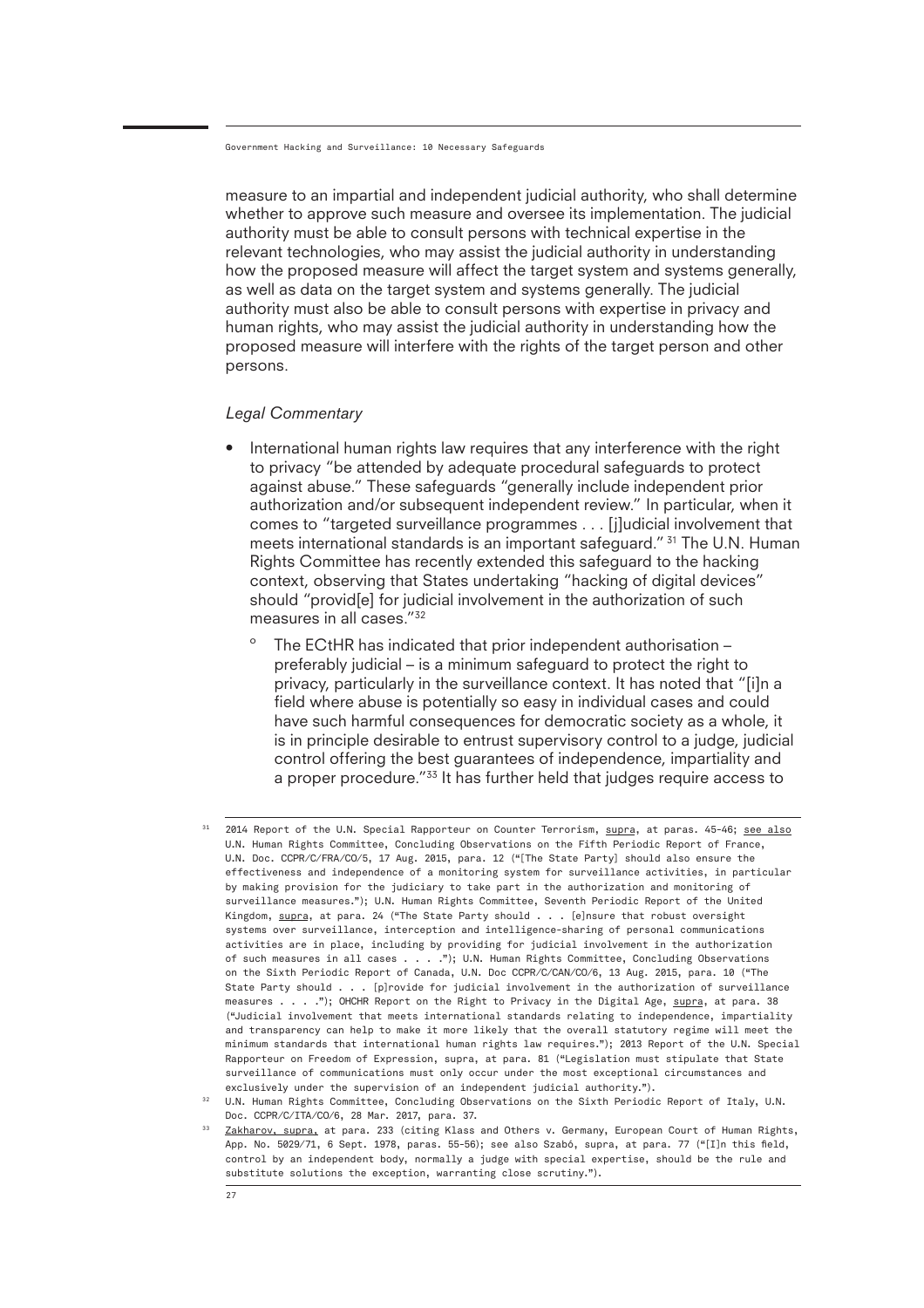the "relevant information" necessary for them to adequately assess the request for surveillance.<sup>34</sup>

- º The IACtHR has held that the right to privacy, enshrined in Article 11 ACHR, gives way "when there is a well-substantiated search warrant issued by a competent judicial authority, spelling out the reasons for the measure being adopted and specifying the place to be searched and the objects that will be seized."35
- º The IACHR Special Rapporteur for Freedom of Expression has observed that "decisions to undertake surveillance activities that invade the privacy of individuals must be authorized by independent judicial authorities, who must state why the measure is appropriate for the accomplishment of the objectives pursued in the specific case; whether it is sufficiently restricted so as not to infringe upon the right in question more than necessary; and whether it is proportionate in relation to the interests pursued."36

#### *Implementation Notes*

- This safeguard provides that the judicial authority "must be able to consult persons with technical expertise in the relevant technologies" as well as "persons with expertise in privacy and human rights." The U.N. High Commissioner for Human Rights has recognised that prior judicial authorisation "should not be viewed as a panacea" and that "in several countries, judicial warranting or review of the digital surveillance activities of intelligence and/or law enforcement agencies have amounted effectively to an exercise in rubber-stamping." The Commissioner has noted therefore "[t] he utility of independent advice, monitoring and/or review to help to ensure strict scrutiny of measures imposed under a statutory surveillance regime."<sup>37</sup>
	- º The first category of "independent advice" is technical expertise. As discussed in the implementation notes for the "Necessity and Proportionality" safeguard, hacking comprises a range of ever-evolving techniques, many of which are technically complex. Moreover, for judicial authorities to evaluate the necessity and proportionality of a proposed hacking measure, they must be able to assess whether what the government proposes to do at the technical level corresponds to its stated purpose in undertaking the hacking measure. And yet, judicial authorities cannot be expected to understand the technical aspects of a proposed hacking measure without recourse to technical expertise. Access to technical expertise is therefore critical for judicial authorities to sufficiently consider the necessity and proportionality of a particular hacking measure.

<sup>34</sup> Zakharov, supra, at para. 261 (observing that the State's "judicial scrutiny" was "limited in scope" because "materials containing information about . . . the organisation and tactics of operational-search measures may not be submitted to the judge and are therefore excluded from the court's scope of review" and that "the failure to disclose the relevant information to the courts deprives them of the power to assess whether there is a sufficient factual basis to suspect the person in respect of whom operational-search measures are requested . . . .").

 $255$ Garcia v. Peru, Inter-American Commission of Human Rights, Case 11.006, Report No. 1/95, 17 Feb. 1995.

<sup>36</sup> IACHR Special Rapporteur for Freedom of Expression Report, supra, at para. 165.

 $37<sup>7</sup>$ OHCHR Report on the Right to Privacy in the Digital Age, supra, at para. 38.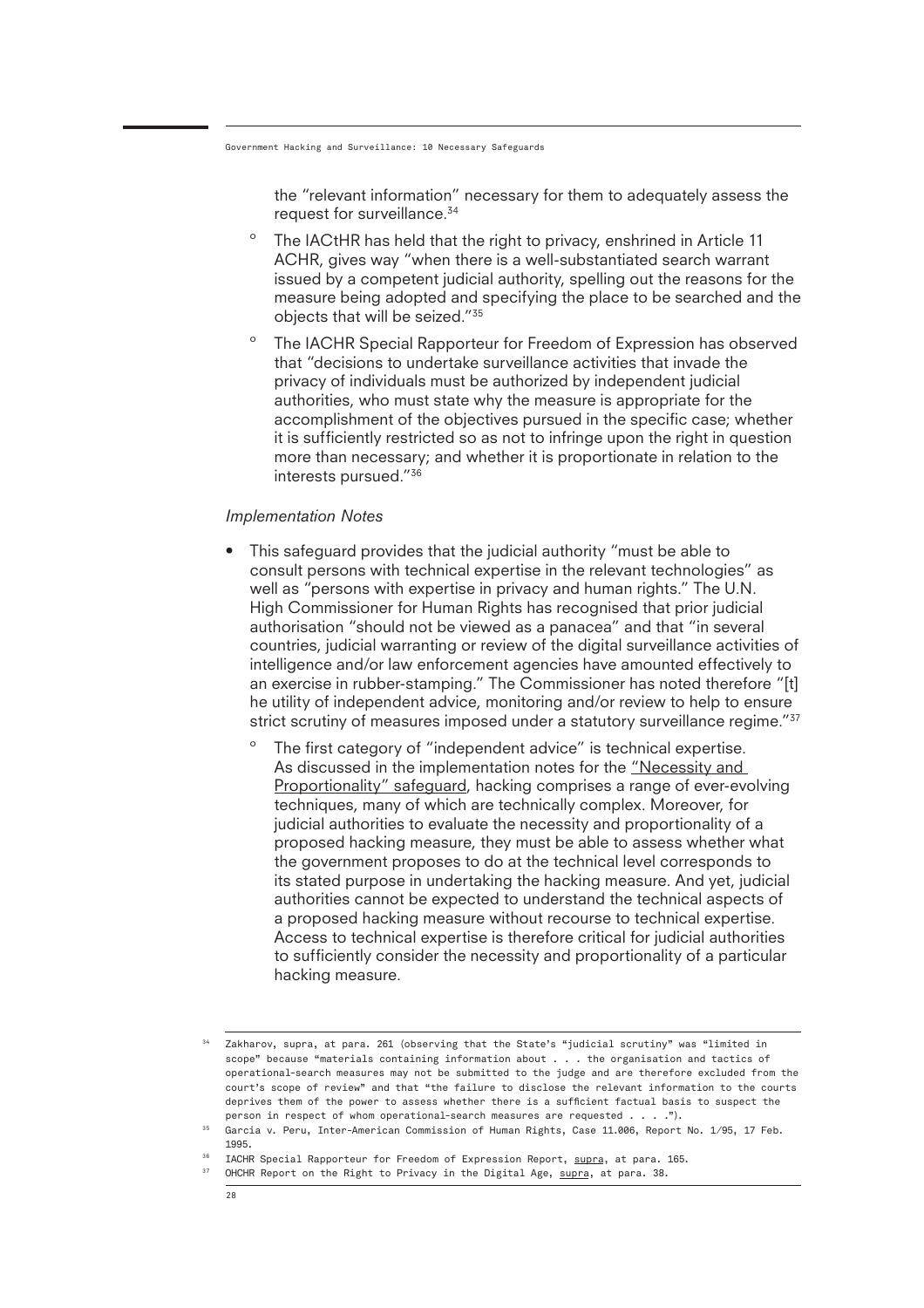The second category of "independent advice" is expertise in privacy and human rights. A dominant feature of judicial authorisation processes in the surveillance context is that they are ex parte. International human rights authorities have expressed concern that these processes fail to effectively represent the interests of the proposed targets of surveillance. Thus, the U.N. High Commissioner for Human Rights has, in lamenting judicial "rubber stamping," noted "particular interest in the creation of 'public interest advocacy' positions within surveillance authorization processes."38 And the Council of Europe Commissioner for Human Rights has called on States to "[c]onsider the introduction of security-cleared public interest advocates into surveillance authorisation processes . . . to represent the would-be targets of surveillance."39

#### 5. Integrity of Information

Government authorities must not add, alter or delete data on the target system, except to the extent technically necessary to carry out the authorised hacking measure. They must maintain an independently verifiable audit trail to record their hacking activities, including any necessary additions, alterations or deletions. Where government authorities rely on data obtained through an authorised hacking measure, they must disclose the method, extent and duration of the hacking measure and their audit trail so that the target person can understand the nature of the data obtained and investigate additions, alterations or deletions to information or breaches of the chain of custody, as appropriate.

#### *Legal Commentary*

- Where government authorities intend to use information obtained through surveillance in legal proceedings against a person, maintaining the integrity of that information is essential to ensuring its integrity – and later admissibility – as evidence.40 It is therefore closely tied to the protection of the due process and fair trial rights of the person(s) subject to surveillance. Thus, the U.N. Special Rapporteur on the Freedom of Expression has noted that hacking, which "not only enable[s] a State to access devices, but also . . . to alter – inadvertently of purposefully – the information contained therein . . . threatens not only the right to privacy but also procedural fairness rights with respect to the use of such evidence in legal proceedings."<sup>41</sup>
- The U.N. Principles on the Effective Prevention and Investigation of Extralegal, Arbitrary and Summary Executions ("Minnesota Protocol") provide one of the most detailed discussions on maintaining the integrity of evidence under international human rights law. The Protocol provides:
- 38 Id.

<sup>&</sup>lt;sup>39</sup> Commissioner for Human Rights, Council of Europe, Issue Paper on Democratic and Effective Oversight of National and Security Services, Commissioner's Recommendations, May 2015, para. 8 ("CoE Commissioner for Human Rights Issue Paper").

<sup>40</sup> 41 See e.g., U.N. Office on Drugs and Crime, Current Practices in Electronic Surveillance in the Investigation of Serious and Organized Crime, 2009, pp. 21-25.

<sup>2013</sup> Report of the U.N. Special Rapporteur on Freedom of Expression, supra, at para. 62.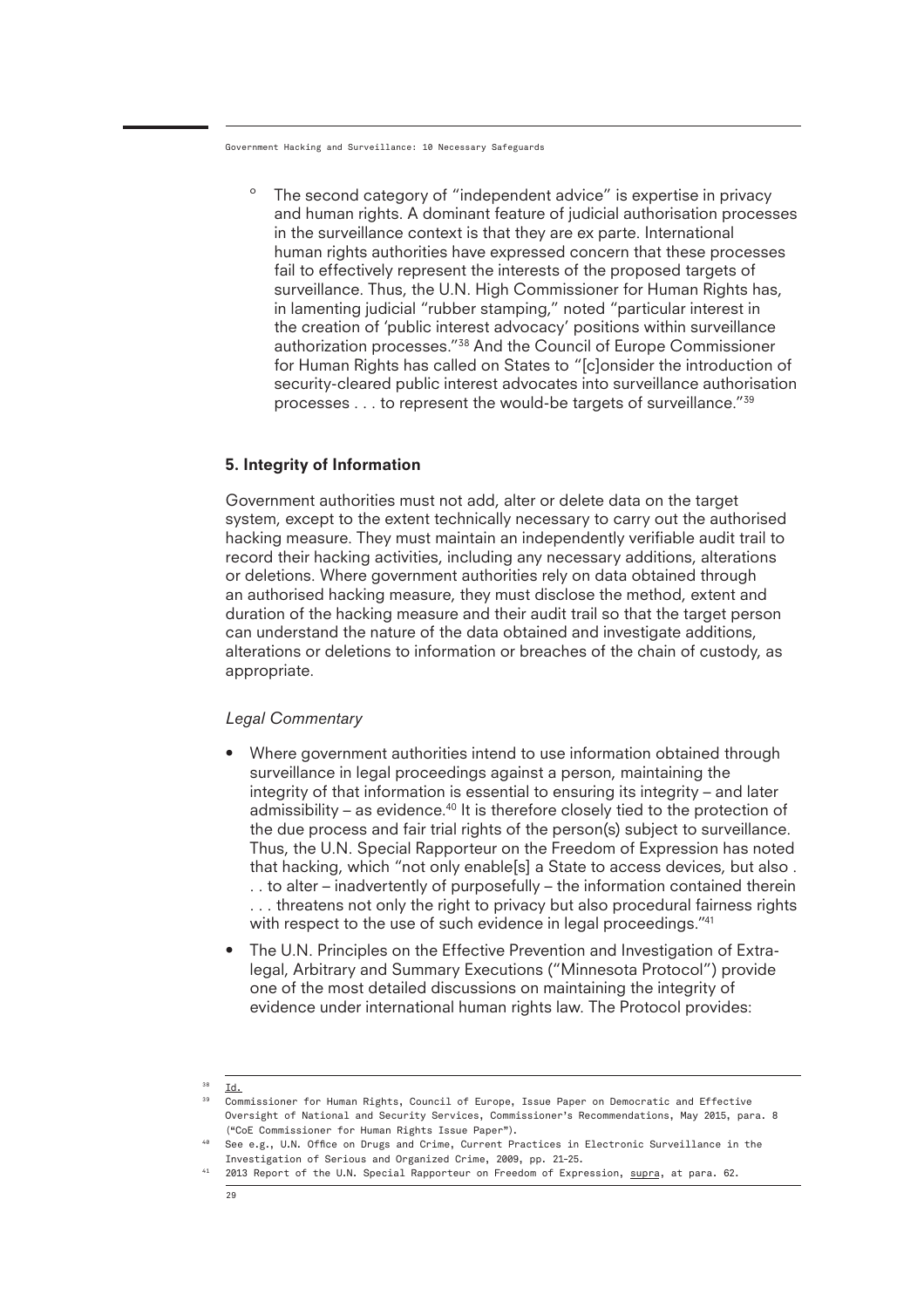"Every stage of evidence recovery, storage, transportation and forensic analysis, from crime scene to court and through to the end of the judicial processes, should be effectively recorded to ensure its integrity as evidence. This is often referred to as the 'chain of evidence' or 'chain of custody'. Chain of custody is a legal, evidentiary concept requiring that any prospective item of evidence be conclusively documented in order to be eligible for admission as evidence in a legal proceeding. This includes the identity and sequence of all persons who possessed that item from the time of its acquisition by officials to its presentation in court. Any gaps in that chain of possession or custody can prevent the introduction of the item as evidence against a criminal defendant. Evidential material should be transported in a manner that protects it from manipulation, degradation and cross-contamination with other evidence. Each piece of evidence recovered . . . should be uniquely referenced and marked to ensure its identification from point of seizure to analysis and storage. To meet chain of evidence and integrity requirements, the transportation, tracking and storage of this evidence should include the investigator's details.

Evidential material should be kept in an appropriate storage facility at all stages of the investigation. Storage facilities should be clean, secure, suitable for maintaining items in appropriate conditions, and protected against unauthorized entry and cross-contamination. Digital evidence should be collected, preserved and analysed in accordance with international best practice."42

#### *Implementation Notes*

- This safeguard prohibits government authorities from adding, altering or deleting data, "except to the extent technically necessary to carry out the authorised hacking measure." As discussed in the introduction to the safeguards, hacking permits the government to manipulate data on systems in a variety of ways, including by planting, corrupting or deleting data; sending data from the target system; or recovering data that has been deleted. At the same time, because hacking by definition involves interfering with a system, some manipulation of data may be technically necessary to carry out a proposed hacking measure.
- This safeguard requires government authorities to "maintain an independently verifiable audit trail to record their hacking activities." It remains open to debate whether an independently verifiable audit trail is technically feasible in the hacking context. Where governments have physical access to a target system, they typically preserve the integrity of digital evidence by creating a forensic image of the system and cryptographically hashing every file on the image.<sup>43</sup> Any alteration in the

<sup>42</sup> Office of the U.N. High Commissioner for Human Rights, The Minnesota Protocol on the Investigation of Potentially Unlawful Death: The Revised United Nations Manual on the Effective Prevention and Investigation of Extra-legal, Arbitrary and Summary Executions, 2016, paras. 65- 66. The Protocol was revised in 2016 following a two-year process organized by the U.N. Special Rapporteur on Extrajudicial, Summary, or Arbitrary Executions and involving an international group of experts.

<sup>43</sup> A "hash" is a value returned by a "hash function," which takes an input of data of any size and creates an output value of a certain length. The hash is like a digital fingerprint of the data and hash functions are therefore used in cryptography to verify the integrity of a piece of data.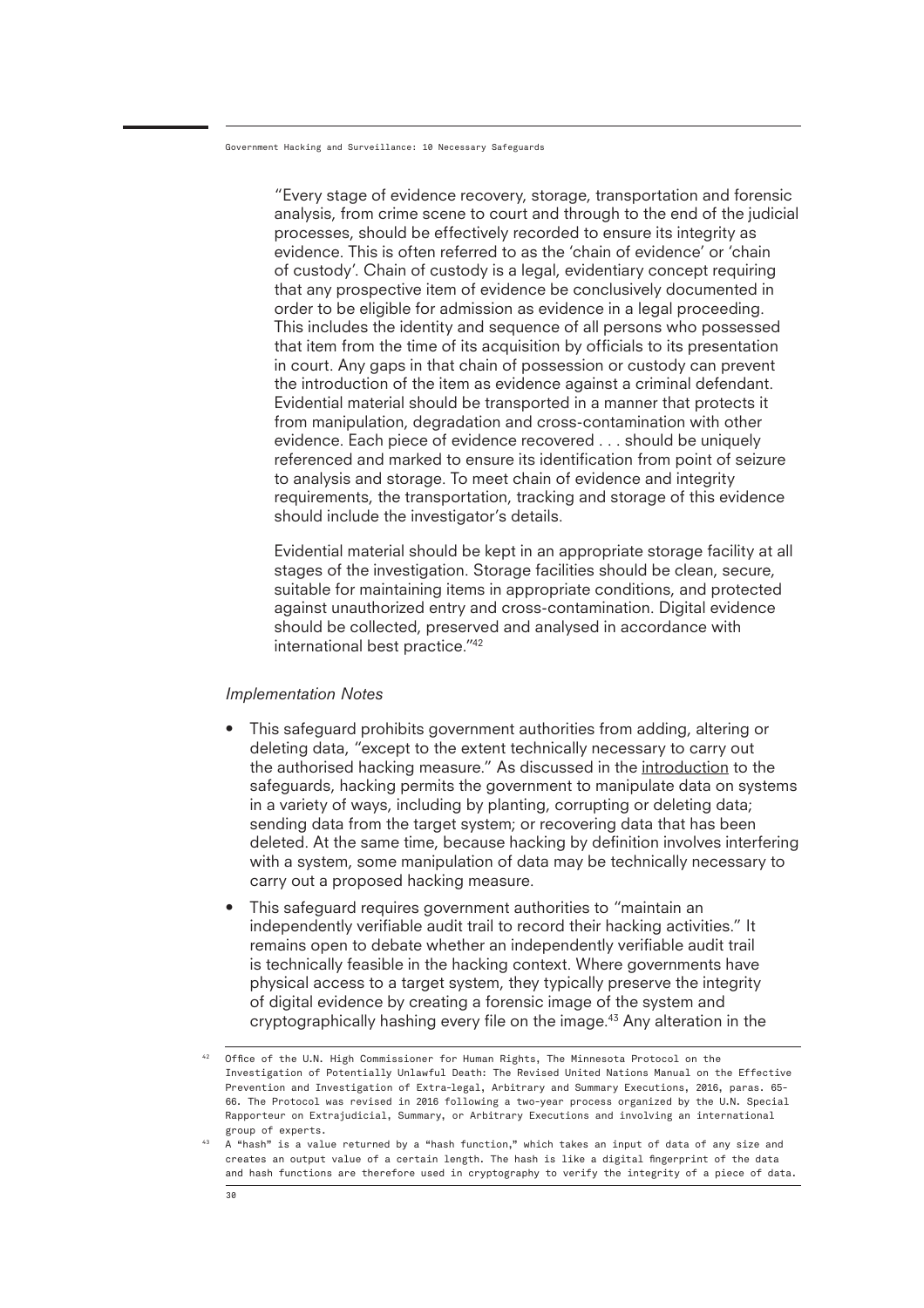file will produce a different hash; hashes thus act to verify the integrity of each file. But hacking necessitates interference with a target system prior to any forensic imaging, making it difficult, perhaps impossible, to definitively prove that data on the target system is attributable to the actions of the target person as opposed to the government. The reliability of any forensic image is further undermined by the fact that data is constantly changing while a system is in use. Where governments choose, despite these technical realities, to authorise hacking operations, they must strive to record their hacking activities in as robust a manner as possible. This audit trail should include, *inter alia*, a detailed contemporaneous manual log of decisions and actions by authorised staff, computer activity logging, and screen captures of activity. All data related to the audit trail and data collected from the hacking measure must be stored securely and access must be limited to authorised staff.

This safeguard further requires that when government authorities rely on data obtained through an authorised hacking measure, they must "disclose the method, extent and duration of the hacking measure" and the "audit trail." This information is necessary for the target person to independently evaluate whether the government's representations about the proposed hacking measure were complete and accurate when seeking authorisation to carry out the measure. It is also necessary for the target person to determine the extent of the government's interference with their system, including the data obtained from the system, and to verify the "chain of custody" (within the technical limitations described above). This information is therefore relevant to any defence by the target person in government proceedings against them that rely on data obtained through hacking.

#### 6. Notification

Government authorities must notify the person(s) whose system(s) have been subject to interference pursuant to an authorised hacking measure, regardless of where the person(s) reside, that the authorities have interfered with such system(s). Government authorities must also notify affected software and hardware manufacturers and service providers, with details regarding the method, extent and duration of the hacking measure, including the specific configurations of the target system. Delay in notification is only justified where notification would seriously jeopardize the purpose for which the hacking measure was authorised or there is an imminent risk of danger to human life and authorisation to delay notification is granted by an impartial and independent judicial authority.

#### *Legal Commentary*

International human rights authorities have recognised notification as an important procedural safeguard in protecting against abusive interference with the right to privacy.<sup>44</sup> This recognition is founded on the linkage

<sup>2013</sup> Report of the U.N. Special Rapporteur on Freedom of Expression, supra, para. 82 ("Individuals should have a legal right to be notified that they have been subjected to communications surveillance or that their communications data has been accessed by the State. Recognizing that advance or concurrent notification might jeopardize the effectiveness of the surveillance, individuals should nevertheless be notified once surveillance has been completed and have the possibility to seek redress in respect of the use of communications surveillance measures in their aftermath.").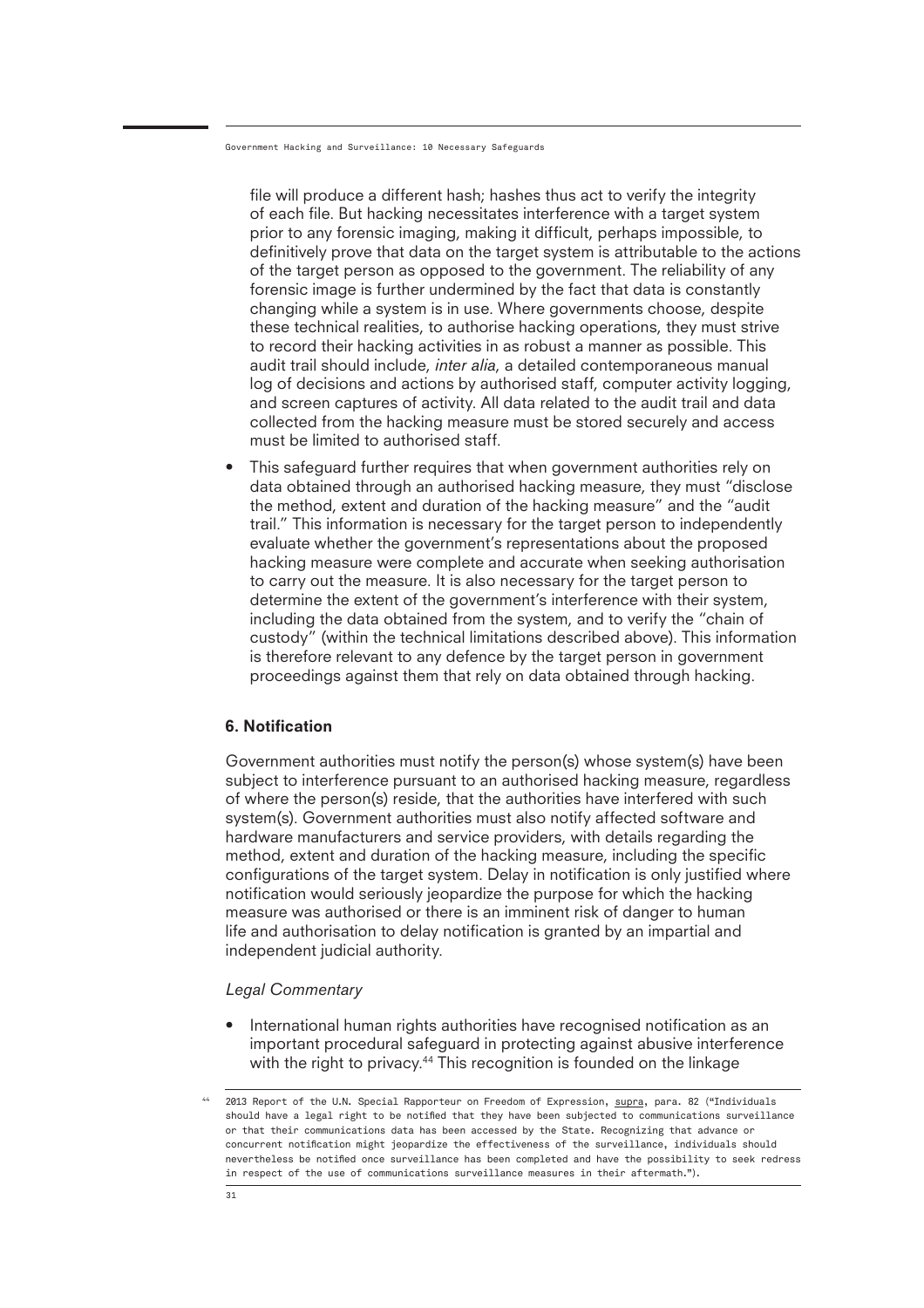between notification and access to "[e]ffective remedies for violations of privacy." Because "remedies must be known and accessible to anyone with an arguable claim that their rights have been violated . . . [n]otice (that either a general surveillance regime or specific surveillance measures are in place) . . . thus become[s a] critical issue[ ] in determining access to effective remedy."45

- The ECtHR has also tied notification "to the effectiveness of remedies before the courts and hence to the existence of effective safeguards against the abuse of monitoring powers." It has observed: "There is in principle little scope for recourse to the courts by the individual concerned unless the latter is advised of the measures taken without his or her knowledge and thus able to challenge their legality retrospectively ...."<sup>46</sup> For that reason, the ECtHR has counselled that "as soon as notification can be made without jeopardising the purpose of the surveillance after its termination, information should be provided to the persons concerned."47
- º The Council of Europe Human Rights Commissioner has also expressly supported for "a system of notification when a person has been the subject of surveillance."48
- The U.N. Special Rapporteur on Counter-Terrorism has observed that in some jurisdictions, "individuals must be notified when and how they are under surveillance, or as soon as possible after the fact" and that this right "must be ensured across borders by ensuring that legal regimes protect citizens and non-citizens alike."49
- The U.N. Human Rights Committee has recently extended the notification safeguard to the hacking context, observing that States undertaking "hacking of digital devices" should "afford[ ] persons affected with effective remedies in cases of abuse, including, where possible, an ex post notification that they were subject to measures of surveillance or hacking."50

#### *Implementation Notes*

• This safeguard provides that government authorities must notify "person(s) whose system(s) have been subject to interference pursuant to an authorised hacking measure" that they "have interfered with

<sup>45</sup> OHCHR Report on the Right to Privacy in the Digital Age, supra, at para. 40.

<sup>46</sup> Zakharov, supra, at para. 234. The ECtHR did note an alternative to a notification requirement, whereby "any person who suspects that his or her communications are being or have been intercepted can apply to courts, so that the courts' jurisdiction does not depend on notification to the interception subject that there has been an interception of his communications."  $\underline{Id.}$ 

 $^{47}$  Association for European Integration and Human Rights and Ekimdzhiev v. Bulgaria, App. No. 62540/00, European Court of Human Rights, 28 June 2007, para. 90; see also Weber and Saravia, supra, at para. 135 ("The Court reiterates that the question of subsequent notification of surveillance measures is inextricably linked to the effectiveness of remedies before the courts and hence to the existence of effective safeguards against the abuse of monitoring powers, since there is in principle little scope for recourse to the courts by the individual concerned unless the latter is advised of the measures taken without his or her knowledge and thus able to challenge their legality retrospectively.").

<sup>48</sup> Commissioner for Human Rights, Council of Europe, Memorandum on Surveillance and Oversight Mechanisms in the United Kingdom, Comm DH(2016)20, May 2016, para. 25.

<sup>49</sup> <sup>50</sup> U.N. Human Rights Committee, Sixth Periodic Report of Italy, <u>supra,</u> at para. 37. 2009 Report of the U.N. Special Rapporteur on Counter Terrorism, supra, at para. 55.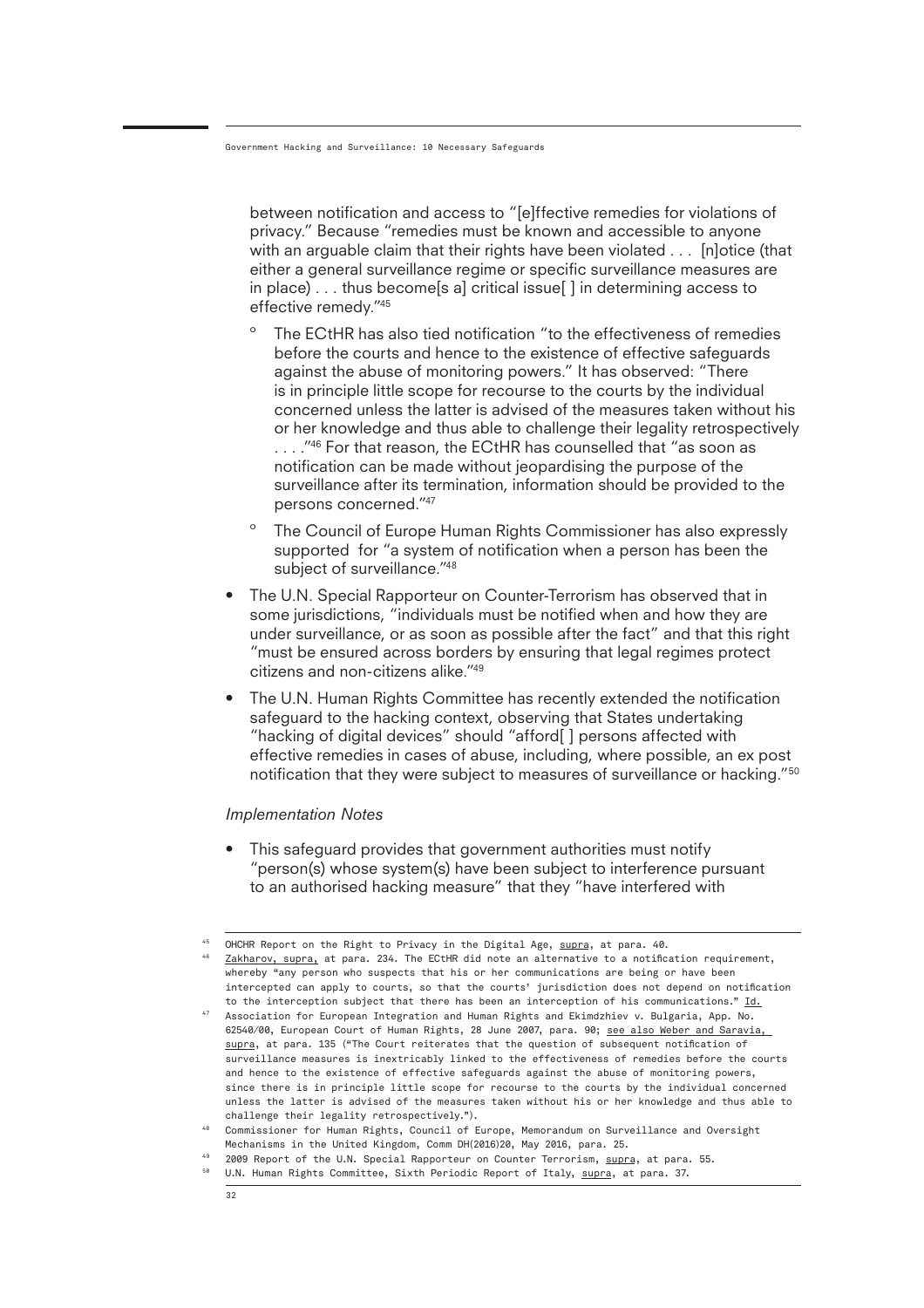such system(s)." A government hacking measure can affect not only the target system but also other systems in a number of ways. For example, as discussed in the implementation notes to the "Necessity and Proportionality" safeguard, the government's hacking measure(s) may proliferate to systems beyond the target system. In addition, as discussed in those implementation notes, modern systems permit multiple users; a hacking measure targeted at a particular system may nevertheless interfere with the right to privacy of multiple users. Thus, government authorities must provide notification to all person(s) whose system(s) have been subject to interference pursuant to an authorised hacking measure.

- Notification should include, *inter alia*, the date of entry and duration of the authorised hacking measure; whether data was or was not obtained pursuant to the measure; and whether irrelevant or immaterial data was obtained pursuant to the measure and the date of destruction of such data (pursuant to the "Destruction and Return of Data" safeguard).
- This safeguard also provides that government authorities must notify "person(s) whose system(s) have been subject to interference pursuant to an authorised hacking measure, regardless of where the person(s) reside." As discussed in the implementation notes to the "Necessity and Proportionality" safeguard, in certain circumstances, the government may lack information relating to the target system, which may include its location. Accordingly, government authorities might undertake a hacking measure in circumstances where the target system is located outside its jurisdiction. (Pursuant to the "Extraterritoriality" safeguard, government authorities must always comply with their international legal obligations when conducting an extraterritorial hacking measure.) In addition, a hacking measure deployed by government authorities may inadvertently proliferate to systems beyond the target system. That proliferation may interfere with system(s) outside of the jurisdiction of the government deploying the hacking measure. In these circumstances, government authorities must provide notification to the person(s) whose system(s) have been subject to interference, notwithstanding their location (unless otherwise provided for in the relevant legal mechanism relied upon for hacking extraterritorially).
- This safeguard further provides that government authorities must notify affected companies "with details regarding the method, extent and duration of the hacking measure, including the specific configurations of the target system." As discussed in the implementation notes to the "Security and Integrity of Systems" safeguard, government hacking measures may pose significant risks to the security of devices, networks and services, which are, by and large, designed, manufactured and sold by companies. Notifying affected companies of a hacking measure targeting its system(s) – and providing information regarding that measure, including the specific configurations of those system(s) – permits those companies to address the security implications of that measure. Companies may respond by protecting or mitigating against those risks, which may affect a large number of its users, many of whom may not be the target of the government's hacking measure.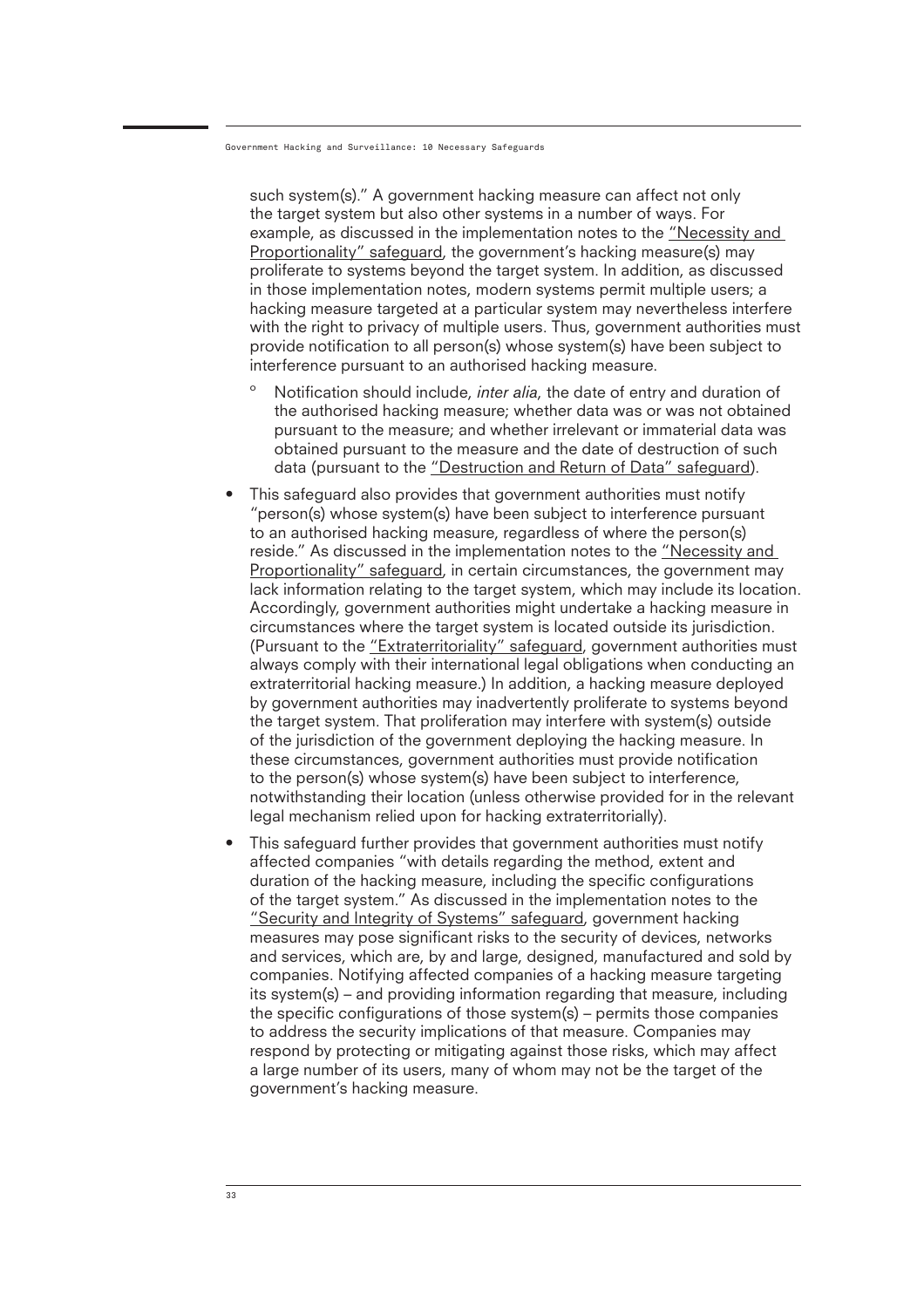### 7. Destruction and Return of Data

Government authorities must immediately destroy any irrelevant or immaterial data that is obtained pursuant to an authorised hacking measure. That destruction must be recorded in the independently verifiable audit trail of hacking activities. After government authorities have used data obtained through an authorised hacking measure for the purpose for which authorisation was given, they must return this data to the target person and destroy any other copies of the data.

#### *Legal Commentary*

The ECtHR has explicitly noted that the existence of a mechanism for the "destruction of personal data as soon as they [a]re no longer needed to achieve their statutory purpose, and for the verification at regular, fairly short intervals of whether the conditions for such destruction [a]re met" can "constitute[ ] an important element in reducing the effects of the interference with the secrecy of telecommunications to an unavoidable minimum."<sup>51</sup> The Court has also "deplore[d] the lack of a requirement to destroy immediately any data that are not relevant to the purpose for which they have been obtained."<sup>52</sup>

#### 8. Oversight and Transparency

Government authorities must be transparent about the scope and use of their hacking powers and activities, and subject those powers and activities to independent oversight. They should regularly publish, at a minimum, information on the number of applications to authorise hacking approved and rejected; the identity of the applying government authorities; the offences specified in the applications; and the method, extent and duration of authorised hacking measures, including the specific configurations of target systems.

#### *Legal Commentary: Oversight*

• International human rights law requires that any interference with the right to privacy "be attended by adequate procedural safeguards to protect against abuse." These safeguards "generally include independent prior authorization and/or subsequent independent review."53 The U.N. General Assembly has therefore called on States "[t]o establish or maintain existing

 $^{51}$  <u>Weber & Saravia, supra,</u> at para. 132; <u>see also,</u> Kennedy v. the United Kingdom, European Court of Human Rights, App. No. 26839/05, 18 May 2010, paras. 162, 164; see also Principle 13, Necessary & Proportionate Principles ("States should also enact laws providing that, after material obtained through Communications Surveillance has been used for the purpose for which information was given, the material must not be retained, but instead be destroyed or returned to those affected.").

<sup>&</sup>lt;sup>52</sup> Zakharov, supra, at para. 255.

<sup>53</sup> 2014 Report of the U.N. Special Rapporteur on Counter Terrorism, supra, at para. 45; see also U.N. Human Rights Committee, Seventh Periodic Report of the United Kingdom, supra, at para. 24 (recommending the State Party "[e]nsure that robust oversight systems over surveillance, interception and intelligence-sharing of personal communications activities are in place, including by . . . considering the establishment of strong and independent oversight mandates with a view to preventing abuses"); U.N. Human Rights Committee, Sixth Periodic Report of Canada, supra, at para. 10 (expressing concern "about the lack of adequate and effective oversight mechanisms to review activities of security and intelligence agencies and the lack of resources and power of existing mechanisms to monitor such activities" and recommending the State Party "[e]stablish oversight mechanisms over security and intelligence agencies that are effective and adequate and provide them appropriate powers as well as sufficient resources to carry out their mandate").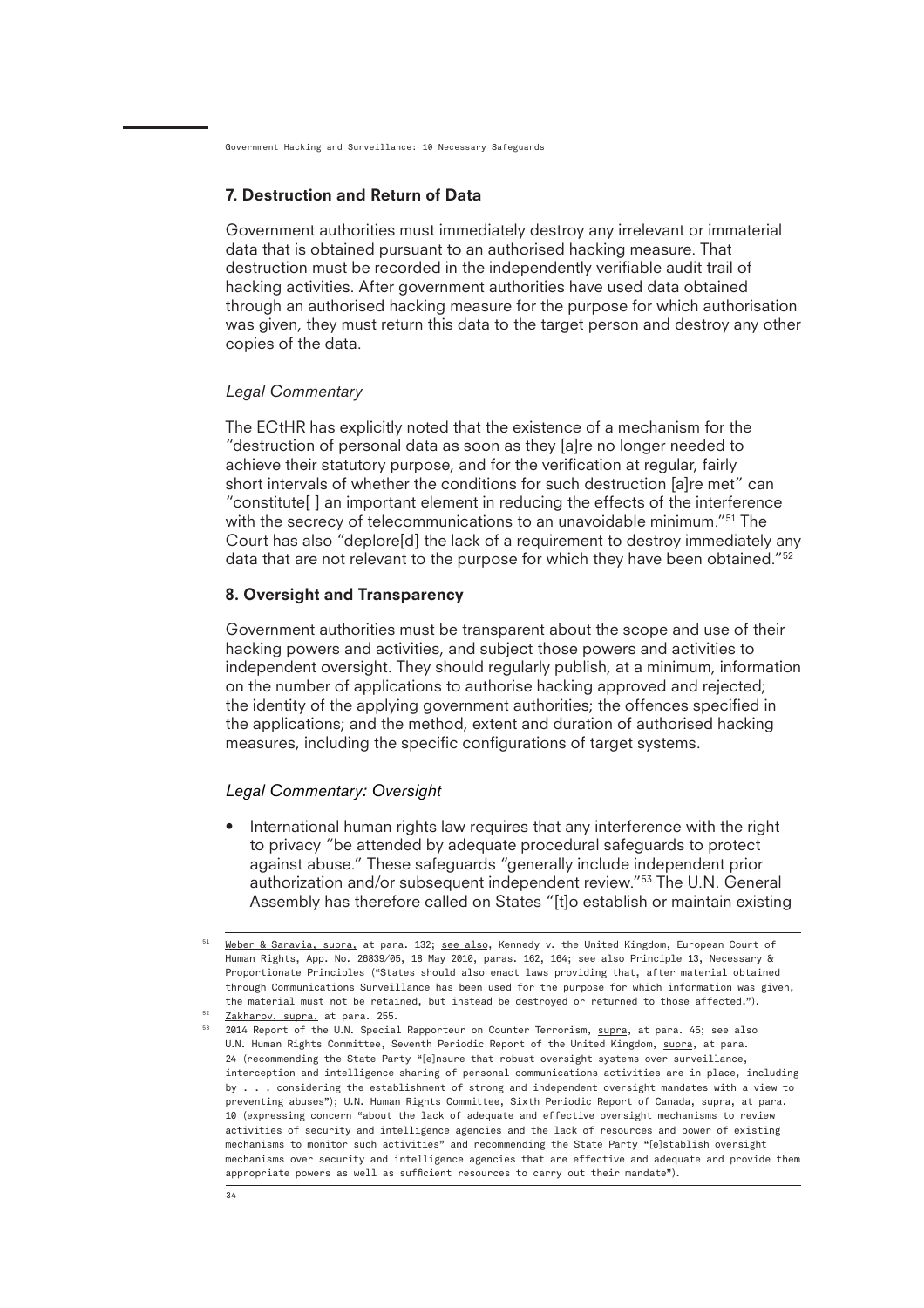independent, effective, adequately resourced and impartial judicial, administrative and/or parliamentary domestic oversight mechanisms capable of ensuring transparency, as appropriate, and accountability for State surveillance of communications, their interception and the collection of personal data."54

- The U.N. Special Rapporteur on Counter Terrorism has explained that "[s]urveillance systems require effective oversight to minimize harms and abuses." The Special Rapporteur noted that "[i]n many States, parliaments and independent bodies have been charged with conducting reviews of surveillance policies and procedures, and on occasion have been offered the opportunity for pre-legislative review . . . aided by the use of sunset and review clauses in legislation." The Special Rapporteur recommended that "[s]trong independent oversight mandates . . . be established to review policies and practices, in order to ensure that there is strong oversight of the use of intrusive surveillance techniques and the processing of personal information." The Special Rapporteur condemned "secret surveillance system[s] . . . not under the review of an effective oversight body."<sup>55</sup>
- The U.N. High Commissioner for Human Rights has noted "[t]he utility of independent advice, monitoring and/or review to help ensure strict scrutiny of measures imposed under a statutory surveillance regime has been highlighted positively in relevant jurisprudence." The High Commissioner also observed that "Parliamentary committees . . . can play an important role" although "they may also lack the independence, resources or willingness to discover abuse, and may be subject to regulatory capture." The High Commissioner further noted that "[j]urisprudence at the regional level has emphasized the utility of an entirely independent oversight body, particularly to monitor the execution of approved surveillance measures."56
	- º The ECtHR has condemned a "system of secret surveillance" where no official "is required to regularly report to an independent body or to the general public on the overall operation of the system or on the measures applied in individual cases."57 The Court has further condemned regimes that do not set out in law "the manner in which [oversight mechanisms] may supervise" surveillance, such as through "publicly available regulations or instructions describing the scope of their review, the conditions under which it may be carried out, the procedures for reviewing the surveillance measures or for remedying the breaches detected." With respect to the independence requirement, the Court takes "into account the manner of appointment and the legal status of the members of the supervisory body" and has previously found "sufficiently independent the bodies composed of members of parliament of both the majority and the opposition, or of persons qualified to hold judicial office, appointed either by parliament or by

- 56  $57$ OHCHR Report on the Right to Privacy in the Digital Age, supra, at para. 38.
	- Ekimdzhiev, supra, at paras. 87-88.

 $^{54}$  2016 U.N. General Assembly Resolution on the Right to Privacy in the Digital Age, <u>supra</u>, at para. 5(d); see also U.N. General Assembly Resolution on the Right to Privacy in the Digital Age, U.N. Doc. A/RES/69/166, 18 Dec. 2014, para. 4 ("2014 U.N. General Assembly Resolution on the Right to Privacy in the Digital Age"); 2013 Report of the U.N. Special Rapporteur on Freedom of Expression, supra, at para. 93 ("States should establish independent oversight mechanisms capable to ensure transparency and accountability of State surveillance mechanisms.").

 $^\mathrm{55}$  2009 Report of the U.N. Special Rapporteur on Counter Terrorism, <u>supra,</u> at paras. 51, 56, 62.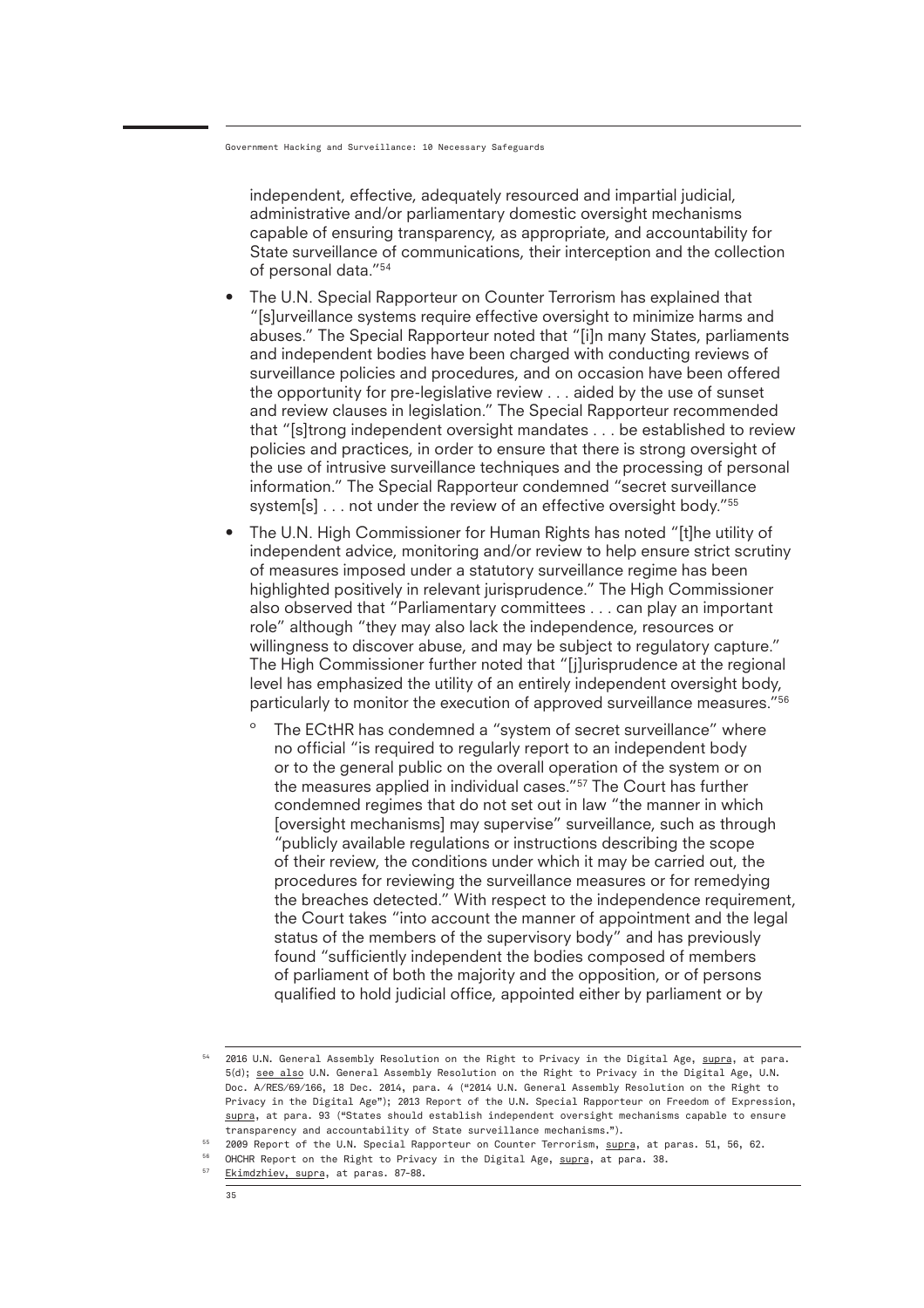the Prime Minister." With respect to the "powers and competences" of the supervisory body, the Court has noted that "it is essential that the supervisory body has access to all relevant documents, including closed materials and that all those involved in interception activities have a duty to disclose to it any material it requires."<sup>58</sup>

- º The Council of Europe Commissioner for Human Rights has also recommended that states "[e]stablish or designate one or more bodies that are fully independent from the executive and the security services to oversee all aspects of security service regulations, policies, operations and administration." In particular, the Commissioner emphasised that "where security services engage in [hacking], these activities are subject to the same level of external oversight as is required for surveillance measures that have equivalent human rights implications."59
- The European Commission for Democracy through Law has observed that "[t]wo very significant stages in the signals intelligence process where safeguards must apply are the authorization and follow-up (oversight) processes" and noted that "the latter must be performed by an independent, external body is clear from the ECtHR's case law."<sup>60</sup>

#### *Legal Commentary: Transparency*

- The U.N. General Assembly has recognised that one of the purposes of oversight is to "ensur[e] transparency, as appropriate . . . for State surveillance of communications, their interception and the collection of personal data."61
- The U.N. Special Rapporteur on Counter Terrorism has observed that "[t]he principle of transparency and integrity requires openness and communication about surveillance practices." The Special Rapporteur also noted that "[o]pen debate and scrutiny is essential to understanding the advantages and limitations of surveillance techniques, so that the public may develop an understanding of the necessity and lawfulness of surveillance."<sup>62</sup>
- The U.N. Special Rapporteur on Freedom of Expression has indicated that "States should be completely transparent about the use and scope of communications surveillance techniques and powers" by publishing "at minimum, aggregate information on the number of requests approved and rejected, a disaggregation of the requests by service provider and by

<sup>58</sup> Zakharov, supra, at paras. 276, 278, 281.

<sup>&</sup>lt;sup>59</sup> CoE Commissioner for Human Rights Issue Paper, <u>supra,</u> at paras. 1, 7.

 $^{\text{\tiny{60}}}$  European Commission for Democracy through Law (Venice Commission), Update of the 2007 Report on the Democratic Oversight of the Security Services and Report on the Democratic Oversight of Signals Intelligence Agencies, Study No. 719/2013 CDLAD(2015)006, 7 Apr. 2015, para. 20.

<sup>61</sup> 2016 U.N. General Assembly Resolution on the Right to Privacy in the Digital Age, supra, at para. 5(d); see also 2014 U.N. General Assembly Resolution on the Right to Privacy in the Digital Age, supra, at para. 4.

<sup>62</sup> 2009 Report of the U.N. Special Rapporteur on Counter Terrorism, supra, at paras. 54-56; see also Escher et al. v. Brazil, Inter-American Court of Human Rights, Judgment (on Preliminary Objections, Merits, Reparations, and Costs), Concurring Opinion of Judge Sergio García Ramírez, Series C No. 200, 6 July 2009, para. 6 ("We reject the furtiveness with which the tyrant hides his intolerable arbitrariness. We condemn the secrecy that shrouds the symbols of authoritarianism. We censure opacity in the exercise of public authority. We demand – and we are achieving, step by step, based on the argument of human rights – transparency in the acts of Government and in the conduct of those who govern us.").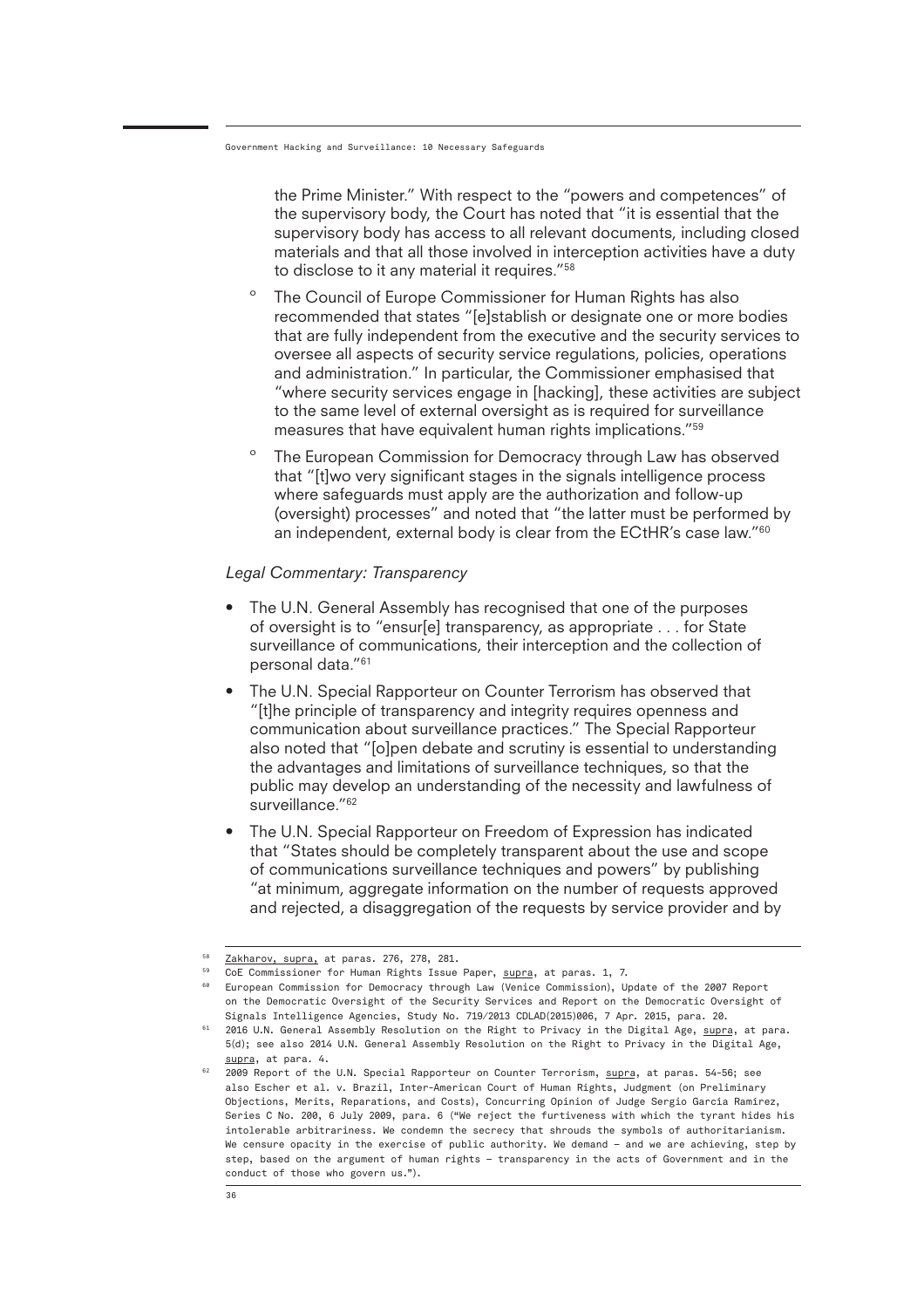investigation and purpose." The Special Rapporteur further indicated that "States should provide individuals with sufficient information to enable them to fully comprehend the scope, nature, and application of the laws permitting communications surveillance."63

The IACHR Special Rapporteur for Freedom of Expression has indicated that in the surveillance context, "[t]he principle of 'maximum disclosure' is applicable . . . and indeed governs all State acts: they are public and can only be kept secret from the public under the strictest circumstances, provided that this confidentiality is established by law, seeks to fulfil a legitimate aim under the American Convention, and is necessary in a democratic society." The Special Rapporteur proceeded to recommend that "States should disclose general information on the number of requests for interception and surveillance that have been approved and rejected, and should include as much information as possible, such as – for example – a breakdown of requests by service provider, type of investigation, time period covered by the investigations,  $etc.<sub>164</sub>$ 

#### *Implementation Notes*

• This safeguard provides that government authorities must subject their hacking powers and activities to independent oversight. Independent oversight can take many forms. However, the U.N. Special Rapporteur on Counter Terrorism has recommended, in the intelligence context, that "[a]n effective system of . . . oversight includes at least one civilian institution that is independent of both the intelligence services and the executive." In terms of the coverage of the oversight mechanisms, the Special Rapporteur observed that they should consider "all aspects of the work of intelligence services, including their compliance with the law; the effectiveness and efficiency of their activities; their finances; and their administrative practices." The Special Rapporteur further recommended that oversight mechanisms should "have the power, resources and expertise to initiate and conduct their own investigations, as well as full and unhindered access to the information, officials and installations necessary to fulfil their mandates," and should "receive the full cooperation of intelligence services and law enforcement authorities in hearing witnesses, as well as obtaining documentation and other evidence."65 In addition, the Special Rapporteur further indicated that oversight mechanisms should "publish (annual) reports describing [their] activities and findings" and "as appropriate, incidental reports describing specific investigations."66 Finally, for the reasons explained in the implementation notes to the "Judicial Authorisation" safeguard, oversight mechanisms must be able to consult persons with technical expertise in the relevant technologies as well as persons with expertise in privacy and human rights.

 $63$  2013 Report of the U.N. Special Rapporteur on Freedom of Expression, supra, at paras. 91-92.

<sup>64</sup> IACHR Special Rapporteur for Freedom of Expression Report, supra, at paras. 166, 168.

 $^{65}$  U.N. Human Rights Council, Report of the Special Rapporteur on the promotion and protection of human rights and fundamental freedoms while countering terrorism: Compilation of good practices on legal and institutional frameworks and measures that ensure respect for human rights by intelligence agencies while countering terrorism, including on their oversight, U.N. Doc. A/ HRC/14/46, 17 May 2010, Practices 6-7.

<sup>66</sup> Hans Born and Aidan Wills eds., Geneva Centre for the Democratic Control of Armed Forces, Overseeing Intelligence Services: A Toolkit, 2012, p. 84.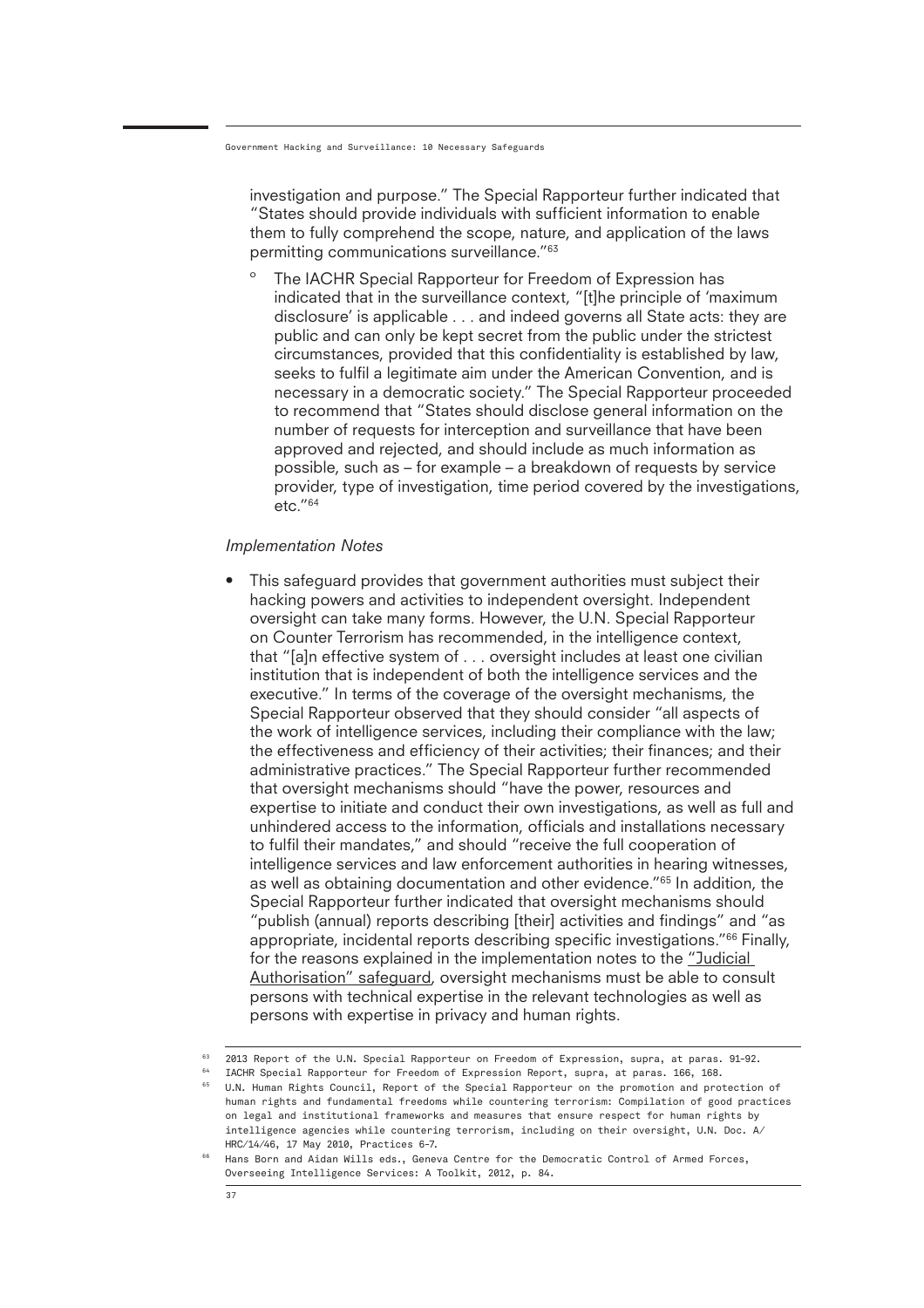• This safeguard further provides that government authorities should publish certain information, at a minimum, related to their applications for authorisation of hacking measures. Government authorities should also consider publishing additional information that will enable the public to assess, as fully as possible, the privacy and security implications of their hacking operations. This information might include, for example, the number of systems beyond the target system affected by authorised hacking measures and the damage caused to those system(s) and/or data.

#### 9. Extraterritoriality

When conducting an extraterritorial hacking measure, government authorities must always comply with their international legal obligations, including the principles of sovereignty and non-intervention, which express limitations on the exercise of extraterritorial jurisdiction. Government authorities must not use hacking to circumvent other legal mechanisms – such as mutual legal assistance treaties or other consent-based mechanisms – for obtaining data located outside their territory. These mechanisms must be clearly documented, publicly available, and subject to guarantees of procedural and substantive fairness.

#### *Legal Commentary*

Under international human rights law, a state's human rights obligations extend to all individuals subject to its jurisdiction.<sup>67</sup> Those obligations therefore extend "to anyone within the power or effective control of that State . . . , even if not situated within the territory of the State . . . ."68 In the surveillance context, the Office of the U.N. High Commissioner for Human Rights has explained that a state's human rights obligations may be engaged "if that surveillance involves the State's exercise of power or effective control in relation to digital communications infrastructure, wherever found, for example through direct tapping or penetration of that interference."69 The U.N. Human Rights Committee has also indicated that a state's human rights obligations are engaged when it undertakes "surveillance activities within and outside its territory"70 and that "measures should be taken to ensure that any interference with the right to privacy complies with the principles of legality, proportionality and necessity, regardless of the nationality or location of the individuals whose

 $67$  Art. 2(1), ICCPR ("Each State Party to the present Covenant undertakes to respect and to ensure to all individuals within its territory and subject to its jurisdiction the rights recognized in the present Covenant . . . .); Art. 1(1) ACHR ("The States Parties to this Convention undertake to respect the rights and freedoms recognized herein and to ensure to all persons subject to their jurisdiction the free and full exercise of those rights and freedoms . . . . ); Art. 1, ECHR ("The High Contracting Parties shall secure to everyone within their jurisdiction the rights and freedoms defined in Section I of this Convention.).

<sup>&</sup>lt;sup>68</sup> U.N. Human Rights Committee, General Comment No. 31, <u>supra,</u> at para. 10.

 $^{\rm 69}$   $\,$  OHCHR Report on the Right to Privacy in the Digital Age,  $\rm suppra$ , at para. 34; <u>see also</u> 2014 Report of the U.N. Special Rapporteur on Counter Terrorism, supra, at para. 41 ("Even where states penetrate infrastructure located wholly outside their territorial jurisdiction the relevant authorities nevertheless remain bound by the State's obligations under the Covenant [on Civil and Political Rights].").

<sup>70</sup> U.N. Human Rights Committee, Concluding Observations on the Fifth Periodic Report of France, U.N. Doc. CCPR/C/FRA/CO/5, 17 Aug. 2015, para. 12.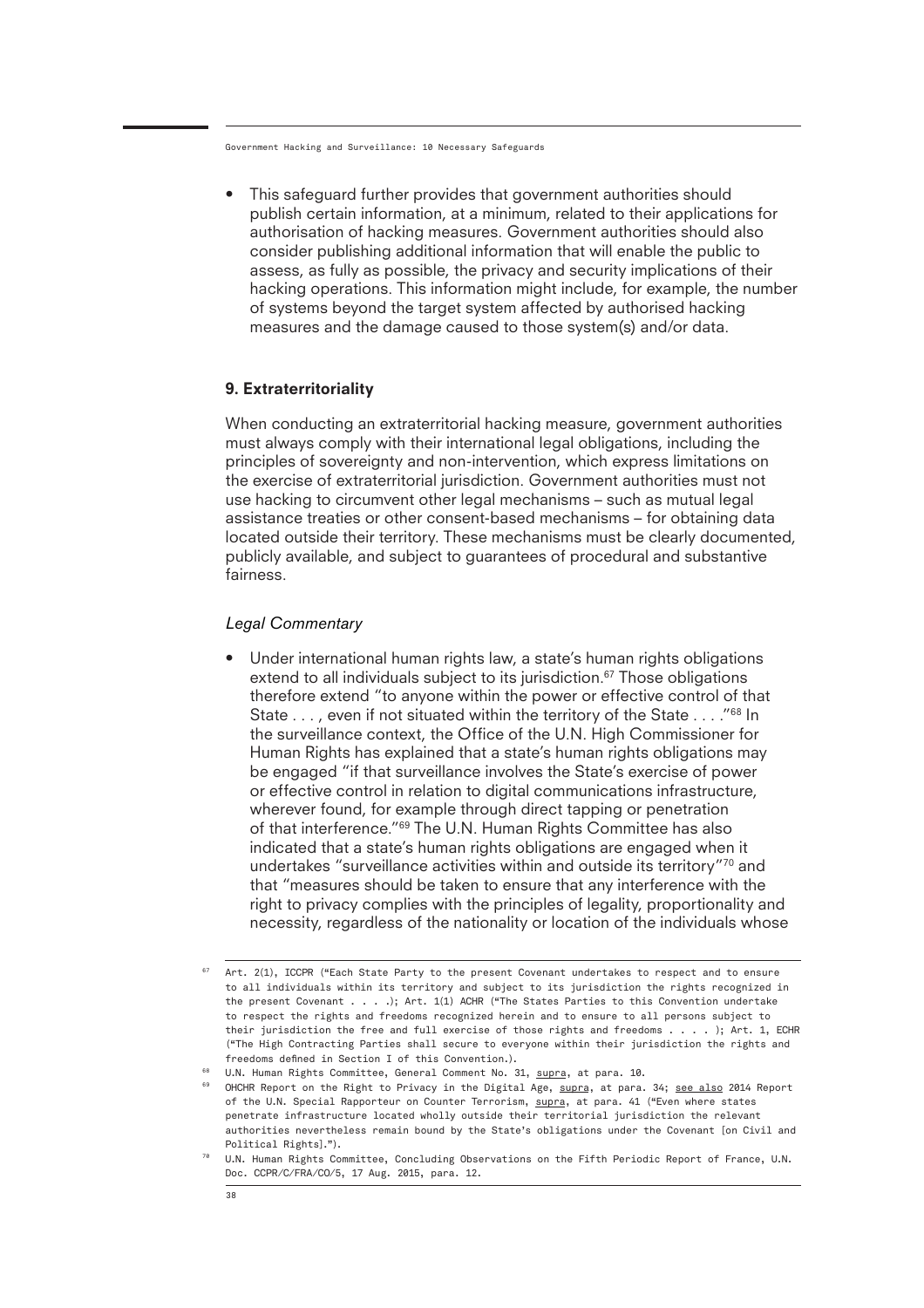communications are under direct surveillance."71

- International law also subjects a state to limitations on its authority to exercise extraterritorial jurisdiction.<sup>72</sup> Jurisdiction refers to "the authority of states to prescribe their law, to subject persons and things to adjudication in their courts . . . and to enforce their law."73 Jurisdiction is inextricably linked to the principles of sovereignty and territoriality: "Jurisdiction is an aspect of sovereignty, it is coextensive with and, indeed, incidental to, but also limited by, the State's sovereignty. . . . '[I]t is an essential attribute of the sovereignty of this realm, as of all sovereign independent States, that it should possess jurisdiction over all persons and things within its territorial limits and in all cases, civil and criminal, arising within these limits.' If a State assumed jurisdiction outside the limits of its sovereignty, it would come into conflict with other States which need not suffer any encroachment upon their own sovereignty . . . . Such a system . . . divides the world into compartments within each of which a sovereign State has jurisdiction."74
- The scope of a state's extraterritorial jurisdictional competence depends on the type of jurisdiction exercised by the state. A state can exercise three types of jurisdiction: (1) prescriptive ("*i.e.* to make its law applicable to the activities, relations, or status of persons, or the interests of persons in things"), (2) adjudicative ("i.e. to subject persons or things to the process of its courts"), or (3) enforcement ("i.e. to induce or compel compliance . . . with its laws or regulations").<sup>75</sup>
- Enforcement jurisdiction is generally constrained by territory.<sup>76</sup> Thus, "a state cannot investigate a crime, arrest a suspect, or enforce its judgment or judicial processes in another state's territory without the latter state's permission."77 This jurisdictional constraint – *i.e.* the requirement of consent

- 73 See id. at pt. IV, Introductory Note; see also Lassa Oppenheim, Oppenheim's International Law, Robert Jennings & Arthur Watts eds., 9th ed., 1992, p. 456; The Draft Convention on Research in International Law of the Harvard Law School, 29 American Journal of International Law 435, 467-69 (Supp. 1935).
- 74 Frederick A. Mann, The Doctrine of Jurisdiction in International Law, 1964, p. 30. The principle of sovereignty – and therefore jurisdiction – is also "closely linked with the principle[ ] of . . . non-intervention," which "involves the right of every sovereign State to conduct its affairs without outside interference." Military and Paramilitary Activities in and against Nicaragua (Nicar. v. US), 1986 ICJ 14, para. 202 (27 June); see also Oppenheim, supra, at p. 428 (stating that the principle of nonintervention "is the corollary of every state's right to sovereignty, territorial integrity and political independence.")
- <sup>75</sup> American Law Institute, Restatement (Third), <u>supra,</u> at §401; <u>see also id.</u> at cmt. a ("The limitations on a state's authority to subject foreign interests or activities to its laws differ from those that govern the state's jurisdiction to adjudicate, and [from] the limitations on a state's authority to enforce its law . . . .")
- $^{76}$  See S.S. Lotus (France v. Turkey), 1927 P.C.I.J. (Ser. A), No. 10, pp. 18-19 ("Now the first and foremost restriction imposed by international law upon a State is that – failing the existence of a permissive rule to the contrary – it may not exercise its power in any form in the territory of another State. In this sense jurisdiction is certainly territorial; it cannot be exercised by a State outside its territory except by virtue of a permissive rule derived from international custom or from a convention").

<sup>&</sup>lt;sup>71</sup> U.N. Human Rights Committee, Seventh Periodic Report of the United Kingdom, <u>supra,</u> at para. 24; see also U.N. Human Rights Committee, Concluding Observations of the Fourth Periodic Report of the United States of America, U.N. Doc. CCPR/C/USA/CO/4, 23 Apr. 2014, para. 22.

 $72$  See American Law Institute, Restatement (Third) of Foreign Relations Law in the United States, 1987, §401.

 $77$  International Bar Association, Report of the Task Force on Extraterritorial Jurisdiction, 2009, pp. 9-10 (citing S.S. Lotus, supra, at p. 18; Arrest Warrant of 11 April 2000 (Dem. Rep. Congo v. Belg.) 2002 I.C.J. 3, paras. 4, 49, 54); see also American Law Institute, Restatement (Third), supra, at §433(1)(a) ("A state's law enforcement officers may exercise their functions in the territory of another state only with the consent of the other state, given by duly authorized officials of that state.").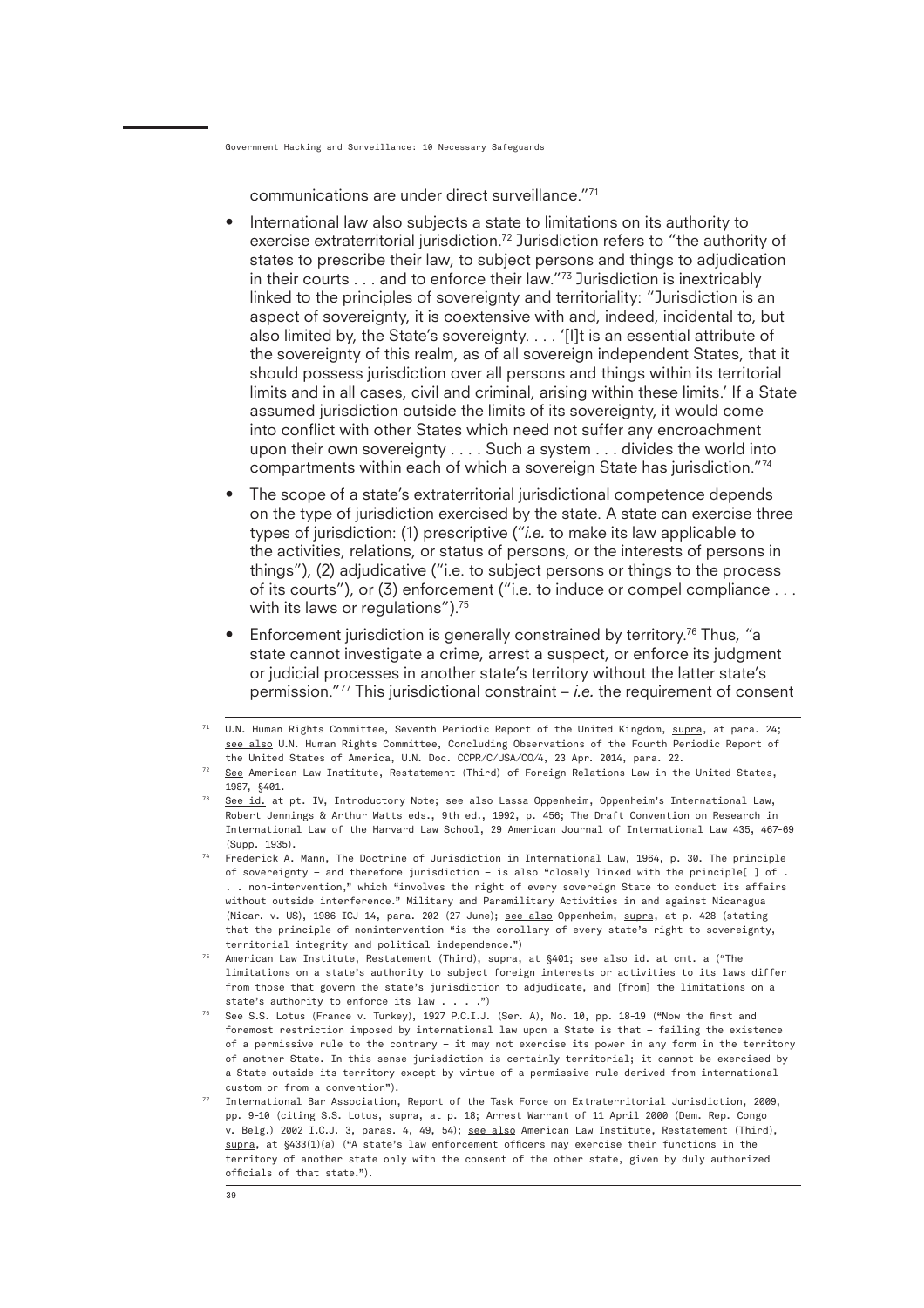– is rooted in the principle of sovereignty, for any unilateral exercise of enforcement jurisdiction on another state's territory would violate that state's sovereignty by usurping its sovereign powers.<sup>78</sup>

- The territorial constraints on the exercise of enforcement jurisdiction apply to the hacking of devices located abroad. As a general matter, the principle of "State sovereignty and international norms and principles that flow from sovereignty apply to the conduct by States of [information and communications technology ("ICT")]-related activities and to their jurisdiction over ICT infrastructure within their territory."79
	- This principle is reflected in the Council of Europe's Convention on Cybercrime, which is an international treaty designed to articulate "a common criminal policy aimed at the protection of society through cybercrime."80 The Convention drafters came to "the common understanding . . . that investigative activity of law enforcement authorities of a State Party in international communication networks or in computer systems located in the territory of another state may amount to a violation of territorial sovereignty of the state concerned, and therefore cannot be undertaken without prior consent of" that state.<sup>81</sup> Article 32 of the Convention reflects this understanding by permitting "trans-border access to stored computer data" only "with consent or where publicly available."<sup>82</sup>

#### *Implementation Notes*

• This safeguard provides that government authorities "must not use hacking to circumvent other legal mechanisms – such as mutual legal assistance treaties or other consent-based mechanisms – for obtaining data located outside their territory." States traditionally rely on consentbased mechanisms when exercising extraterritorial enforcement jurisdiction. The principal mechanism is a Mutual Legal Assistance Treaty ("MLAT"), a bilateral agreement containing procedures for obtaining and providing assistance in criminal matters. The U.N. Special Rapporteur on Freedom of Expression has observed that "the inability of the mutual legal assistance treaty regime to keep pace with cross-border data demands may drive States to resort to invasive extraterritorial surveillance measures."83 States must however refrain from circumventing the MLAT process and instead

<sup>78</sup> See S.S. Lotus, supra, at p. 18; Ian Brownlie, Principles of Public International Law, 8th ed., 2012, pp. 478-79; Michael Akehurst, Jurisdiction in International Law, 46 British Yearbook of International Law 145, 145-151 (1975).

<sup>79</sup> Report of the Group of Governmental Experts on Developments in the Field of Information and Telecommunications in the Context of International Security, delivered to the General Assembly, U.N. Doc. A/70/174, 22 July 2015, ¶25; see also id. at para. 26(b) ("In their use of ICTs, States must observe, among other principles of international law, State sovereignty, sovereign equality . . . and non-intervention in the internal affairs of other States. Existing obligations under international law are applicable to State use of ICTs.").

<sup>80</sup> Council on Europe, Convention on Cybercrime pmbl., opened for signature 23 Nov. 2001, 2296 U.N.T.S. 167 (entered into force 1 July 2004).

<sup>81</sup>  $^{82}$  Convention on Cybercrime,  $\overline{{\rm suppra}}$ , at art. 32. An example where "data is not meant to be available" Henrik W.K. Kaspersen, Council of Europe, Cybercrime and Internet Jurisdiction, 2009, p. 26. would be "if a law enforcement agency hacks into a suspected criminal's computer located in another State." In those circumstances, "it is exercising enforcement jurisdiction in that State and the activity requires the latter State's consent . . . . " Michael N. Schmitt, ed., Tallinn Manual 2.0 on the International Law Applicable to Cyber Operations, 2017, Rule 11, para. 14.

<sup>83</sup> Report of the U.N. Special Rapporteur on the Promotion and Protection of the Right to Freedom of Opinion and Expression, U.N. Doc. A/HRC/32/38, 11 May 2016, para. 61.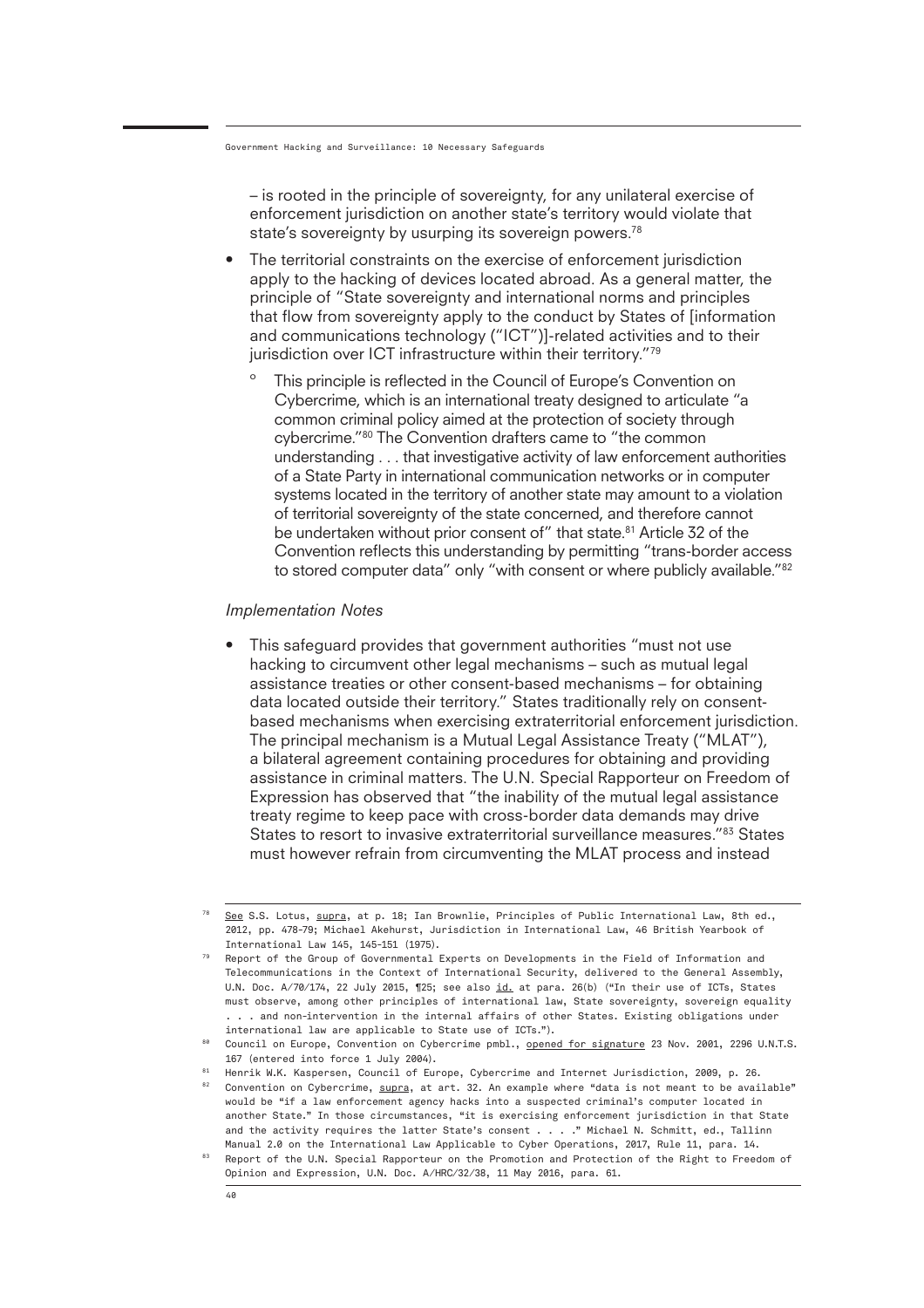consider reforms to adapt the process to the digital age. Those reforms must be compliant with international law, including by ensuring international human rights standards govern any government surveillance activities undertaken extraterritorially.

• This safeguard applies to any hacking measure that has extraterritorial effect, including measures that intentionally interfere with a target system located extraterritorially, as well as measures that unintentionally interfere with systems located extraterritorially. A number of technologies operate to cloak the location of users when using the internet. In some cases, the technology deliberately protects the privacy of the user, for example, enabling journalists to communicate with vulnerable sources. In other instances, the technology masks the user as a by-product of its core service, such as securing communications. For example, many individuals and businesses rely on VPNs – which establish encrypted connections between the user's device and a trusted server that then appears as the source of any network activity – to send and receive sensitive data, such as financial or medical information or even for ordinary internet usage when connecting to potentially insecure networks, such as a public Wi-Fi hotspot. Government authorities who cannot determine the location of a target of a hacking measure should operate under the presumption that the target is located extraterritorially. The alternative – *i.e.* to presume that targets whose location are unknown are territorially located – risks disrupting the principle of sovereignty and violating the attendant prohibition on the unilateral exercise of extraterritorial enforcement jurisdiction. That disruption could, in turn, catalyse or escalate foreign relations conflict between states.

#### 10. Effective Remedy

Persons who have been subject to unlawful government hacking, regardless of where they reside, must have access to an effective remedy.

#### *Legal Commentary*

• International human rights law provides that states have an obligation to ensure an "effective remedy" for individuals whose rights they have violated.84 This obligation extends to "individuals whose right to privacy has

See Universal Declaration of Human Rights, U.N. General Assembly Resolution 217 (III) A, 10 Dec. 1948. art. 8 ("Everyone has the right to an effective remedy by the competent national tribunals for acts violating the fundamental rights granted him by the constitution or by law"); Art. 2(3), ICCPR ("Each State Party to the present Covenant undertakes: (a) To ensure that any person whose rights or freedoms as herein recognized are violated shall have an effective remedy, notwithstanding that the violation has been committed by persons acting in an official capacity; (b) To ensure that any person claiming such a remedy shall have his right thereto determined by competent judicial, administrative or legislative authorities, or by any other competent authority provided for by the legal system of the State, and to develop the possibilities of judicial remedy; (c) To ensure that the competent authorities shall enforce such remedies when granted."); Art. 25, ACHR ("1. Everyone has the right to simple and prompt recourse, or any other effective recourse, to a competent court or tribunal for protection against acts that violate his fundamental rights recognized by the constitution or laws of the state concerned or by this Convention, even though such violation may have been committed by persons acting in the course of their official duties; 2. The State Parties undertake: (a) to ensure that any person claiming such remedy shall have his rights determined by the competent authorities provided for by the legal system of the state; (b) to develop the possibilities of judicial remedy; and (c) to ensure that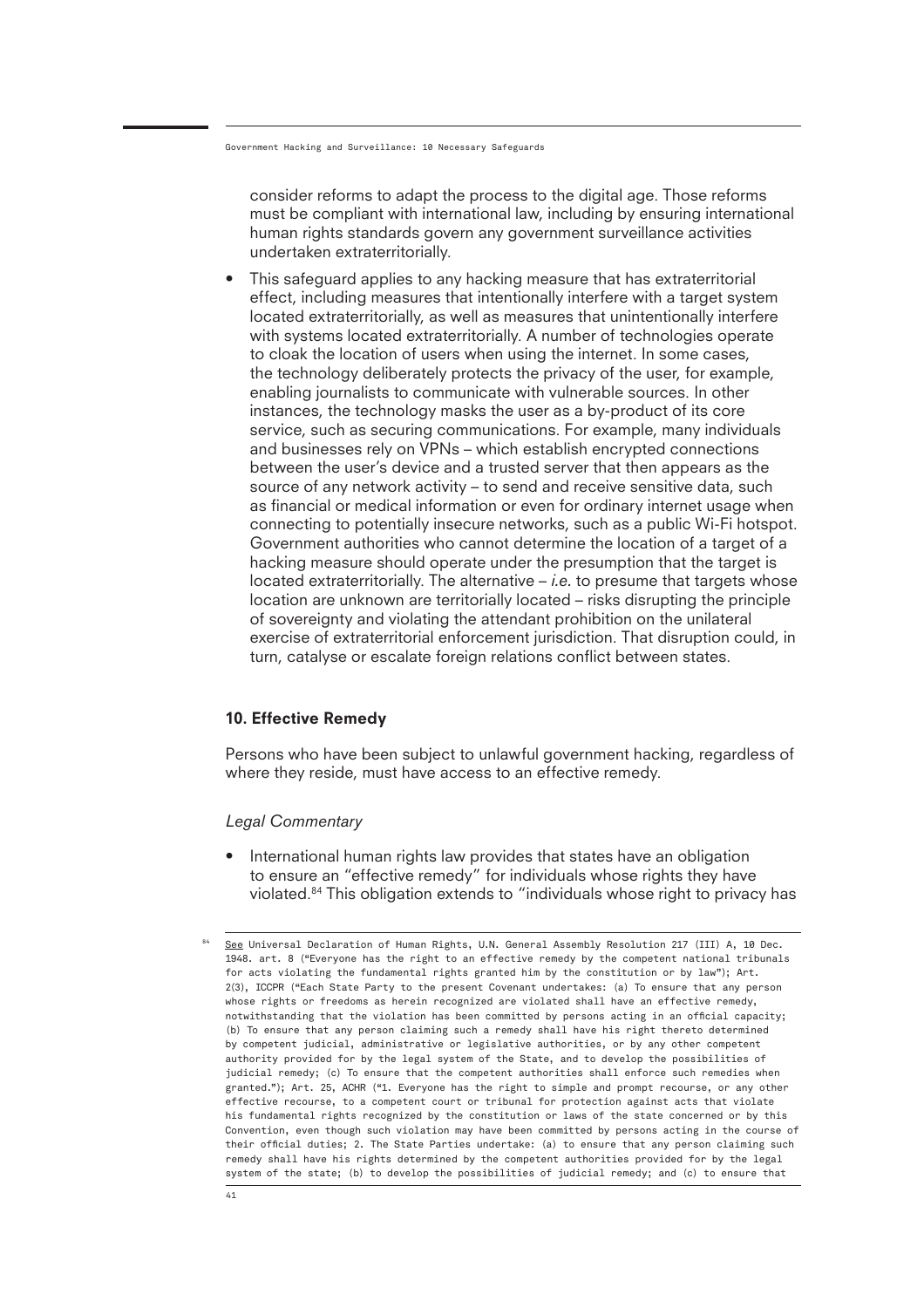been violated by unlawful or arbitrary surveillance."85

- The U.N. High Commissioner for Human Rights has observed that "[e] ffective remedies for violations of privacy through digital surveillance can . . . come in a variety of judicial, legislative or administrative forms." However, the High Commissioner noted that effective remedies "typically share certain characteristics": "First, those remedies must be known and accessible to anyone with an arguable claim that their rights have been violated. Notice (that either a general surveillance regime or specific surveillance measures are in place) and standing (to challenge such measures) thus become critical issues in determining access to effective remedy. . . Second, effective remedies will involve prompt, thorough and impartial investigation of alleged violations. This may be provided through the provision of an 'independent oversight body [. . .] governed by sufficient due process guarantees and judicial oversight, within the limitations permissible in a democratic society.' Third, for remedies to be effective, they must be capable of ending ongoing violations, for example, through ordering deletion of data or other reparation. Such remedial bodies must have 'full and unhindered access to all relevant information, the necessary resources and expertise to conduct investigations, and the capacity to issue binding orders.' Fourth, where human rights violations rise to the level of gross violations, non-judicial remedies will not be adequate, as criminal prosecution will be required."86
	- For a remedy to be effective, it must not only end ongoing violations, but also "counteract or make good any human rights harms that have occurred." The form that such remedy can take may include "apologies, restitution, rehabilitation, financial or non-financial compensation and punitive sanctions (whether criminal or administrative, such as fines), as well as the prevention of harm through, for example, injunctions or guarantees of non-repetition."87
- The U.N. Special Rapporteur on Counter Terrorism has similarly recommended: "[I]ndividuals should have the right to seek an effective

the competent authorities shall enforce such remedies when granted"); Article 13, ECHR ("Everyone whose rights and freedoms as set forth in this Convention are violated shall have an effective remedy before a national authority notwithstanding that the violation has been committed by persons acting in an official capacity.").

- 85 2014 U.N. General Assembly Resolution on the Right to Privacy in the Digital Age, supra, at para. 4(e); U.N. Human Rights Committee, Concluding Observations on the Third Periodic Report of the Former Yugoslav Republic of Macedonia, U.N. Doc. CCPR/C/MKD/CO/3, 17 Aug. 2015, para. 23 ("[The State Party should] ensure that persons who are unlawfully monitored are systematically informed thereof and have access to adequate remedies."); U.N. Human Rights Committee, Seventh Periodic Report of the United Kingdom, supra, at para. 24 ("The State Party Should: . . . (e) Ensure that persons affected have access to effective remedies in cases of abuse.").
- 86 OHCHR Report on the Right to Privacy in the Digital Age, supra, at paras. 40-41 (citing U.N. and IACHR Special Rapporteurs on Freedom of Expression, Joint Declaration, supra; Segersted-Wiber and others v. Sweden, European Court of Human Rights, App. No. 62332/00, 6 June 2006; U.N. Human Rights Committee, General Comment No. 31, supra; U.N. Special Rapporteur on Counter-Terrorism, Compilation of Good Practices, supra; U.N. General Assembly Resolution on Basic Principles and Guidelines on the Right to a Remedy and Reparation for Victims of Gross Violations of International Human Rights Law and Serious Violations of International Humanitarian Law, U.N. Doc. No. A/RES/60/147, 16 Dec. 2005).
- 87 OHCHR, Guiding Principles on Business and Human Rights, supra, at p. 27. While these Principles address business-related human rights abuses, they are "grounded in recognition of . . . States' existing obligations to respect, protect and fulfil human rights and fundamental freedoms." Id. at 1; see also Chorzów Factory Case (Germany v. Poland), 1927 P.C.I.J. (Ser. A) No. 9, p. 21; International Law Commission, Draft Articles on the Responsibility of States for Intentionally Wrongful Acts, U.N. Doc. A/56/10, 2001, arts. 31, 34 and accompanying text.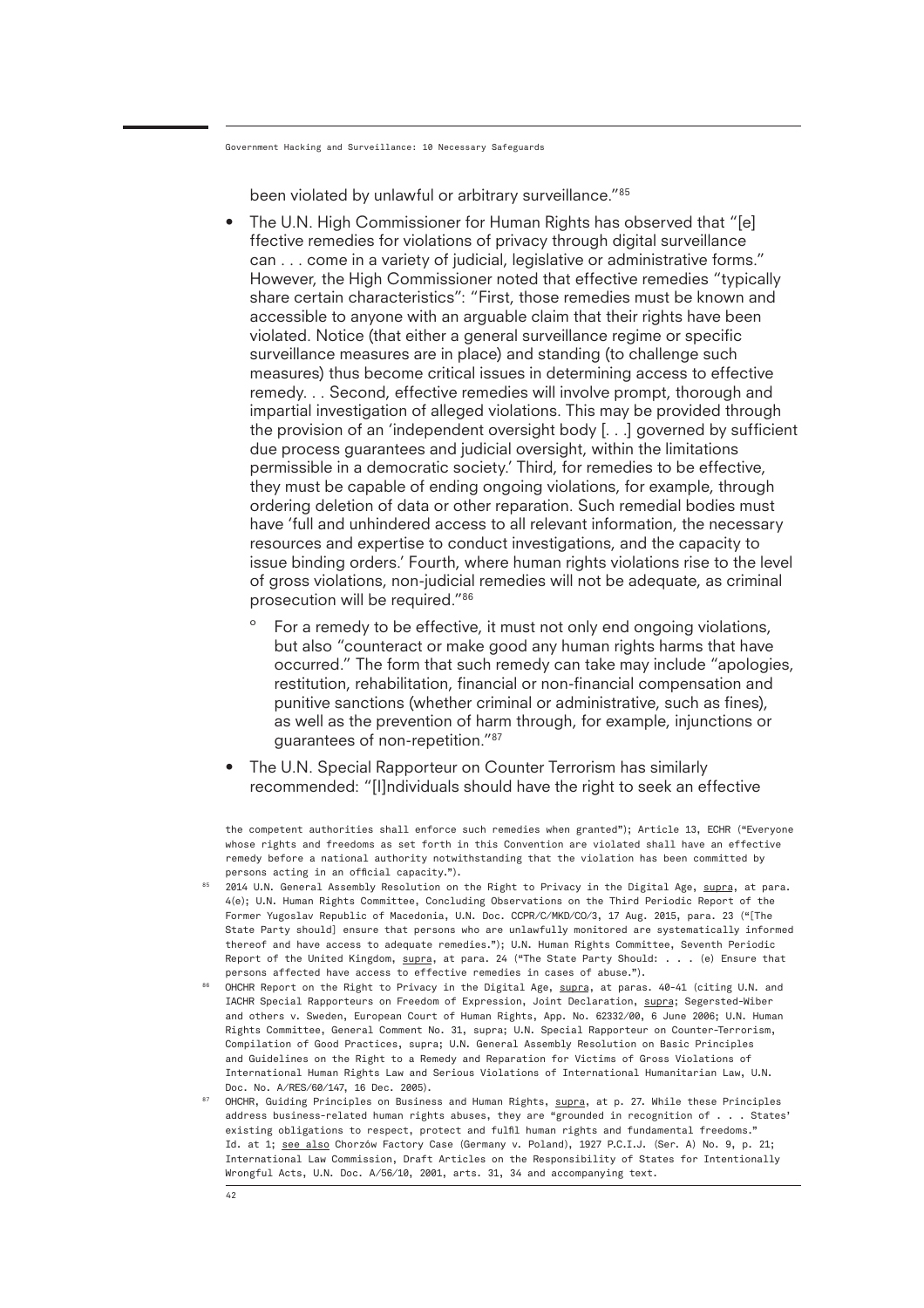remedy for any alleged violation of their online privacy rights. This requires a means by which affected individuals can submit a complaint to an independent mechanism that is capable of conducting a thorough and impartial review, with access to all relevant material and attended by adequate due process guarantees. Accountability mechanisms can take a variety of forms, but must have the power to order a binding remedy. States should not impose standing requirements that undermine the right to an effective remedy."88

- The U.N. Special Rapporteur on Freedom of Expression has emphasized the relationship between notification and access to an effective remedy: "Individuals should have a legal right to be notified that they have been subjected to communications surveillance or that their communications data has been accessed by the State. Recognizing that advance or concurrent notification might jeopardize the effectiveness of the surveillance, individuals should nevertheless be notified once surveillance has been completed and have the possibility to seek redress in respect of the use of communications surveillance measures in their aftermath."89
	- º The ECtHR has also recognised the relationship between notification and access to an effective remedy, noting that it will bear the factors of "the absence of notification and the lack of an effective possibility to request and obtain information about interceptions from the authorities . . . in mind when assessing the effectiveness of remedies available under [national] law." The Court concluded, in this circumstance, that the absence of both meant that the State Party did "not provide for effective remedies to a person who suspects that he or she has been subjected to secret surveillance." And "[b]y depriving the subject of [surveillance] of the effective possibility of challenging [surveillance] retrospectively," the Court found that the State Party had "eschew[ed] an important safeguard against the improper use of secret surveillance measures."<sup>90</sup>

#### *Implementation Notes*

This safeguard provides that those subject to unlawful government hacking must have access to an effective remedy "regardless of where they reside." As discussed in the implementation notes to the "Notification" safeguard, there are circumstances where a hacking measure may interfere with systems outside of the jurisdiction of the government deploying the measure. In these circumstances, all those subject to unlawful government hacking must have access to an effective remedy, notwithstanding their location.

<sup>88</sup> 2014 Report of the U.N. Special Rapporteur on Counter Terrorism, supra, at para. 61.

 $^{89}$  2013 Report of the U.N. Special Rapporteur on Freedom of Expression, supra, at para. 82. 90 Zakharov, supra, at paras. 291, 298; see also Szabó, supra, at para. 86 ("[T]he Court has held that the question of subsequent notification of surveillance measures is inextricably linked to the effectiveness of remedies and hence to the existence of effective safeguards against the abuse of monitoring powers, since there is in principle little scope for any recourse by the individual concerned unless the latter is advised of the measures taken without his or her knowledge and thus able to challenge their justification retrospectively. As soon as notification can be carried out without jeopardising the purpose of the restriction after the termination of the surveillance measure, information should be provided to the persons concerned.").